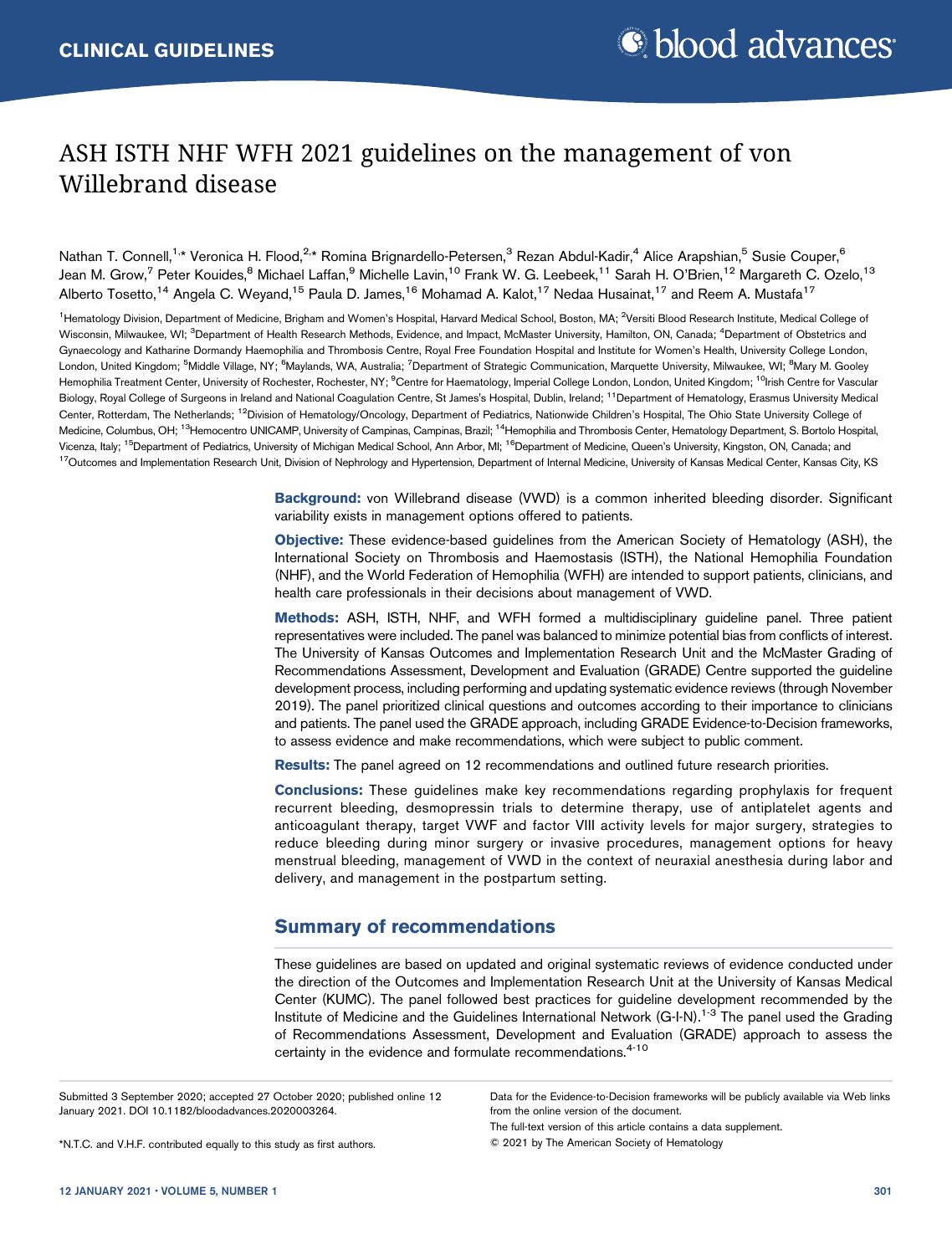von Willebrand disease (VWD) is the most common inherited bleeding disorder. Multiple subtypes exist and require individualized treatment based on specific diagnosis, bleeding phenotype, and specific clinical context.<sup>11</sup> Major symptoms include mucocutaneous bleeding, including epistaxis, easy bruising, and heavy menstrual bleeding, as well as provoked bleeding in the setting of surgery and other invasive procedures. Major therapies include use of desmopressin to induce endothelial release of stored von Willebrand factor (VWF) and factor VIII (FVIII) and use of VWF concentrates, including both plasma-derived and recombinant products, as well as adjuvant therapies, such as antifibrinolytic tranexamic acid. Management remains challenging because of wide variability in individual patient bleeding symptoms, wide variability in clinical practice, and lack of high-certainty evidence to guide decision making.

# Interpretation of strong and conditional recommendations

The strength of a recommendation is expressed as either strong ("the guideline panel recommends") or conditional ("the guideline panel suggests") and has the following interpretation:

#### Strong recommendation

- For patients: most individuals in this situation would want the recommended course of action, and only a small proportion would not.
- For clinicians: most individuals should follow the recommended course of action. Formal decision aids are not likely to be needed to help individual patients make decisions consistent with their values and preferences.
- For policy makers: the recommendation can be adopted as policy in most situations. Adherence to this recommendation according to the guidelines could be used as a quality criterion or performance indicator.
- For researchers: the recommendation is supported by credible research or other convincing judgments that make additional research unlikely to alter the recommendation. On occasion, a strong recommendation is based on low or very low certainty in the evidence. In such instances, further research may provide important information that alters the recommendation.

### Conditional recommendation

- For patients: a majority of individuals in this situation would want the suggested course of action, but many would not. Decision aids may be useful in helping patients to make decisions consistent with their individual risks, values, and preferences.
- For clinicians: different choices will be appropriate for individual patients, and clinicians must help each patient arrive at a management decision consistent with their values and preferences. Decision aids may be useful in helping individuals to make decisions consistent with their individual risks, values, and preferences.
- For policy makers: policy making will require substantial debate and involvement of various stakeholders. Performance measures about the suggested course of action should focus on if an appropriate decision-making process is duly documented.
- For researchers: this recommendation is likely to be strengthened (for future updates or adaptation) by additional research. An evaluation of the conditions and criteria (and the related

judgments, research evidence, and additional considerations) that determined the conditional (rather than strong) recommendation will help identify possible research gaps.

### Interpretation of good practice statements

As described by the GRADE Working Group, good practice statements endorse interventions or practices that the guideline panel agreed have unequivocal net benefit yet may not be widely recognized or used.<sup>12</sup> Good practice statements in these guidelines are not based on a systematic review of available evidence. Nevertheless, they may be interpreted as strong recommendations.

# Recommendations

Prophylaxis. [Recommendation 1.](#page-7-0) In patients with VWD with a history of severe and frequent bleeds, the guideline panel suggests using long-term prophylaxis rather than no prophylaxis (conditional recommendation based on low certainty in the evidence of effects ⊕⊕ $\cap$ ).

### Remarks:

• Bleeding symptoms and the need for prophylaxis should be periodically assessed.

Desmopressin challenge/trial and administration. [RECOMMENDATION 2A](#page-9-0). In patients for whom desmopressin is a valid treatment option (primarily type 1 VWD) and who have a baseline VWF level of  $<$  0.30 IU/mL, the panel suggests performing a trial of desmopressin and treating based on the results over not performing a trial and treating with tranexamic acid or factor concentrate (conditional recommendation based on very low certainty in the evidence of effects ⊕○○○).

[RECOMMENDATION 2B](#page-9-0). In these patients, the panel suggests against treating with desmopressin in the absence of desmopressin trial results (conditional recommendation based on very low certainty in the evidence of effects ⊕ $\cap$ 

#### Remarks:

- This recommendation does not apply to patients for whom desmopressin is not a reasonable treatment option (eg, those with type 3 VWD). Desmopressin is contraindicated in type 3 VWD because of a lack of efficacy and in type 2B VWD because of increased platelet binding with subsequent thrombocytopenia.
- Many patients with type 2 VWD do not respond to desmopressin and require other modes of treatment. However, a desmopressin trial may be helpful to confirm diagnosis, and desmopressin may still be useful in some instances of mild bleeding for type 2 VWD patients.
- Patients undergoing major surgery, including in sites where even a small amount of bleeding may result in critical organ damage (eg, central nervous system surgery), should not receive desmopressin as sole therapy.
- It is optimal to confirm desmopressin responsiveness before using desmopressin for therapeutic interventions, but because this may not always be practical, adult patients with type 1 VWD whose baseline VWF levels are  $\geq$  0.30 IU/mL can be presumed to be desmopressin responsive. Although they can receive desmopressin without requiring a trial, it is reasonable to obtain VWF levels to confirm response after administration. Patients with type 1 VWD and VWF levels of <0.30 IU/mL may not respond to desmopressin, hence the recommendation for a trial.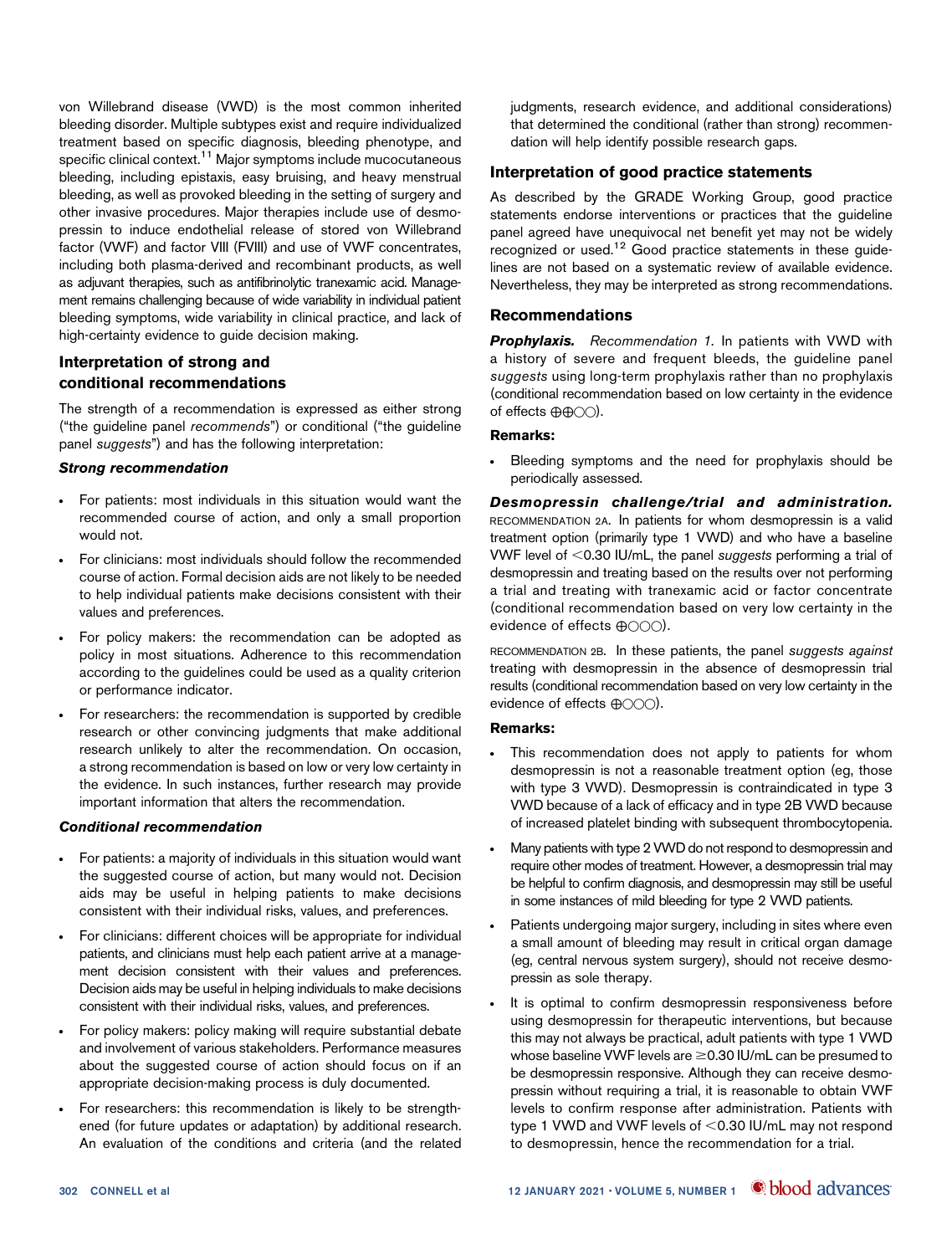This recommendation does not address the choice between treating with tranexamic acid and VWF concentrate.

GOOD PRACTICE STATEMENTS. The administration of desmopressin to patients with type 2B VWD is generally contraindicated, because this may cause thrombocytopenia as a result of increased platelet binding.

Furthermore, desmopressin is generally contraindicated in patients with active cardiovascular disease (eg, coronary heart disease, cerebrovascular disease, and peripheral vascular disease), patients with seizure disorders, patients age  $\leq$  years, and patients with type 1C VWD in the setting of surgery. Desmopressin has been used safely in many women during pregnancy, including those with bleeding disorders and diabetes insipidus. It should be avoided in women with preeclampsia and those with cardiovascular disease. IV fluid infusion and oxytocic medications are often used during labor and delivery, both of which increase the risk of desmopressininduced hyponatremia.

Patients receiving desmopressin are at risk for hyponatremia from free water retention; therefore, they should receive normal saline if IV fluid replacement is required, and oral free water fluid intake should be restricted to prevent hyponatremia.

Patient counseling about desmopressin should include strategies to mitigate risks associated with hyponatremia (eg, free water restriction and education about signs and symptoms of hyponatremia that should lead to prompt medical evaluation) and cardiovascular disease.

Antithrombotic therapy. [RECOMMENDATION 3](#page-11-0). In patients with VWD and cardiovascular disease who require treatment with antiplatelet agents or anticoagulant therapy, the panel suggests giving the necessary antiplatelet or anticoagulant therapy over no treatment (conditional recommendation based on low certainty in the evidence of effects ⊕⊕◯◯).

### Remark:

It is important to reassess the bleeding risk throughout the course of treatment.

GOOD PRACTICE STATEMENTS. Patients considered for treatment require individualized analyses of the risks and benefits of the specific therapy plan in conjunction with a multidisciplinary team that includes cardiovascular medicine specialists, hematologists, and the patient.

Patient education about the risks and benefits of using antiplatelet agents or anticoagulant therapy should be provided to inform shared decision making.

Patients with a severe bleeding phenotype (eg, severe type 1, type 2, or type 3 VWD) may require prophylaxis with VWF concentrate to prevent bleeding while on antiplatelet or anticoagulant therapy; similar precautions may apply to patients with type 1 VWD and concurrent additional bleeding problems.

Desmopressin therapy is generally contraindicated in individuals with cardiovascular disease (eg, coronary heart disease, cerebrovascular disease, and peripheral vascular disease) and/or increased risk of thrombosis.

**Major surgery.** [RECOMMENDATION 4A](#page-13-0). The panel suggests targeting both FVIII and VWF activity levels of  $\geq$ 0.50 IU/mL for at least 3 days

after surgery (conditional recommendation based on very low certainty in the evidence of effects ⊕ $\cap$ 

[RECOMMENDATION 4B](#page-13-0). The panel suggests against using only FVIII  $\geq$  0.50 IU/mL as a target level for at least 3 days after surgery (conditional recommendation based on very low certainty in the evidence of effects ⊕◯◯◯).

#### Remarks:

- When it is possible to keep both trough levels at  $\geq$  0.50 IU/mL for at least 3 days or as long as clinically indicated after the surgery (instead of choosing only 1), this should be the preferred option.
- The specific target levels should be individualized based on the patient, type of procedure, and bleeding history as well as availability of VWF and FVIII testing.
- The duration of the intervention can vary for specific types of surgeries.

Minor surgery/invasive procedures. [RECOMMENDATION 5A](#page-14-0). In patients undergoing minor surgery or minor invasive procedures, the panel suggests increasing VWF activity levels to  $\geq$ 0.50 IU/mL with desmopressin or factor concentrate with the addition of tranexamic acid over raising VWF levels to  $\geq$ 0.50 IU/mL with desmopressin or factor concentrate alone (conditional recommendation based on very low certainty in the evidence of effects ⊕◯◯◯).

[RECOMMENDATION 5B](#page-14-0). The panel suggests giving tranexamic acid alone over increasing VWF activity levels to  $\geq$ 0.50 IU/mL with any intervention in patients with type 1 VWD with baseline VWF activity levels of  $>0.30$  IU/mL and a mild bleeding phenotype undergoing minor mucosal procedures (conditional recommendation based on very low certainty in the evidence of effects ⊕◯◯◯).

### Remarks:

- Individualized therapy plans should consider the variation in bleeding risk for the specific procedure in question. Individualized therapy plans are especially important for patients who may be overtreated when VWF activity is increased to  $\geq$  0.50 IU/mL by any therapy and addition of tranexamic acid (eg, those undergoing cutaneous procedures, such as superficial skin biopsy).
- Patients with type 3 VWD will require VWF concentrate to achieve any significant increase in VWF activity levels. Use of desmopressin is contraindicated in this population because of a lack of efficacy.
- Many patients with type 2 VWD (including patients with type 2B VWD) will also require treatment with VWF concentrate rather than desmopressin.
- For patients at higher risk of thrombosis, it may be desirable to avoid the combination of extended increased VWF and FVIII levels  $(>1.50$  IU/mL) and extended use of tranexamic acid.
- Dental proceduralists may consider use of local hemostatic measures (eg, gelatin sponges or fibrin glue, tranexamic acid rinse) as part of an individualized procedural plan.

Gynecology: heavy menstrual sleeding. [RECOMMENDATION 6A](#page-15-0). The panel suggests using either hormonal therapy (combined hormonal contraception [CHC] or levonorgestrel-releasing intrauterine system) or tranexamic acid over desmopressin to treat women with VWD with heavy menstrual bleeding who do not wish to conceive (conditional recommendation based on very low certainty in the evidence of effects ⊕◯◯◯).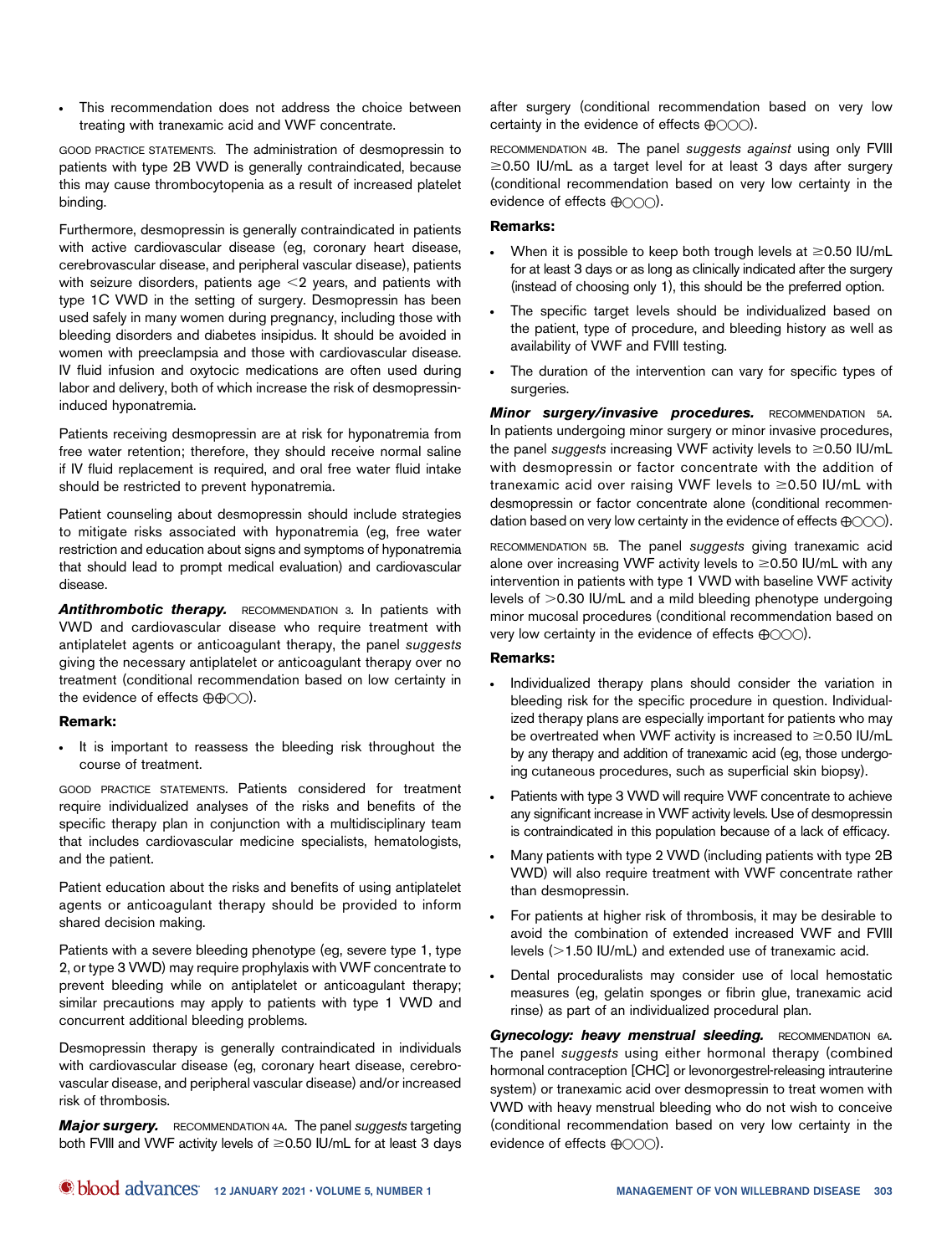[RECOMMENDATION 6B](#page-15-0). The panel suggests using tranexamic acid over desmopressin to treat women with VWD and heavy menstrual bleeding who wish to conceive (conditional recommendation based on very low certainty in the evidence ⊕◯◯◯).

#### Remarks:

- This recommendation does not imply that the interventions considered can be prescribed only as monotherapy. In some cases, multiple options can be combined, especially if control of heavy menstrual bleeding is less than optimal with the initial therapy.
- Desmopressin is not effective in type 3 and many type 2 VWD patients and is contraindicated in type 2B VWD.
- Women may require additional treatment directed at bleeding symptoms for the first several menstrual cycles after placement of a levonorgestrel-releasing intrauterine system.

GOOD PRACTICE STATEMENTS. When feasible, the panel encourages the development of multidisciplinary clinics in which gynecologists and hematologists see patients jointly to facilitate the management of heavy menstrual bleeding for patients with bleeding disorders.

Decisions regarding the use of a levonorgestrel-releasing intrauterine system should be made in the setting of shared decision making with multidisciplinary input (eg, gynecology professionals, hematology professionals, and patients).

For some patients, there may be other benefits with use of hormonal therapy, such as treatment of menstrual pain and management of endometriosis- and polycystic ovary syndrome–related symptoms.

Both iron deficiency and anemia resulting from iron deficiency are associated with adverse outcomes, including diminished healthrelated quality of life. Patients with heavy menstrual bleeding should be regularly assessed and treated for iron deficiency and/or anemia.

Women with known bleeding disorders and heavy menstrual bleeding should undergo a standard gynecologic assessment that is recommended for women with heavy menstrual bleeding in the general population to rule out common pelvic pathologies, such as fibroids and polyps, especially those not responding to first-line treatment.

Special consideration is required in terms of adverse effects of therapy for those who are at high risk of endometrial hyperplasia/malignancies, such as women age  $>35$  years and those with polycystic ovaries, high body mass index, and comorbidities, such as diabetes and hypertension.

Obstetrics: neuraxial anesthesia. [RECOMMENDATION 7](#page-17-0). In women with VWD for whom neuraxial anesthesia during labor is deemed suitable, the panel suggests targeting a VWF activity level of 0.50 to 1.50 IU/mL over targeting an activity level of  $>$  1.50 IU/mL to allow neuraxial anesthesia (conditional recommendation based on very low certainty in the evidence of effects ⊕◯◯◯).

#### Remarks:

- Neuraxial anesthesia refers to spinal, epidural, or combined spinal-epidural procedures performed for surgical anesthesia for operative deliveries or pain relief during labor.
- This recommendation focused on the outcomes of the anesthesia procedure itself and not on the effects of the VWF levels on postpartum hemorrhage (PPH), in which VWF activity levels of  $>$  1.50 IU/mL may be advised in some situations.
- Individual risk assessment should be performed, taking into account patient diagnosis and history, and for this reason, the panel advocates a third-trimester visit where VWF and FVIII activity levels can be checked and a prospective plan formed for anesthesia and delivery.
- This recommendation is intended for women who desire or require neuraxial anesthesia and does not address suitability of neuraxial anesthesia itself.
- VWF activity levels should be maintained at  $>$ 0.50 IU/mL while the epidural is in place and for at least 6 hours after removal.
- The assessment of whether neuraxial anesthesia is appropriate for an individual patient is a complex decision that includes assessment of factors outside the scope of these guidelines. The ultimate decision about whether it is appropriate for an individual patient to undergo these procedures lies with the obstetric anesthesiologist or other clinician performing the procedure. Decisions regarding anesthesia and delivery should be made in the context of a multidisciplinary discussion with input from anesthesia, hematology, and obstetrics and shared decision making with the patient. These discussions should take place well in advance of the patient's due date.
- Patients should also be assessed for thrombotic risk postdelivery, and prophylaxis (eg, compression stockings or low-molecular-weight heparin) should be provided when needed.

**Obstetrics: postpartum management** [RECOMMENDATION 8](#page-18-0). The guideline panel suggests the use of tranexamic acid over not using it in women with type 1 VWD or low VWF levels (and this may also apply to types 2 and 3 VWD) during the postpartum period) (conditional recommendation based on low certainty in the evidence of effects ⊕⊕ $\cap$ ).

Good practice statements. Tranexamic acid may be given systemically via the oral or IV route. The oral dose is 25mg/kg (typically 1000-1300 mg) 3 times per day for 10 to 14 days or longer if blood loss remains heavy.

Patients who intend to breastfeed should be provided education about the safety of tranexamic acid during breastfeeding in conjunction with its benefits in reducing bleeding.

### Values and preferences

Values and preferences for this guideline were considered from the patient's perspective, with input from all panel members, including patient representatives. The guideline panel rated mortality, major bleeding, serious adverse events, joint function, thrombotic events, inability to perform surgery, need for hospitalization, transfusion, additional surgical procedures or additional hemostatic agents, and primary or secondary postpartum hemorrhage as critical for decision making and placed a high value on these outcomes and on avoiding them with the interventions that were evaluated. These recommendations place a high value on ensuring access to treatment.

# Explanations and other considerations

These recommendations take into consideration cost and cost effectiveness, resource requirements, impact on health equity, acceptability, and feasibility.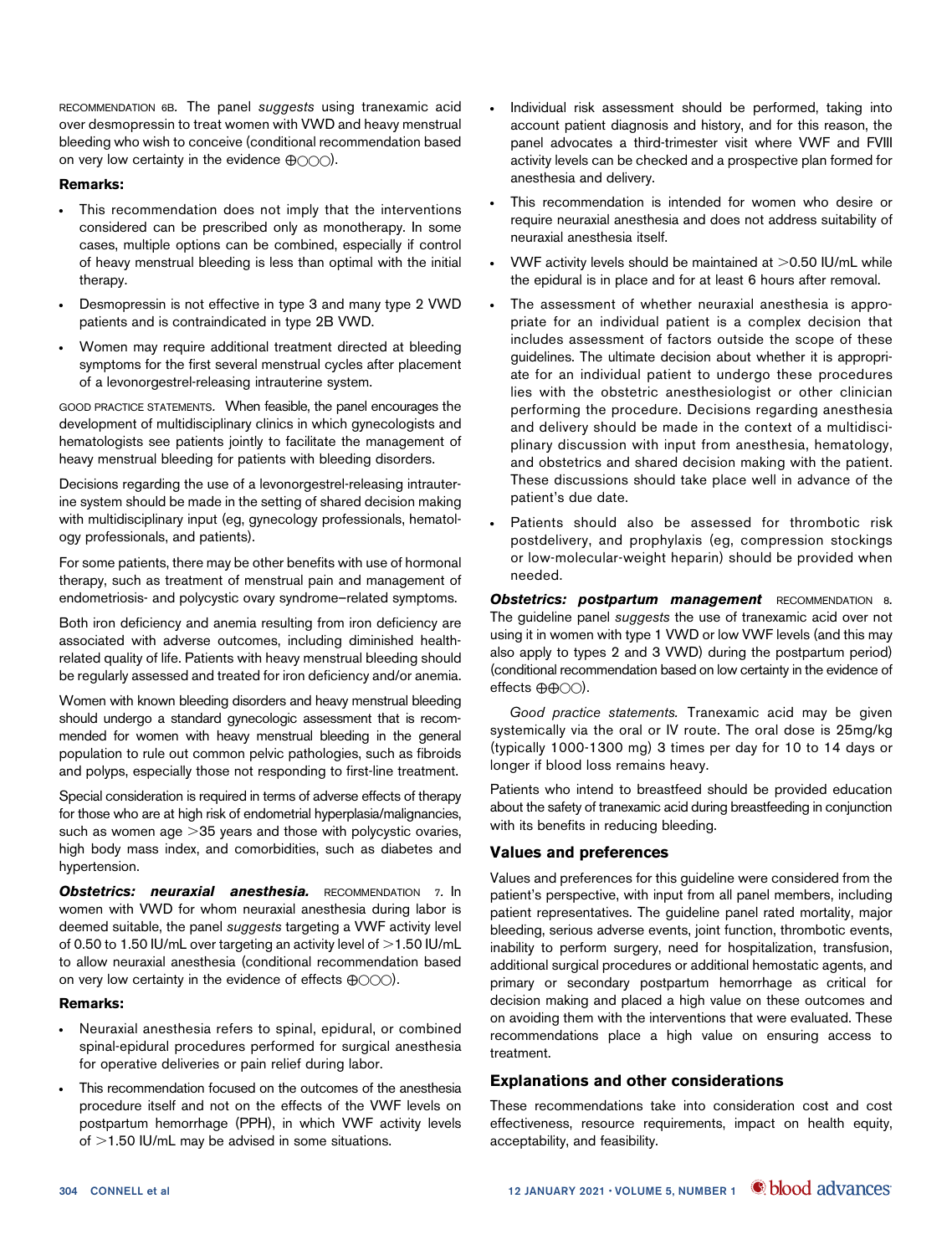### Aim of these guidelines and specific objectives

The purpose of these guidelines is to provide evidence-based recommendations on the management of VWD. The primary goals of these guidelines are to review, critically appraise, and implement evidence-based recommendations that will improve access to appropriate treatments and facilitate individualized therapy when appropriate. Through improved provider and patient education on the available evidence and evidence-based recommendations, these guidelines aim to provide clinical decision support for shared decision making that will result in increased access to quality care for patients with VWD.

The target audience includes patients, hematologists, general practitioners, internists, obstetricians, gynecologists, surgeons, anesthesiologists, maternal-fetal medicine experts, other clinicians, and decision makers. Policy makers who may be interested in these guidelines include those involved in developing local, national, or international plans with the goals of implementing effective care management protocols and improving outcomes for patients with VWD. This document may also serve as the basis for adaptation by local, regional, or national guideline panels.

# Description of the health problem

VWD is the most common inherited bleeding disorder, originally described by Erik von Willebrand in 1926.<sup>13</sup> Current best estimates obtained from the primary care setting suggest that VWD affects 1 in 1000 individuals.<sup>14</sup> Despite this, many practitioners remain unaware of how to diagnose or treat affected patients. VWF plays a key role in coagulation, because it serves as a carrier protein for FVIII<sup>15</sup> and facilitates platelet binding to exposed collagen at sites of injury.16 VWD occurs when there are either quantitative or qualitative defects in VWF. Difficulties in diagnosis are compounded by the existence of 3 major subtypes of VWD (Table 1).<sup>17</sup>

Diagnostic thresholds and criteria for the diagnosis and classification of VWD are covered in the concurrent guideline, "ASH ISTH NHF WFH 2020 Guidelines on the Diagnosis of von Willebrand Disease."<sup>18</sup> Types 1 and 3 are quantitative defects, with type 1 VWD representing a mild to moderate deficiency in the VWF protein and type 3 VWD representing the more severe form, with near-complete absence of VWF. The recently described type 1C subtype of VWD is characterized by a shortened VWF half-life, which requires potential management changes as compared with type 1 VWD.<sup>19</sup> Type 2 VWD includes variants with a qualitative defect in 1 of VWF's main functions, either forming of multimers (types 2A and 2B), platelet binding (type 2M), or FVIII binding (type 2N). The mechanism of type 2B VWD is important, because it represents a gain-of-function defect, with increased platelet binding leading to clearance of both VWF and platelets.<sup>20</sup>

The major symptoms of VWD include mucocutaneous bleeding, such as epistaxis, easy bruising, prolonged bleeding from minor cuts, and heavy menstrual bleeding, as well as surgical bleeding, particularly in the setting of dental extractions. Patients with type 3 VWD may experience joint bleeds similar to those seen in hemophilia.<sup>21</sup> Heavy menstrual bleeding is of particular concern in women because of its monthly occurrence, affecting their quality of life as well as their overall health.<sup>22,23</sup> Many women experience iron

deficiency and anemia resulting from the presence of unrecognized or inadequately treated heavy menstrual bleeding.<sup>24</sup> Complications resulting from PPH are also more frequent in women with VWD.<sup>25,26</sup> Appropriate treatment is a major challenge for affected patients.

Existing guidelines have focused on expert opinion, with little room for patient preference or critical examination of the evidence for specific recommendations, resulting in the potential for increased costs to patients and families, ineffective therapies, or lack of consideration of effective therapies.

The scope of this guideline has been informed by areas of concern for patients and providers alike, which include treatment options for women with VWD, treatment options for surgery, testing during invasive procedures, use of desmopressin, and prophylaxis as highlighted by an international survey on VWD spearheaded by partner organizations.<sup>27</sup> These considerations informed the panel's deliberations, with a high value placed on patients' desire for appropriate treatment and providers' desire to provide the highest quality of care.

# Methods

The guideline panel developed and graded the recommendations and assessed the certainty in the supporting evidence following the GRADE approach.<sup>4-10</sup> The overall guideline development process, including funding of the work, panel formation, management of conflicts of interest, internal and external reviews, and organizational approval, was guided by policies and procedures derived from the G-I-N-McMaster Guideline Development Checklist<sup>28</sup> and was intended to meet recommendations for trustworthy guidelines by the Institute of Medicine and the GIN.<sup>1-3,29</sup>

# Organization, panel composition, planning, and coordination

These guidelines were developed as a collaboration by the American Society of Hematology (ASH), the International Society of Thrombosis and Haemostasis (ISTH), the National Hemophilia Foundation (NHF), and the World Federation of Hemophilia (WFH). The work of the panel was coordinated by ASH and the Outcomes and Implementation Research Unit at KUMC (funded by the collaborating organizations, under a paid agreement). KUMC subcontracted with the McMaster University GRADE Centre for part of the work. Project oversight was provided by the ASH Guideline Oversight Subcommittee, which reported to the ASH Committee on Quality. All 4 collaborating organizations made nominations, with ASH vetting all individuals appointed to the guideline panel. The Outcomes and Implementation Research Unit vetted and retained researchers to conduct systematic reviews of evidence and coordinate the guideline development process, including the use of the GRADE approach. The membership of the panels and the systematic review team is described in supplemental Data 1.

The panel included adult and pediatric hematologists, obstetrician/ gynecologists, internists, a dentist, and a nephrologist, all of whom had clinical and research expertise on the guideline topic, and 3 patient representatives. One cochair was a content expert; the other cochair was an expert in guideline development methodology.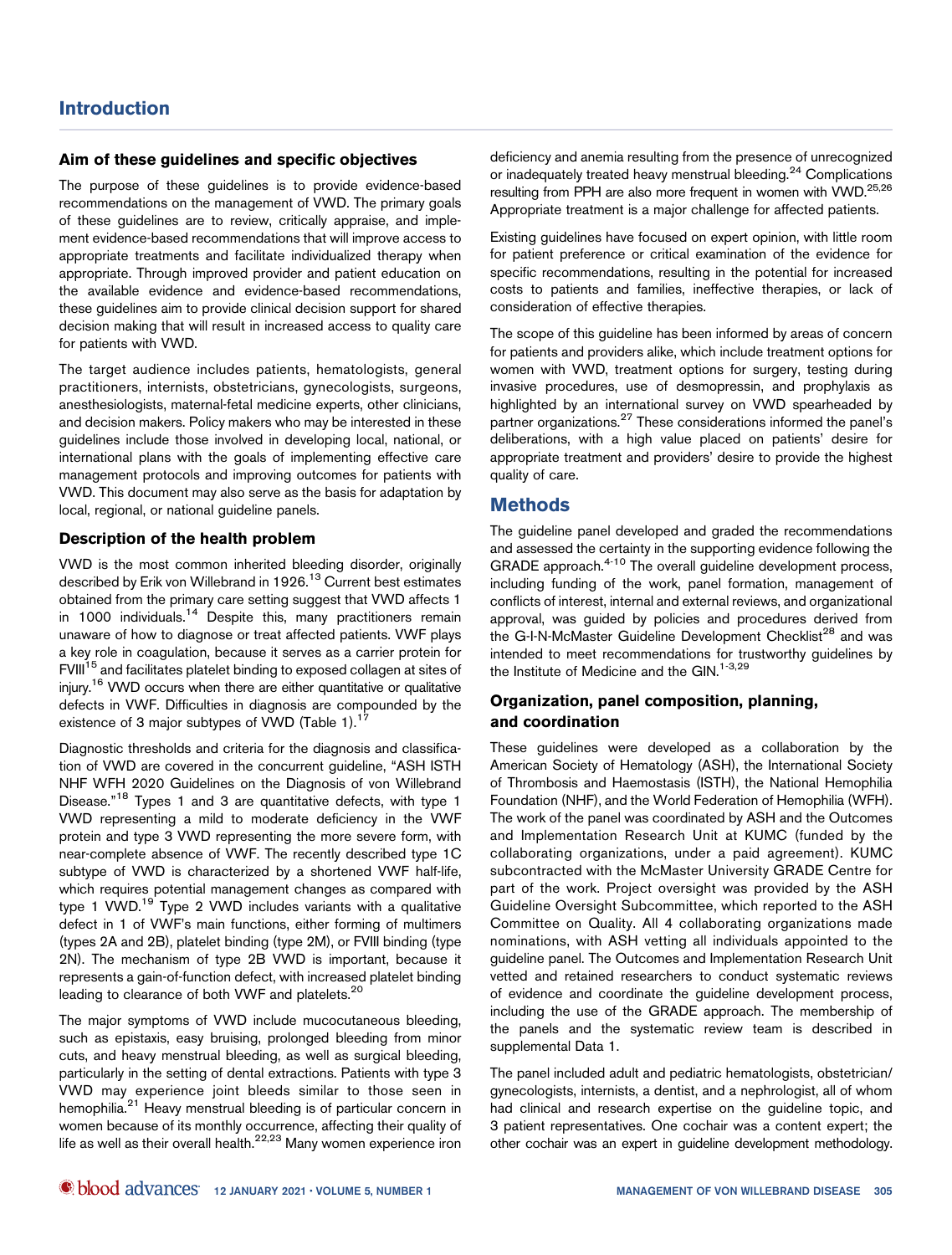#### Table 1. Classification of VWD: major types and subtypes

| Type                             | <b>Characteristic</b>                                                                                                                                                                                                                                                                           |
|----------------------------------|-------------------------------------------------------------------------------------------------------------------------------------------------------------------------------------------------------------------------------------------------------------------------------------------------|
|                                  | Quantitative decrease in VWF with preserved ratios between VWF/Aq, VWF/Act, and FVIII; normal multimer distribution                                                                                                                                                                             |
| 1C                               | Quantitative decrease in VWF with preserved ratios between VWF/Aq, VWF/Act, and FVIII;<br>increased VWF/pp compared with VWF/Aq                                                                                                                                                                 |
| 2A                               | Decreased platelet-dependent VWF activity with loss of high-molecular-weight multimers                                                                                                                                                                                                          |
| 2M                               | Decreased platelet-dependent VWF activity with preserved multimer pattern                                                                                                                                                                                                                       |
| 2N                               | Decreased binding of FVIII                                                                                                                                                                                                                                                                      |
| 2B                               | Increased binding to $GPIb\alpha$ , often leading to thrombocytopenia                                                                                                                                                                                                                           |
| 3                                | Absence or near absence of VWF                                                                                                                                                                                                                                                                  |
| Platelet-type VWD                | Functional defect of platelet GPIb $\alpha$ , leading to excessive binding of platelets and VWF and subsequent thrombocytopenia and loss of high-<br>molecular-weight multimers                                                                                                                 |
| Acquired von Willebrand syndrome | Decreased VWF and particularly loss of high-molecular-weight multimers as a result of either shearing from mechanical forces (eg, aortic stenosis<br>resulting in Heyde syndrome), adsorption on tumors (eq. Waldenström macroglobulinemia or Wilms' tumors), or autoimmune inhibitor formation |

Act, activity; Ag, antigen; GPIb $\alpha$ , glycoprotein Ib $\alpha$ ; pp, propeptide.

The panel also included a clinical vice chair who served on both the management and diagnosis panels to ensure efforts were coordinated. All panelists were full and equal voting members with regard to the recommendations, with the exception of recusals as described in "Guideline funding and management of conflicts of interest."

In addition to synthesizing evidence systematically, the Outcomes and Implementation Research Unit at KUMC and McMaster GRADE Centre supported the guideline development process, including determining methods, preparing meeting materials, and facilitating panel discussions. The panel's work was done using Web-based tools (SurveyMonkey and GRADEpro) and face-to-face and online meetings.

### Guideline funding and management of conflicts of interest

Development of these guidelines was wholly funded by the 4 collaborating organizations: ASH, ISTH, NHF, and WFH. Organization staff supported panel appointments and attended meetings but had no role in choosing the guideline questions or determining the recommendations.

Members of the guideline panel received travel reimbursement for attendance at in-person meetings. The patient representatives received an honorarium of \$200 each. Through the Outcomes and Implementation Research Unit at KUMC and the McMaster GRADE Centre, some researchers who contributed to the systematic evidence reviews received salary or grant support. Other researchers participated to fulfill requirements of an academic degree or program.

Conflicts of interest of all participants were managed according to ASH policies based on recommendations of the Institute of Medicine and the GIN.<sup>3,30</sup> Participants disclosed all financial and nonfinancial interests relevant to the guideline topic. ASH staff and the ASH Guideline Oversight Subcommittee reviewed the disclosures and composed the guideline panel to include a diversity of expertise and perspectives and avoid a majority of the panel having the same or similar conflicts. Greatest attention was given to direct financial conflicts with for-profit companies that could be directly affected by the guidelines. A majority of the guideline panel members, including the cochairs, had no such conflicts. None of the Outcomes and Implementation Research Unit at KUMC or the McMaster GRADE Centre researchers who contributed to the systematic evidence reviews or who supported the guideline development process had any such conflicts.

Recusal was used to manage certain conflicts.<sup>4,31-33</sup> During deliberations about recommendations, any panel member with a current direct financial conflict in a commercial entity that marketed any product that could be affected by a specific recommendation participated in discussions about the evidence and clinical context but was recused from making judgments or voting about individual domains (eg, magnitude of desirable consequences) or the direction or strength of the recommendation. The Evidenceto-Decision (EtD) framework for each recommendation describes which individuals were recused from making judgments about each recommendation.

Supplemental Data 2 provides the complete disclosure-of-interest forms of all panel members. In part A of the forms, individuals disclosed direct financial interests for 2 years before appointment; in part B, indirect financial interests; and in part C, not mainly financial interests. Part D describes new interests disclosed by individuals after appointment. Part E summarizes ASH decisions about which interests were judged to be conflicts and how they were managed, including through recusal.

Supplemental Data 3 provides the complete disclosure-of-interest forms of researchers who contributed to these guidelines.

# Formulating specific clinical questions and determining outcomes of interest

The panel used online meetings to brainstorm recommendation questions and an in-person meeting to develop the questions outlined in Table 2.

The panel selected outcomes of interest for each question a priori, following the approach described in detail elsewhere.<sup>8</sup> In brief, the panel first brainstormed all possible outcomes before rating their relative importance for decision making following the GRADE approach.<sup>8</sup> While acknowledging considerable variation in the impact on patient outcomes, the panel considered the following outcomes as critical for clinical decision-making across questions: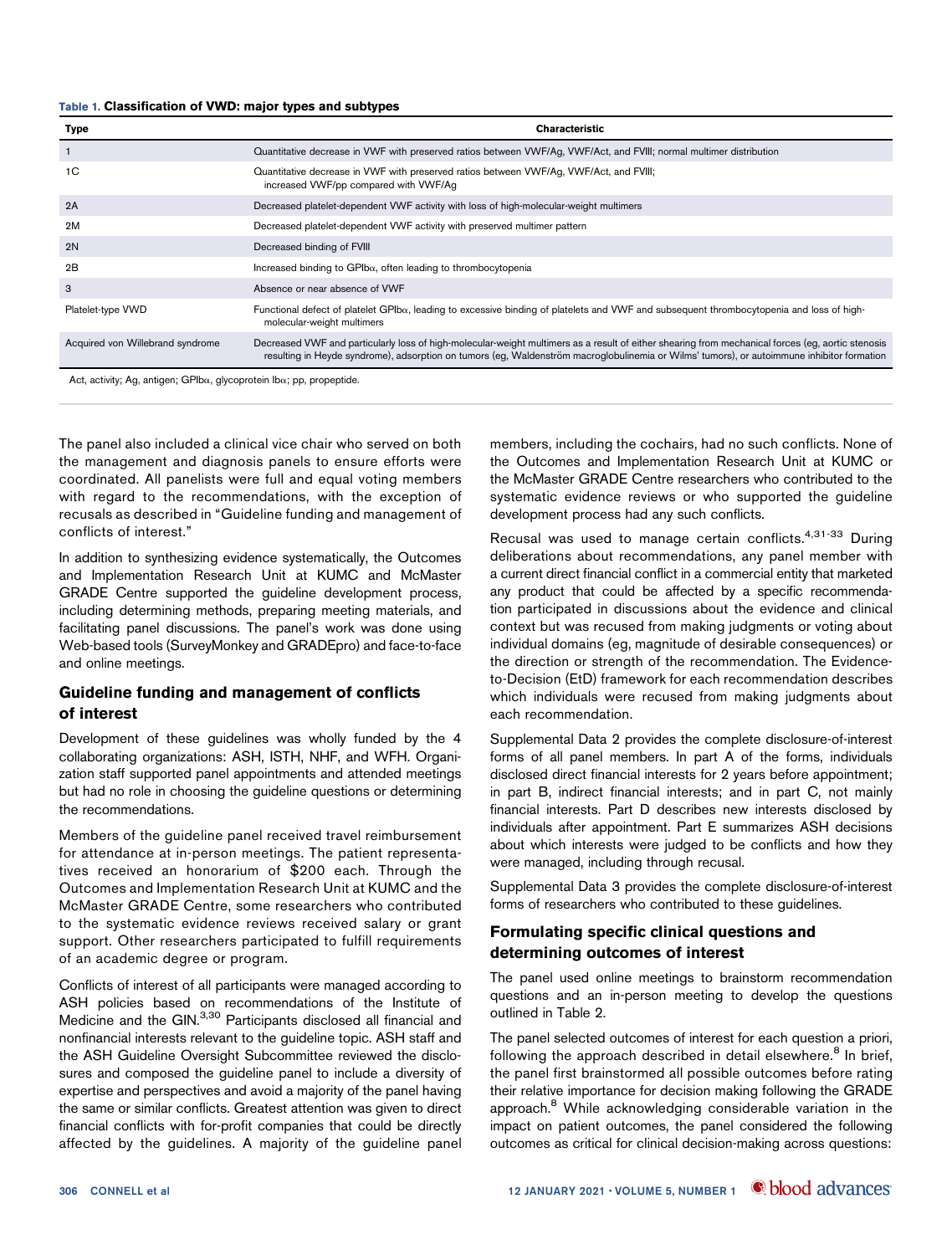#### Table 2. Summary of prioritized questions

|    | Population                                                                                                                                                                                                                   | Intervention                                                                                       | Comparator                                                                                                                                                                                  | Outcome                                                                                                                                                                                                   |
|----|------------------------------------------------------------------------------------------------------------------------------------------------------------------------------------------------------------------------------|----------------------------------------------------------------------------------------------------|---------------------------------------------------------------------------------------------------------------------------------------------------------------------------------------------|-----------------------------------------------------------------------------------------------------------------------------------------------------------------------------------------------------------|
|    | 1. Patients with VWD and history of severe and Periodic long-term prophylaxis with VWF<br>frequent bleeds                                                                                                                    | concentrate                                                                                        | No concentrate (ie, on-demand therapy)                                                                                                                                                      | Major bleeding, serious adverse events, joint<br>function, mortality, hospitalization                                                                                                                     |
|    | 2. Patients with VWD                                                                                                                                                                                                         | Treat based on results of desmopressin<br>challenge                                                | Not perform desmopressin challenge and<br>treat with VWF concentrate and/or<br>tranexamic acid                                                                                              | Major bleeding, serious adverse events                                                                                                                                                                    |
|    |                                                                                                                                                                                                                              |                                                                                                    | Treat with desmopressin empirically                                                                                                                                                         |                                                                                                                                                                                                           |
|    | 3. Patients with VWD and cardiovascular<br>disease                                                                                                                                                                           | Treat with antiplatelet agents or<br>anticoagulant therapy as indicated                            | No treatment                                                                                                                                                                                | Mortality, thrombotic events, serious adverse<br>events, major bleeding, transfusion,<br>hospitalization                                                                                                  |
|    | 4. Patients with VWD undergoing major<br>surgery                                                                                                                                                                             | Keep FVIII level ≥0.50 IU/mL for at least<br>3 d after surgery                                     | Keep VWF activity level ≥0.50 IU/mL for at<br>least 3 d after surgery                                                                                                                       | Mortality, major bleeding, need for additional<br>surgical procedures, transfusion, serious<br>adverse events, hospitalization, thrombotic<br>events                                                      |
| 5. | Patients with VWD undergoing minor<br>surgery or invasive procedures                                                                                                                                                         | Increase VWF activity level to $\geq$ 0.50 IU/mL<br>with use of VWF concentrate or<br>desmopressin | Tranexamic acid monotherapy<br>Combination therapy by increasing VWF<br>activity level to ≥0.50 IU/mL with use of<br>VWF concentrate or desmopressin in<br>conjunction with tranexamic acid | Major bleeding, need for additional<br>hemostatic agents, need for additional<br>surgical procedures, serious adverse<br>events, mortality, hospitalization,<br>transfusion, inability to perform surgery |
| 6. | Women with VWD with heavy menstrual<br>bleeding                                                                                                                                                                              | Tranexamic acid                                                                                    | Hormonal therapy (ie, levonorgestrel-<br>releasing intrauterine system or hormonal<br>contraceptives)<br>Desmopressin                                                                       | Menstrual blood loss and duration, absence<br>from required activities, health-related<br>quality of life, need for additional<br>treatments, need for surgery and blood<br>transfusion                   |
|    | 7. Women with VWD who require or desire<br>neuraxial anesthesia during labor (referring to<br>spinal, epidural, or combined spinal-epidural<br>procedures performed for surgical anesthesia<br>for operative or pain relief) | Administer VWF concentrate to achieve<br>VWF activity level of 0.50-1.50 IU/mL                     | Administer VWF concentrate to achieve<br>VWF activity level >1.50 IU/mL                                                                                                                     | Major bleeding, serious adverse event in<br>mother, spinal hematoma, ability to receive<br>epidural anesthesia, mortality                                                                                 |
|    | 8. Women with VWD in the postpartum period Tranexamic acid                                                                                                                                                                   |                                                                                                    | No treatment                                                                                                                                                                                | Primary postpartum hemorrhage, secondary<br>postpartum hemorrhage, serious adverse<br>events in mother, need for other medical<br>procedures, blood loss, mortality,<br>transfusion, hospitalization      |

- Prophylaxis: major bleeding, serious adverse events, joint function, mortality, hospitalization
- Desmopressin challenge/trial: major bleeding, serious adverse events
- Anticoagulants/antiplatelet agents: mortality, thrombotic events, serious adverse events, major bleeding, transfusion, hospitalization
- Major surgery: mortality, major bleeding, need for additional surgical procedures, transfusion, serious adverse events, hospitalization, thrombotic events
- Minor surgery: major bleeding, need for additional hemostatic agents, need for additional surgical procedures, serious adverse events, mortality, hospitalization, transfusion, inability to perform the surgery
- Heavy menstrual bleeding: menstrual blood loss and duration, absence from required activities, health-related quality of life, need for additional treatments, need for surgery and blood transfusion
- Neuraxial anesthesia: major bleeding, serious adverse event in mother, spinal hematoma, ability to receive epidural anesthesia, mortality
- Postpartum hemorrhage: primary postpartum hemorrhage, secondary postpartum hemorrhage, serious adverse events in mother, need for other medical procedures, blood loss, mortality, transfusion, hospitalization

In addition, the panel considered that several other outcomes, including health equity, access to care, and cost, were important for decision making, and therefore, these were also considered when formulating the recommendations. Evidence for all outcomes was gathered through the systematic review process and presented to the panel. The panel also considered the implications when there was no evidence available for outcomes considered critical or important. The panel recognized the lack of standardized definitions for many populations (eg, major surgery and minor surgery), therapies (eg, prophylaxis), and outcomes (eg, desmopressin responsiveness) and opted to include populations, treatments, and outcomes based on how they were defined by the authors of the published studies to avoid limiting available evidence for consideration.

# Evidence review and development of recommendations

For each guideline question, researchers at the Outcomes and Implementation Research Unit at KUMC and the McMaster GRADE Centre prepared a GRADE EtD framework using the GRADEpro Guideline Development Tool.<sup>4,5,10</sup> The EtD table summarized the results of systematic reviews of the literature that were performed for this guideline. The EtD table addressed effects of interventions, certainty in the evidence, patients' values and preferences (relative importance of outcomes), resource use (cost effectiveness), equity, acceptability, and feasibility. The guideline panel reviewed draft EtD tables before, during, and after the guideline panel meeting and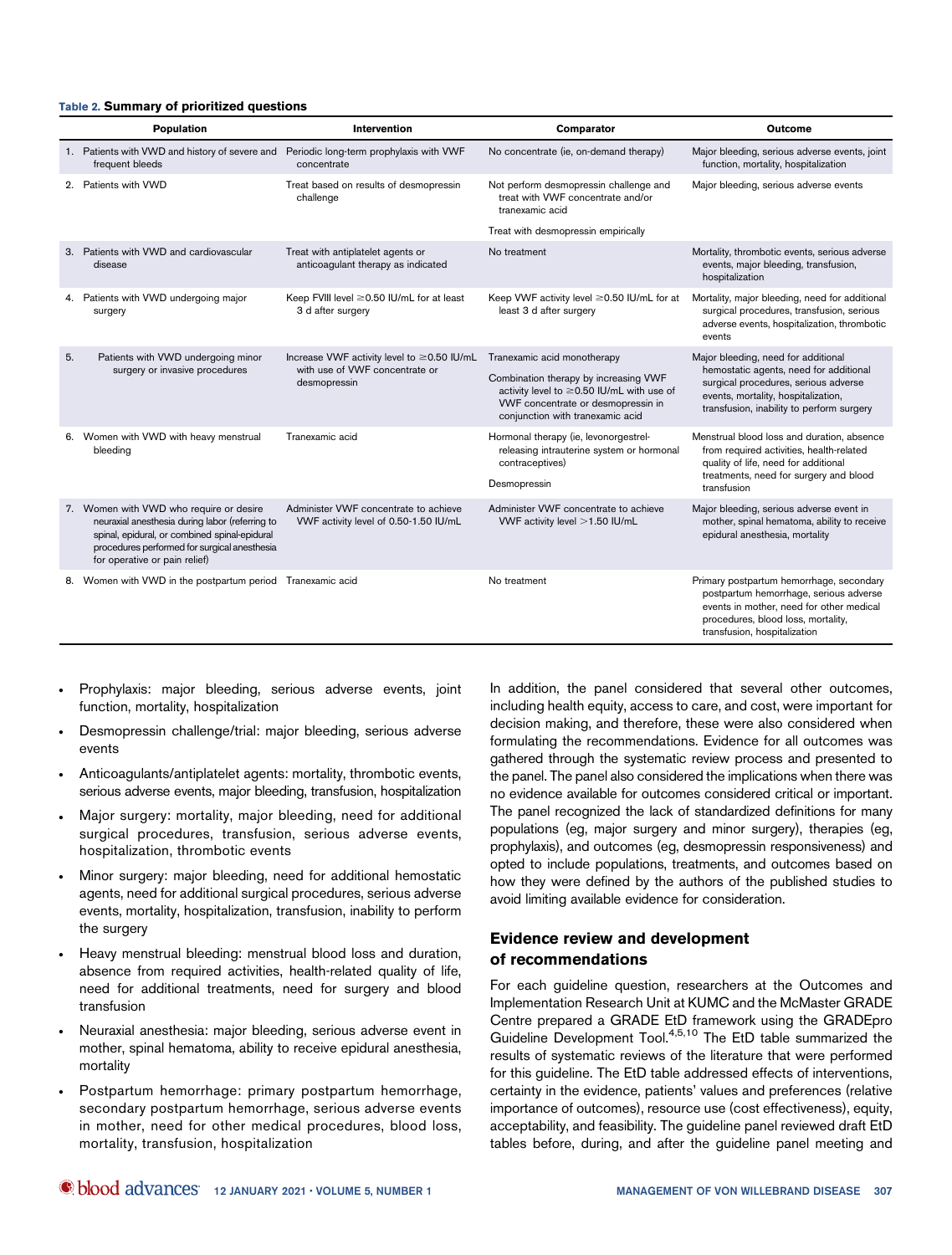<span id="page-7-0"></span>provided feedback. To ensure that recent studies were not missed, searches in Medline (via OVID) and EMBASE (presented in supplemental Data 4) first conducted in December 2018 were updated in November 2019, and panel members were asked to suggest any studies that may have been considered missed and fulfilled the inclusion criteria for the individual questions.

Under the direction of the Outcomes and Implementation Research Unit at KUMC and the McMaster GRADE Centre, researchers followed the general methods outlined in the Cochrane Handbook for Systematic Reviews of Interventions for conducting new systematic reviews of intervention effects. Risk of bias was assessed at the health outcome level using the Cochrane Risk of Bias 1.0 tool for randomized trials and the Risk of Bias Assessment of Non-Randomized Studies of Interventions for nonrandomized studies. When there was no evidence from randomized trials or comparative observational studies, we conducted systematic reviews of case series. In addition to conducting systematic reviews of intervention effects, the researchers searched for evidence related to baseline risks, values, preferences, and costs and summarized findings within the EtD framework.<sup>4,5,10</sup> Subsequently, the certainty in the body of evidence (also known as quality of the evidence or confidence in the estimated effects) was assessed for each effect estimate of the outcomes of interest following the GRADE approach based on the following domains: risk of bias, precision, consistency, directness of the evidence, risk of publication bias, presence of large effects, dose-response relationship, and assessment of the effect of residual, opposing confounding. The certainty was categorized into 4 levels: very low (⊕○○○), low (⊕⊕○○), moderate (⊕⊕⊕○), and high (⊕⊕⊕⊕).<sup>6-8</sup>

During a 2-day in-person meeting, the panel developed clinical recommendations based on the evidence summarized in the EtD tables. For each recommendation, the panel took a population perspective and came to consensus on the following: the certainty in the evidence, the balance of benefits and harms of the compared management options, and the assumptions about the values and preferences associated with the decision. The guideline panel also explicitly considered the extent of resource use associated with alternative management options. The panel agreed on the recommendations (including direction and strength), remarks, and qualifications by consensus or, in rare instances, by voting (an 80% majority was required for a strong recommendation) based on the balance of all desirable and undesirable consequences. The final guidelines, including recommendations, were reviewed and approved by all members of the panel.

# Interpretation of strong and conditional recommendations

The recommendations are labeled as either "strong" or "conditional" according to the GRADE approach. The words "the guideline panel recommends" are used for strong recommendations and "the guideline panel suggests" for conditional recommendations. Table 3 provides the GRADE interpretation of strong and conditional recommendations by patients, clinicians, health care policy makers, and researchers.

### Document review

Draft recommendations were reviewed by all members of the panel, revised, and then made available online on 6 April 2020 for external review by stakeholders, including allied organizations, other medical professionals, patients, and the public; 49 individuals submitted comments. The document was revised to address pertinent comments, but no changes were made to recommendations.

The ASH Guideline Oversight Subcommittee on 18 August 2020 and the ASH Committee on Quality on 26 August 2020 approved that the defined guideline development process was followed, and on 28 August 2020, the officers of the ASH Executive Committee approved submission of the guidelines for publication under the imprimatur of ASH. On 28 August 2020, ISTH approved that the defined guideline development process was followed; on 27 August 2020, NHF approved that the defined guideline development process was followed; and on 25 August 2020, WFH approved that the defined guideline development process was followed. The guidelines were then subjected to peer review by Blood Advances.

### How to use these guidelines

These guidelines are primarily intended to help clinicians make decisions about diagnostic and treatment alternatives. Other purposes are to inform policy, education, and advocacy and to state future research needs. They may also be used by patients. These guidelines are not intended to serve or be construed as a standard of care. Clinicians must make decisions based on the clinical presentation of each individual patient, ideally through a shared process that considers the patient's values and preferences with respect to the anticipated outcomes of the chosen option. Decisions may be constrained by the realities of a specific clinical setting and local resources, including but not limited to institutional policies, time limitations, and availability of treatments. These guidelines may not include all appropriate methods of care for the clinical scenarios described. As science advances and new evidence become available, recommendations may become outdated. Following these guidelines cannot guarantee successful outcomes. ASH, ISTH, NHF, and WFH do not warrant or guarantee any products described in these guidelines.

Statements about the underlying values and preferences as well as qualifying remarks accompanying each recommendation are integral parts and serve to facilitate more accurate interpretation. They should never be omitted when quoting or translating recommendations from these guidelines. Implementation of the guidelines will be facilitated by the related interactive forthcoming decision aids. The use of these guidelines is also facilitated by the links to the EtD frameworks and interactive summary of findings tables in each section.

# Recommendations

# Prophylaxis

In patients with VWD with a history of severe and frequent bleeds, should routine prophylaxis with VWF concentrate or no routine prophylaxis (ie, treatment on demand) be used?

# Recommendation 1

In patients with VWD with a history of severe and frequent bleeds, the guideline panel suggests using long-term prophylaxis rather than no prophylaxis (conditional recommendation based on low certainty in the evidence of effects ⊕⊕◯◯).

#### Remarks:

- Bleeding symptoms and the need for prophylaxis should be periodically assessed.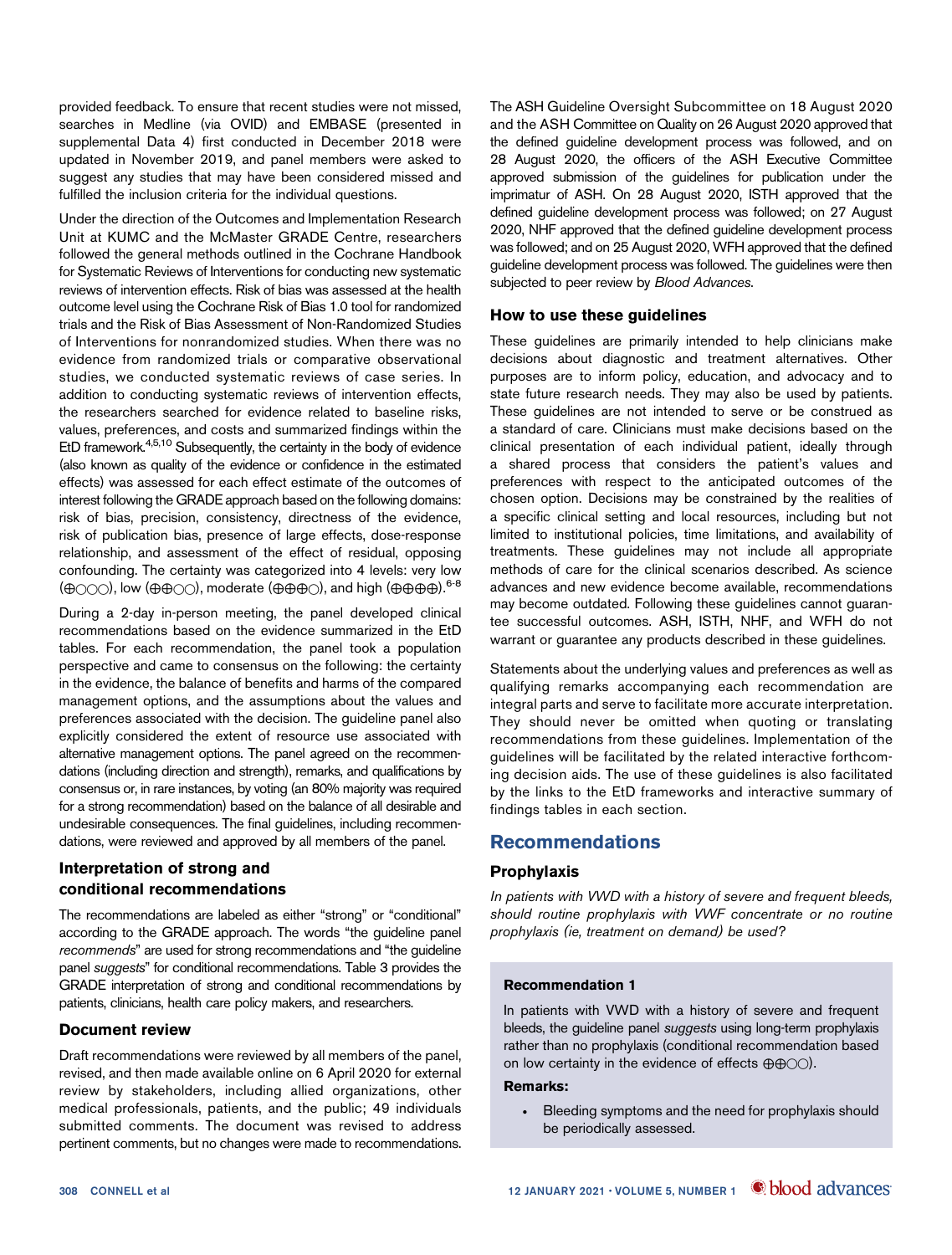| Table 3. Interpretation of strong and conditional recommendations |  |  |  |
|-------------------------------------------------------------------|--|--|--|
|-------------------------------------------------------------------|--|--|--|

| Implications for: | <b>Strong recommendation</b>                                                                                                                                                                                                                                                                                                                                            | <b>Conditional recommendation</b>                                                                                                                                                                                                                                                                                                                                   |
|-------------------|-------------------------------------------------------------------------------------------------------------------------------------------------------------------------------------------------------------------------------------------------------------------------------------------------------------------------------------------------------------------------|---------------------------------------------------------------------------------------------------------------------------------------------------------------------------------------------------------------------------------------------------------------------------------------------------------------------------------------------------------------------|
| Patients          | Most individuals in this situation would want the recommended<br>course of action, and only a small proportion would not.                                                                                                                                                                                                                                               | A majority of individuals in this situation would want the suggested<br>course of action, but many would not. Decision aids may be<br>useful in helping patients to make decisions consistent with their<br>individual risks, values, and preferences.                                                                                                              |
| Clinicians        | Most individuals should follow the recommended course of action.<br>Formal decision aids are not likely to be needed to help individual<br>patients make decisions consistent with their values and<br>preferences.                                                                                                                                                     | Different choices will be appropriate for individual patients, and<br>each patient must be helped to arrive at a management decision<br>consistent with their values and preferences. Decision aids may<br>be useful in helping individuals to make decisions consistent with<br>their individual risks, values, and preferences.                                   |
| Policy makers     | The recommendation can be adopted as policy in most situations.<br>Adherence to this recommendation according to the guideline<br>could be used as a quality criterion or performance indicator.                                                                                                                                                                        | Policy making will require substantial debate and involvement of<br>various stakeholders. Performance measures about the<br>suggested course of action should focus on if an appropriate<br>decision-making process is duly documented.                                                                                                                             |
| Researchers       | The recommendation is supported by credible research or other<br>convincing judgments that make additional research unlikely to<br>alter the recommendation. On occasion, a strong<br>recommendation is based on low or very low certainty in the<br>evidence. In such instances, further research may provide<br>important information that alters the recommendation. | The recommendation is likely to be strengthened (for future<br>updates or adaptation) by additional research. An evaluation of<br>the conditions and criteria (and the related judgments, research<br>evidence, and additional considerations) that determined the<br>conditional (rather than strong) recommendation will help<br>identify possible research gaps. |

Summary of the evidence. We identified 3 bodies of evidence regarding prophylaxis in VWD: 1 randomized trial comparing prophylaxis with placebo,  $34$  5 pre-post studies with an explicit comparison between time periods for prophylaxis vs no prophylaxis reported in 9 publications,<sup>35-43</sup> and 8 pre-post studies with an implicit comparison between time periods for prophylaxis vs no prophylaxis reported in 11 publications.36,38,43-51 The effect of prophylaxis was assessed for the following outcomes: spontaneous bleeds (number of events per patient), bleeding episodes (events per month per patient), time to first bleeding in days, bleeding episodes lasting  $>2$  days, serious adverse events, epistaxis episodes, gastrointestinal hemorrhage, and hemarthrosis. For the purpose of this question, major bleeding was defined as bleeding requiring hospital admission, requiring surgical intervention, requiring blood transfusion (of at least 2 units), resulting in a drop of  $\geq$  g/dL in hemoglobin, or resulting in symptoms involving critical areas (intracranial, intraspinal, intraocular, retroperitoneal, intraarticular, pericardial, or intramuscular with compartment syndrome). Prophylaxis was defined as a period of at least 6 months of treatment consisting of VWF replacement administered at least once weekly. In the single randomized controlled trial evaluating prophylaxis, frequent bleeds were defined as " $\geq$ 5 bleeding episodes in the last 12 months, or  $\geq$ 3 episodes of haemarthrosis at the same joint or  $\geq 2$  episodes of gastrointestinal haemorrhage either unexplained or in association with underlying gastrointestinal angiodysplasia with requirement of [VWF concentrate] therapy." 34(p392)

The EtD framework for this recommendation is available online at [https://guidelines.ash.gradepro.org/profile/JLMHIOqdI3E.](https://guidelines.ash.gradepro.org/profile/JLMHIOqdI3E)

Benefits, harms, and burden. In the single available randomized controlled trial ( $n = 19$ ), routine VWF concentrate prophylaxis in patients with severe VWD reduced the risk of bleeding episodes (rate ratio [RR], 0.24; 95% confidence interval [CI], 0.17-0.35), improved the time to first bleeding event (mean difference, 31.4 days longer; 95% CI, 8.44-54.36 days), and reduced epistaxis (RR, 0.38; 95% Cl, 0.21-0.67).<sup>34</sup> Prophylaxis also probably reduced the number of spontaneous bleeds (RR, 0.62; 95% CI, 0.37-1.04) and hemarthrosis (RR, 0.50; 95% CI, 0.06-4.50), although this did not reach statistical significance. In the randomized controlled trial, prophylaxis seemed to result in more bleeding episodes lasting  $>2$  days (RR, 45.69; 95% CI,

11.09-188.21) and more gastrointestinal hemorrhage (RR, 13.87; 95% Cl,  $1.84 \cdot 104.46$ <sup>34</sup>; however, the guideline panel noted that a majority of these events occurred in a single patient, possibly leading to overestimation of harm. Other forms of major bleeding, joint function, mortality, heavy menstrual bleeding, health-related quality of life, need for transfusions, and absence (from school, work, or other required activities) were not reported.

In observational studies with explicit comparative data, 35-43,52 VWF concentrate prophylaxis reduced the risk of bleeding episodes (RR, 0.34; 95% CI, 0.25-0.46), hospitalizations (RR, 0.64; 95% CI, 0.44-0.93), and heavy menstrual bleeding (median change in episodes,  $-9$ ; interquartile range [IQR],  $-9.3$  to  $-6.0$ ). VWF concentrate prophylaxis probably reduced the need for blood transfusion, but the estimate was imprecise, and the CI did not exclude the possibility of no difference.

In observational studies without explicit comparative data, 36,38,43-51 the pooled rate of bleeding episodes per patient per year when the patient was receiving prophylaxis was 3.20 (95% CI, 1.96-5.24). The hemostatic efficacy was rated as excellent or good by providers and/or patients for 100% of patients in 3 of the studies and 99.7% of patients in another study. Effects on joint function, mortality, hospitalization, heavy menstrual bleeding, health-related quality of life, transfusions, and absence (from school, work, or other required activities) were not reported.

There were no harms reported with prophylaxis in observational studies with either explicit or implicit comparative data.<sup>35-52</sup> There is very low certainty in the estimate of the risk of adverse effects because of risk of bias and imprecision. There is a hypothetical risk of thrombosis, allergic reaction, or development of an inhibitor to VWF. These were not reported in the available studies. Overall, the certainty of these estimated effects is low because of risk of bias and concerns about imprecision of the estimates (evidence profile provided in supplemental Data 5). Although the evidence is very low certainty for many of the outcomes, and the direction and strength of the observed effect seemed heterogeneous for specific symptoms, the overall direction of the effect of the interventions on the outcomes in the included studies was consistent, prompting the panel to choose "low" for overall certainty of the evidence.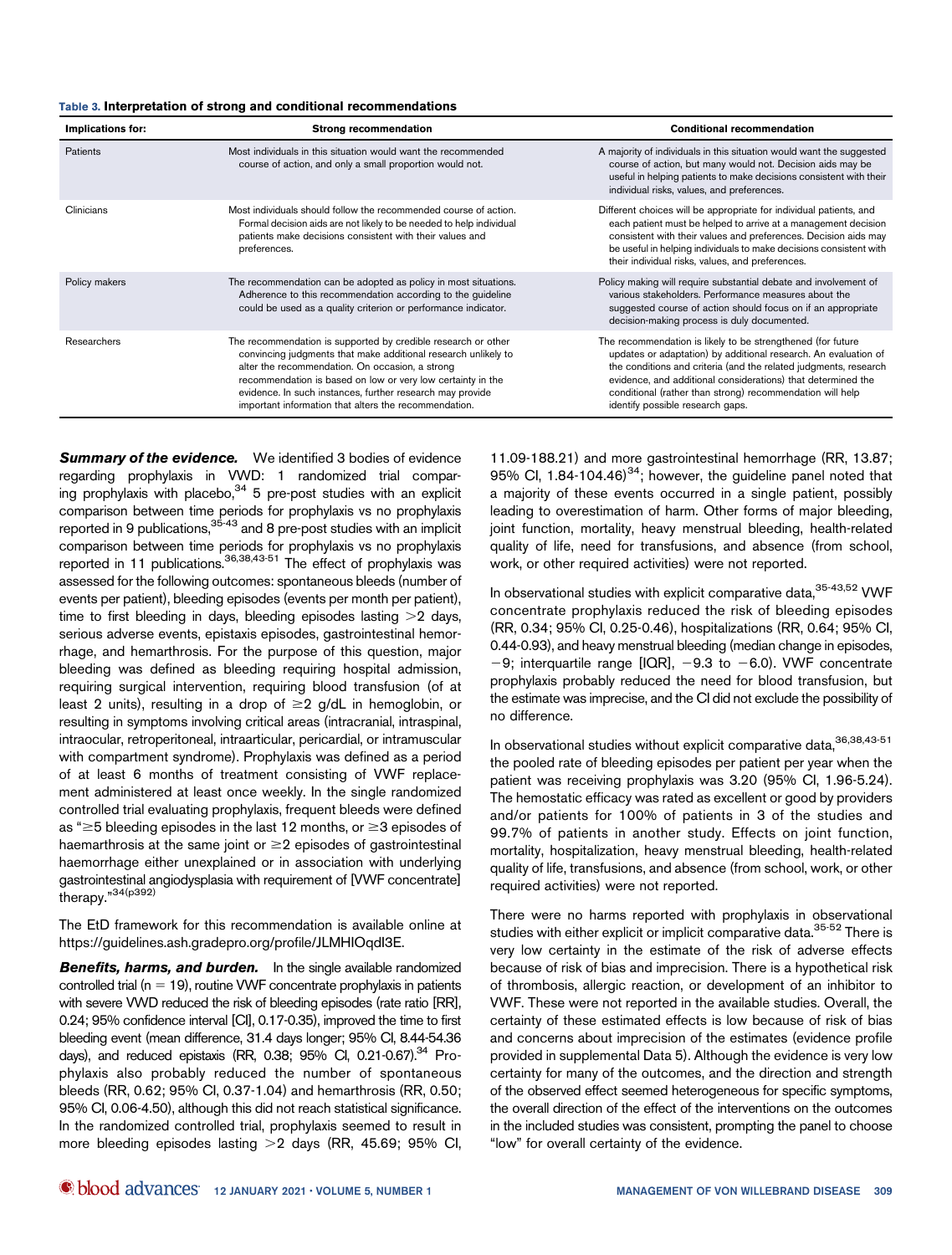#### <span id="page-9-0"></span>Table 4. VWF concentrate administration

| <b>VWF concentrate option</b>          | <b>Description</b>                                                                                                                                                                                                                       |
|----------------------------------------|------------------------------------------------------------------------------------------------------------------------------------------------------------------------------------------------------------------------------------------|
| VWF/FVIII concentrate (plasma derived) | Plasma-derived concentrate containing both VWF and FVIII; administered IV; typical dosing: 40-80 VWF/RCo activity units per kg                                                                                                           |
| VWF concentrate (plasma derived)       | Plasma-derived concentrate containing VWF alone; administered IV; typical dosing: 40-80 VWF/RCo activity units per kg; if used for<br>emergency treatment, may require addition of FVIII concentrate in patients with low baseline FVIII |
| VWF concentrate (recombinant)          | Recombinant concentrate containing VWF alone; administered IV; typical dosing: 40-80 VWF/RCo activity units per kg; if used for emergency<br>treatment, may require addition of FVIII concentrate in patients with low baseline FVIII    |
| RCo, ristocetin cofactor.              |                                                                                                                                                                                                                                          |

Other EtD criteria and considerations. In a survey of guideline panel members, all panelists suggested that patients are likely to place high value on reducing the risk of bleeding and that the consequences of bleeding for quality of life may play a role in decision making. The frequency and severity of the bleeding events, age of patient, and input from family members and other caregivers will affect decision making by an individual patient. Patients with a higher rate of bleeding are more likely to place a higher value on preventing such bleeding episodes than on avoiding adverse events, whereas those without a significant bleeding history place a lower value on prophylaxis. Most panel members highlighted the importance of discussing the risks and benefits of the various treatment strategies with the patient. Based on this, the panel judged that there is possibly important uncertainty or variability in patients' values and preferences. The panel highlighted the importance of educational materials for patients who are candidates for prophylaxis to help them understand the potential benefits and harms of this treatment strategy. Prophylaxis is associated with high costs because of the expense of VWF concentrate. Additionally, there is a lack of cost-effectiveness studies to assess the overall net health benefit. The panel agreed that prophylaxis was probably acceptable to most individuals, especially in the setting of limited access to emergency/acute care facilities for treatment of acute bleeding episodes. For some events, such as gastrointestinal bleeding, more intensive therapy may be required.<sup>53</sup> Lack of large numbers of women in the cited studies raised questions about the applicability of prophylaxis for heavy menstrual bleeding, but no inherent differences between men and women were observed for other types of bleeds. Specific recommendations for heavy menstrual bleeding are discussed in "Gynecology: heavy menstrual bleeding." Applicability will also vary in pediatric populations because of challenges with venous access and tolerability of injections.

Another important consideration is the use of prophylaxis to prevent joint bleeds and joint damage. Primary prophylaxis is commonly performed in severe hemophilia patients, but this is less common in VWD, although patients with severe VWD can still experience significant joint damage,<sup>54</sup> which may affect quality of life, because physical activity may be limited as a result of bleeding or fear of bleeding.<sup>55</sup>

Conclusions and research needs for this recommendation. The guideline panel determined that there is low-certainty evidence for a net health benefit of using long-term prophylaxis in patients with VWD and a history of severe and frequent bleeds. Based on the body of available evidence, it is likely that long-term prophylaxis reduces the risk of developing recurrent bleeding episodes, such as epistaxis and possibly also the development of spontaneous bleeding and hemarthrosis. There is very low certainty that long-term prophylaxis has an effect on other outcomes. However, because of low certainty in the evidence or no published information about other outcomes, the fact that we did not find evidence of an effect on these outcomes does not imply that such an effect does not exist. The high costs were considered to be worth this net benefit by both clinicians and patients on the panel. Long-term prophylaxis is likely to be acceptable and feasible to implement, and this recommendation is likely to increase equity. Therefore, the desirable consequences are greater than the undesirable consequences. VWF concentrate administration is outlined in Table 4.

The panel identified the following additional research needs: (1) large randomized controlled trials on the use of prophylaxis versus on-demand therapy, particularly in patients with mucosal bleeds; (2) studies on the use of prophylaxis for heavy menstrual bleeding; (3) studies on the use of prophylaxis in gastrointestinal bleeding; (4) studies on the impact of prophylaxis on quality of life; (5) studies on the use of plasma-derived vs recombinant VWF concentrate for prophylaxis; (6) the role of concurrent antifibrinolytic therapy with prophylaxis for mucosal bleeding (eg, epistaxis, heavy menstrual bleeding, and gastrointestinal bleeding); and (7) the role of concurrent antiangiogenic therapies with prophylaxis for gastrointestinal bleeding.

#### Desmopressin challenge/trial and administration

In patients with VWD, should health care providers perform a desmopressin challenge and choose a treatment of bleeding depending on its results, not perform the desmopressin challenge and treat with VWF concentrate and/or tranexamic acid, or not perform the desmopressin challenge and treat with desmopressin empirically?

#### Recommendation 2a

In patients for whom desmopressin is a valid treatment option (primarily type 1 VWD) and who have a baseline VWF level of  $<$  0.30 IU/mL, the panel suggests performing a trial of desmopressin and treating based on the results over not performing a trial and treating with tranexamic acid or factor concentrate (conditional recommendation based on very low certainty in the evidence of effects ⊕○○○

#### Recommendation 2b

In these patients, the panel suggests against treating with desmopressin in the absence of desmopressin trial results (conditional recommendation based on very low certainty in the evidence of effects ⊕◯◯◯).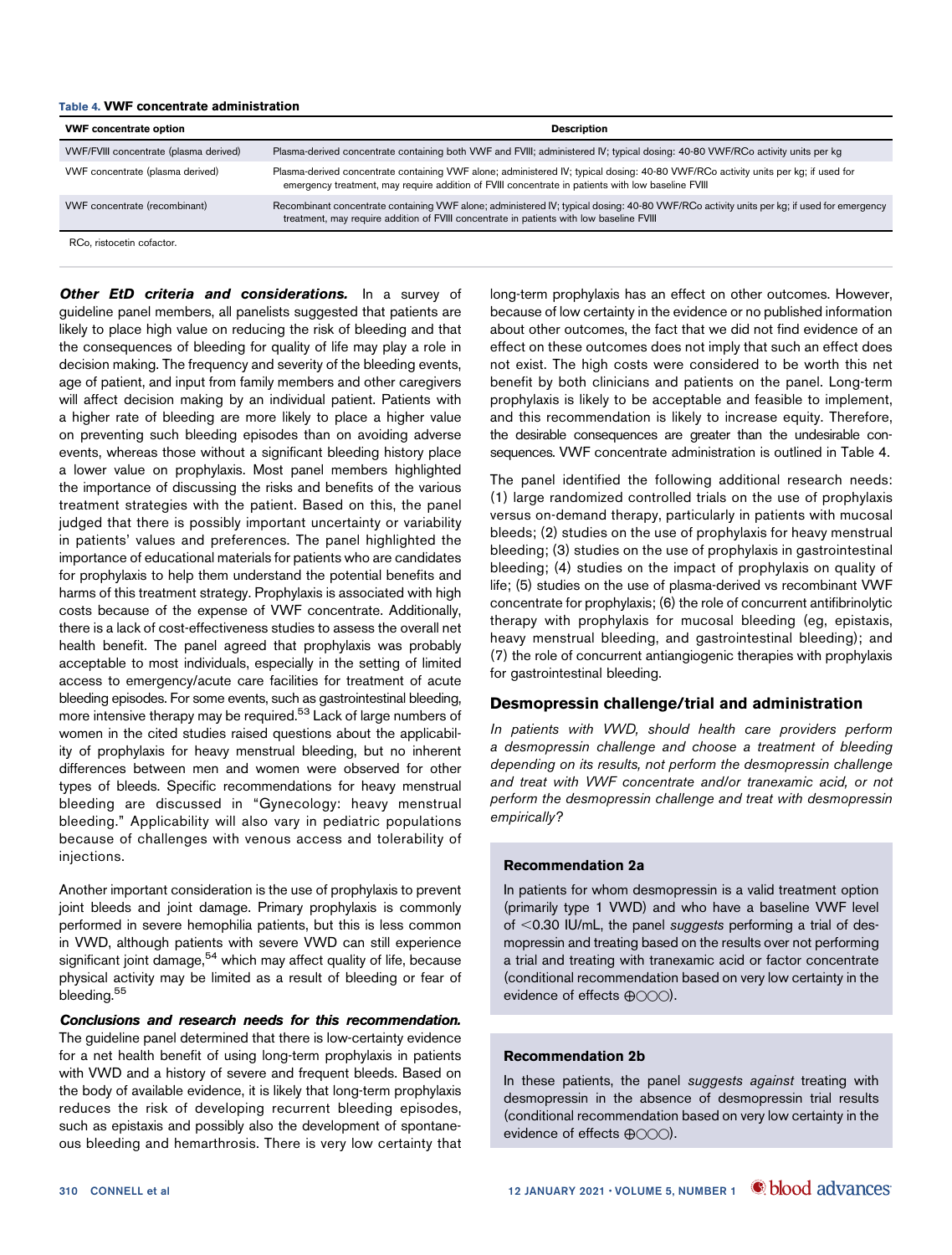### Remarks:

- This recommendation does not apply to patients for whom desmopressin is not a reasonable treatment option (eg, those with type 3 VWD). Desmopressin is contraindicated in type 3 VWD because of a lack of efficacy and in type 2B VWD because of increased platelet binding with subsequent thrombocytopenia.
- Many patients with type 2 VWD do not respond to desmopressin and require other modes of treatment. However, a desmopressin trial may be helpful to confirm diagnosis, and desmopressin may still be useful in some instances of mild bleeding in type 2 VWD patients.
- Patients undergoing major surgery, including in sites where even a small amount of bleeding may result in critical organ damage (eg, central nervous system surgery), should not receive desmopressin as sole therapy.
- It is optimal to confirm desmopressin responsiveness before using desmopressin for therapeutic interventions, but because this may not always be practical, adult patients with type 1 VWD whose baseline VWF levels are  $\geq$ 0.30 IU/mL can be presumed to be desmopressin responsive. Although they can receive desmopressin without requiring a trial, it is reasonable to obtain VWF levels to confirm the response after administration. Patients with type 1 VWD and VWF levels of  $<$  0.30 IU/mL may not respond to desmopressin, hence the recommendation for a trial.
- This recommendation does not address the choice between treating with tranexamic acid and VWF concentrate.

Good practice statements: The administration of desmopressin to patients with type 2B VWD is generally contraindicated, because this may cause thrombocytopenia as a result of increased platelet binding.<sup>56</sup> Furthermore, desmopressin is generally contraindicated in patients with active cardiovascular disease (eg, coronary heart disease, cerebrovascular disease, and peripheral vascular disease), patients with seizure disorders, patients age  $<$  2 years, and patients with type 1C VWD in the setting of surgery. Desmopressin has been used safely in many women during pregnancy, including those with bleeding disorders and diabetes insipidus. It should be avoided in women with preeclampsia and those with cardiovascular disease. IV fluid infusion and oxytocic medications are often used during labor and delivery, both of which increase the risk of desmopressin-induced hyponatremia.<sup>57-59</sup>

Patients receiving desmopressin are at risk for hyponatremia from free water retention; therefore, they should receive normal saline if IV fluid replacement is required, and oral free water fluid intake should be restricted to prevent hyponatremia.

Patient counseling about desmopressin should include strategies to mitigate risks associated with hyponatremia (eg, free water restriction and education about signs and symptoms of hyponatremia that should lead to prompt medical evaluation) and cardiovascular disease.

**Summary of the evidence.** We did not find any comparative studies directly addressing the question. We conducted 3 systematic reviews of case series, 1 for each of the intervention arms. We included 21 case series: 8 in which patients underwent a desmopressin trial and were treated based on results, <sup>60-67</sup> 9 in which patients did not undergo a desmopressin trial and were treated with VWF concentrate or tranexamic acid,26,38,45,68-73 and 4 in which patients did not undergo a desmopressin trial but were treated with desmopressin empirically.<sup>74-77</sup> The EtD framework for this recommendation is available online at [https://guidelines.ash.gradepro.org/profile/fnGuafOe504.](https://guidelines.ash.gradepro.org/profile/fnGuafOe504)

Of studies describing use of a desmopressin trial and subsequent treatment according to results, 4 observational studies reported hemostatic efficacy for surgical prophylaxis,<sup>60,63,65,66</sup> 4 observational studies reported postoperative bleeding, <sup>61,62,64,67</sup> 2 observational studies reported hemostatic efficacy for acute bleeding episodes, <sup>60,66</sup> and 2 observational studies reported adverse events of the treatment.62,67 No studies reported major bleeding, mortality, heavy menstrual bleeding, hospitalization, transfusion, or thrombotic events.

Of studies describing empiric treatment with tranexamic acid or VWF concentrate for surgical prophylaxis without the results of a desmopressin trial, 4 observational studies reported bleeding episodes,<sup>70,71,73,74</sup> 4 observational studies reported hemostatic efficacy,38,45,69,70 4 observational studies reported adverse events of the treatment,38,45,69,70 and 2 observational studies reported need for transfusion.45,70 Of studies describing empiric treatment with tranexamic acid or VWF concentrate for bleeding episodes without the results of a desmopressin trial, 3 observational studies reported hemostatic efficacy.<sup>38,45,69</sup> Of studies describing empiric treatment with tranexamic acid or VWF concentrate for long-term prophylaxis without the results of a desmopressin trial, 1 observational study reported bleeding episodes and adverse events, and another study reported excessive postpartum bleeding. No studies reported major bleeding, mortality, heavy menstrual bleeding, hospitalization, transfusion, or thrombotic events.

**Benefits.** The strategy of performing a desmopressin challenge and using the results to determine therapy for surgical prophylaxis resulted in clinicians rating the hemostatic efficacy as excellent, good, or effective in 94% of 211 surgeries (95% Cl, 81%-98%).<sup>60,63,65,66</sup> When used to treat bleeding episodes, this strategy resulted in clinician rating of hemostatic efficacy as good or effective for 97% of 29 bleeding episodes (95% CI, 79%-100%). 60,66

The strategy of forgoing a desmopressin trial and treating empirically with VWF concentrate or tranexamic acid for surgical prophylaxis was udged to have excellent or good hemostatic efficacy in 97% of 205 procedures (95% Cl, 88%-99%).<sup>38,45,69,70</sup> When used to treat bleeding episodes, this strategy resulted in clinician rating of hemostatic efficacy as good or effective for 96% of 132 bleeding episodes (95% CI, 91%-98%).<sup>38,45,69</sup> When used for long-term prophylaxis, the strategy of using tranexamic acid only reduced annual oropharyngeal bleeding episodes from 30 to  $16<sup>6</sup>$ 

For the strategy of empiric treatment with desmopressin for surgical prophylaxis without the results of a desmopressin trial, 1 study reported that hemostasis was excellent in 93% of patients with mild type 1 VWD and 73% in patients with moderate type 1 VWD, with a mean hospitalization length of 6.3 days.<sup>76</sup> This strategy, when used to manage acute bleeding episodes, was judged to have excellent efficacy in 83% and good efficacy in 14% of 254 bleeding episodes in patients with mild type 1 VWD.<sup>77</sup> For moderate type 1 VWD, the efficacy was judged as excellent in 71% and good in 18% of 254 bleeding episodes. Mild or moderate VWD was defined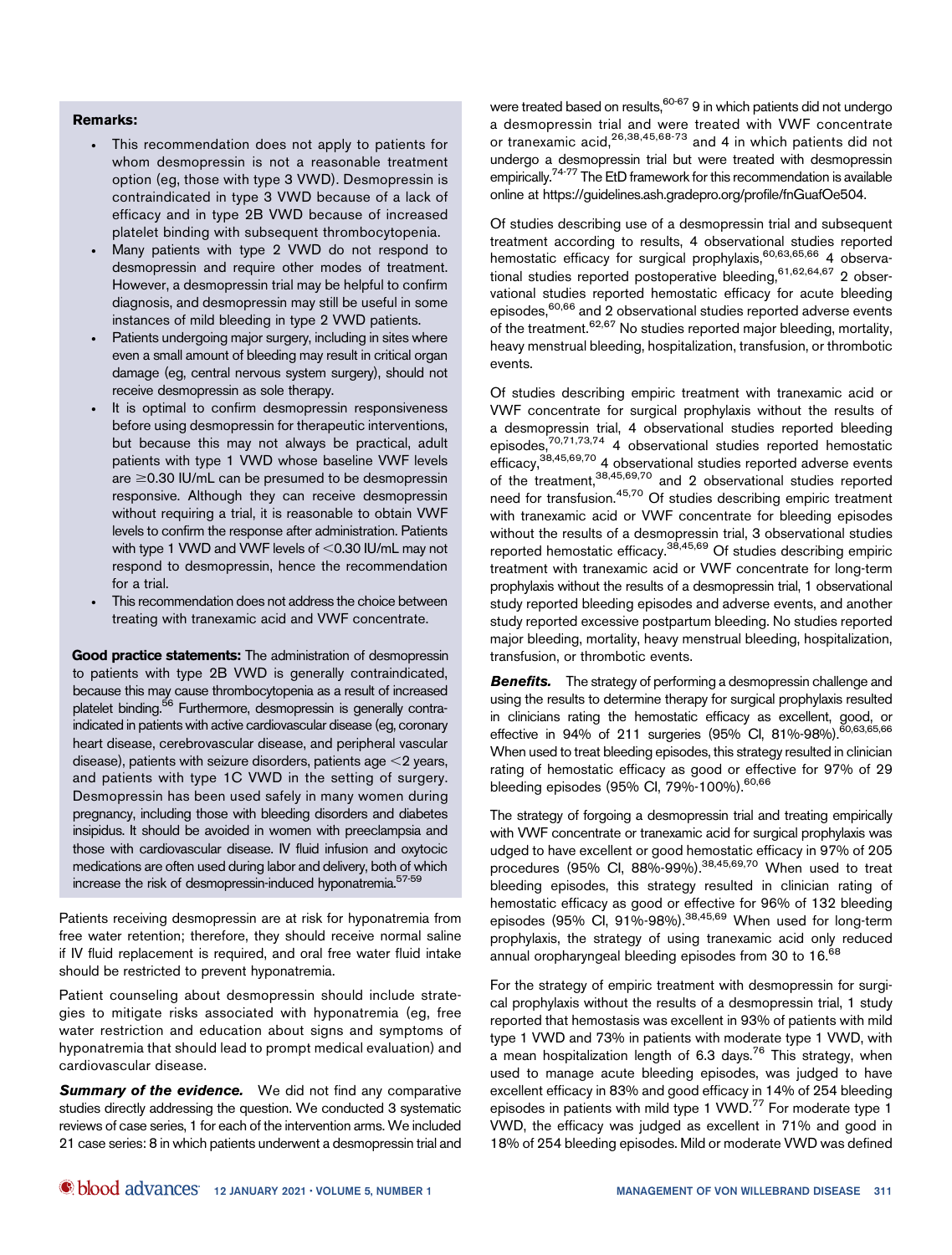<span id="page-11-0"></span>in the study as judged by clinicians based on a combination of laboratory values and bleeding phenotype; however, there were no strict cutoffs reported. In terms of efficacy for management of heavy menstrual bleeding, 1 study reported that 77% of 22 patients responded to the treatment, as measured by a pictorial blood loss assessment chart (PBAC) score of  $<$ 100. Another study reported efficacy in 92% of patients with heavy menstrual bleeding for a single dose (excellent efficacy) or 2 doses (good efficacy) of desmopressin.<sup>77</sup>

Overall, the certainty in these estimated effects is very low, because of risk of bias in the studies (none of the studies included a control group to make inferences), lack of direct comparison, and imprecision of the estimates (evidence profile provided in supplemental Data 5).

Harms and burden. With a strategy of performing a desmopressin challenge and using the results to determine therapy for surgical prophylaxis, the proportion of surgical events in which patients experienced postoperative bleeding was 6% (95% CI, 0.02-0.14) across 199 surgical events.61,62,64,67 One study reported that 10 of 41 patients experienced emesis, of whom 5 required hospital admission, and 1 patient developed hyponatremia.<sup>67</sup> In another study, which involved 37 children, all developed some degree of hyponatremia, which was usually mild, but 2 experienced severe hyponatremia and 1 of these patients developed seizures.<sup>62</sup>

With a strategy of forgoing a desmopressin trial and treating empirically with VWF concentrate or tranexamic acid for surgical prophylaxis, the pooled risk of bleeding episodes was 9% across 247 procedures (95% CI, 2%-34%).70,71-73 Adverse events related to treatment were reported in 2% of 205 surgical procedures (95% CI, 0%-31%); none was deemed serious.<sup>38,45,69,70</sup> The need for transfusion was 11% across 55 surgeries (95% Cl, 5%-22%).<sup>45,70</sup> In patients receiving tranexamic acid, headaches (60%), back pain (30%), and musculoskeletal pain (40%) were reported. Excessive postpartum bleeding occurred in 1 (6%) of 17 deliveries.

For the strategy of forgoing a desmopressin trial and treating empirically with desmopressin for surgical prophylaxis, hyponatremia was noted in 4% to 72% of patients, although the definition of hyponatremia varied across the 3 studies.<sup>75,78,79</sup> Empiric desmopressin therapy resulted in either headache (9%), facial flushing (9%), or both (4.5%). When desmopressin was used for surgical prophylaxis or treatment of acute bleeding, mild to moderate adverse events, such as headache, flushing, nausea, dizziness, asthenia, vomiting, and peripheral edema, were reported in 43% of patients with mild type 1 VWD and 14% of those with moderate type 1 VWD.<sup>77</sup>

There is very low certainty in the estimate of the risk of adverse effects because of lack of comparative studies, inconsistency of results, and small sample sizes. The guideline panel judged that the undesirable effects either of conducting a desmopressin trial with treatment based on results or of forgoing a desmopressin trial and treating with VWF concentrate or tranexamic acid are small but still important. The panel judged the undesirable effects of empiric use of desmopressin without a pretreatment trial to confirm response as moderate in comparison. The guideline panel was specifically concerned about the possibility of expecting an effect of therapy when actual response to that therapy is unknown and that of worsened thrombocytopenia in patients with type 2B VWD receiving desmopressin.

Other EtD criteria and considerations. The panel agreed there was possibly important uncertainty or variability in patient values, because there are patients who place a high value on the potential benefits of the desmopressin trial, whereas others place a high value on avoiding the adverse effects of desmopressin. According to judgments made by the panel, the approach of carrying out a desmopressin challenge and treating based on the results and that of forgoing a desmopressin challenge and treating with VWF concentrate or tranexamic acid are likely to be more effective and less harmful than empiric use of desmopressin with uncertain efficacy in an individual patient. Although performing the desmopressin trial requires additional resources, such as medication costs, laboratory testing, facility fees, and nursing administration costs, these costs are likely balanced by avoiding the high cost of VWF concentrate in patients for whom desmopressin is an appropriate therapy. Risks of severe adverse effects, such as myocardial infarction or hyponatremic seizures, are of greater concern when efficacy is in doubt. Desmopressin has been reported to be safely used during pregnancy in women with bleeding disorders and diabetes insipidus.<sup>57,80,81</sup>

Conclusions and research needs for these recommendations.

The guideline panel determined that there is very low certainty in the evidence for a net health benefit of performing a desmopressin challenge and using the results to determine therapy and very low certainty in the evidence for a net health harm from treating with desmopressin in the absence of desmopressin trial results. Based on the body of available evidence, it is likely that a desmopressin trial reduces the risk receiving a treatment that may not be effective.

Practical considerations for performing a desmopressin challenge are outlined in Table 5.

The panel identified the following additional research needs: (1) evaluating the logistics and impact on patients of performing desmopressin challenges (eg, the need to take off a day from work or school or potential adverse effects experienced during desmopressin administration) and (2) evaluating the best time points for an intranasal trial vis-à-vis an IV trial.

#### Antithrombotic therapy

In patients with VWD and cardiovascular disease who require treatment with antiplatelet agents or anticoagulant therapy, should such treatment be provided?

#### Recommendation 3

In patients with VWD and cardiovascular disease who require treatment with antiplatelet agents or anticoagulant therapy, the panel suggests giving the necessary antiplatelet or anticoagulant therapy over no treatment (conditional recommendation based on low certainty in the evidence of effects ⊕⊕◯◯).

#### Remark:

It is important to reassess the bleeding risk throughout the course of treatment.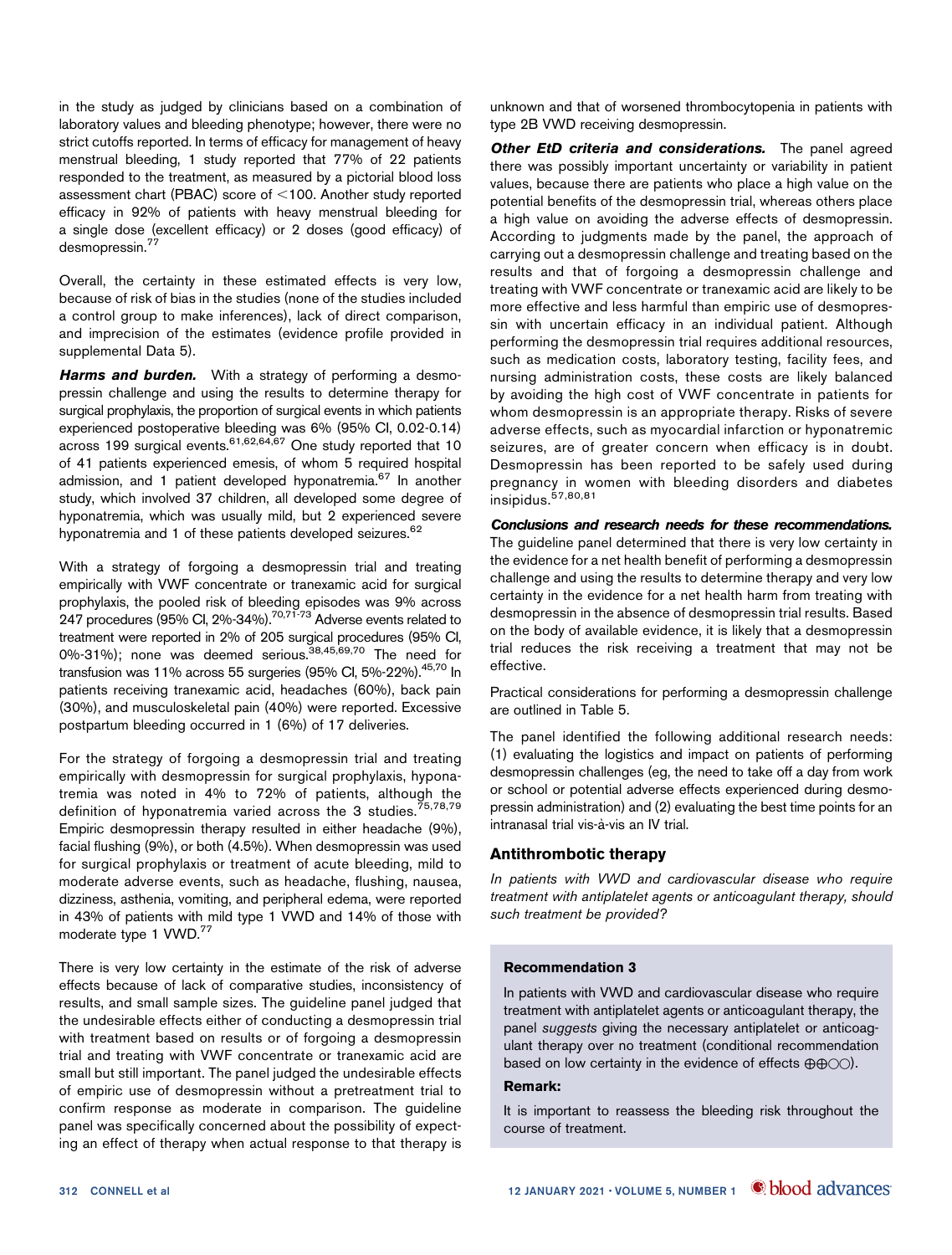#### Table 5. Practical considerations for desmopressin trial/challenge and administration

| <b>Domain</b>                | <b>Description</b>                                                                                                                                                                                                                                                                                                                                                                                                                                                                                                    |
|------------------------------|-----------------------------------------------------------------------------------------------------------------------------------------------------------------------------------------------------------------------------------------------------------------------------------------------------------------------------------------------------------------------------------------------------------------------------------------------------------------------------------------------------------------------|
| Route                        | Desmopressin trials may be performed with either IV or intranasal desmopressin, but intranasal desmopressin trials may not be successful because of<br>issues with administration and/or absorption. Subcutaneous administration has also been used.                                                                                                                                                                                                                                                                  |
| Dose                         | IV desmopressin is given as 0.3 $\mu$ g/kg, with a maximum dose of 20 $\mu$ g. The desmopressin nasal spray (150 $\mu$ g per spray) is given as 1 spray for<br>individuals weighing $\leq$ 50 kg and 2 sprays for individuals weighing $\geq$ 50 kg.                                                                                                                                                                                                                                                                  |
| Timing of laboratory testing | VWF antigen, VWF activity, and FVIII activity levels should be determined immediately before administration of desmopressin, ~30-60 min after<br>administration of desmopressin, and $\sim$ 4 h postadministration, because in type 1C VWD, there is a rapid decrease in VWF levels.                                                                                                                                                                                                                                  |
| Responsiveness               | There are multiple definitions of desmopressin responsiveness. <sup>128-130</sup> The panel considered that an increase of at least 2 times the baseline VWF level<br>and the ability to achieve both VWF and FVIII levels of >0.50 IU/mL were required to consider the patient responsive to desmopressin. Desmopressin<br>responsiveness does not guarantee, however, that the level achieved is adequate to prevent bleeding in all procedures (eg, higher levels may be<br>indicated based on type of procedure). |
| <b>Precautions</b>           | Because of the risk of hyponatremia, desmopressin should not be given on >3 concurrent days and is generally not administered to children age <2 y. In<br>addition, tachyphylaxis occurs after repeated infusions. Caution is advised when desmopressin is used in patients with active cardiovascular disease.<br>Additionally, desmopressin trials should be avoided in pregnancy.                                                                                                                                  |

Good practice statements: Patients considered for treatment require individualized analyses of the risks and benefits of the specific therapy plan in conjunction with a multidisciplinary team that includes cardiovascular medicine specialists, hematologists, and the patient.

Patient education about the risks and benefits of using antiplatelet agents or anticoagulant therapy should be provided to inform shared decision making.

Patients with a severe bleeding phenotype (eg, severe type 1, type 2, or type 3 VWD) may require prophylaxis with VWF concentrate to prevent bleeding while on antiplatelet or anticoagulant therapy; similar precautions may apply to patients with type 1 VWD and concurrent additional bleeding problems.

Desmopressin therapy is generally contraindicated in individuals with cardiovascular disease (eg, coronary heart disease, cerebrovascular disease, and peripheral vascular disease) and/or increased risk of thrombosis.

**Summary of the evidence.** We did not find any comparative studies addressing the question. We conducted a systematic review of case series of patients with VWD who received antiplatelet agents or anticoagulant therapy. We found 2 case series reported in 3 sources.<sup>82-84</sup> The guideline panel was surveyed to systematically collect panel members' experience in dealing with this issue. In addition, the panel discussed a case series of 19 patients with VWD who experienced an arterial thrombotic event and were treated with antiplatelet agents or anticoagulant therapy. This case series was not included in the original systematic review, because it did not meet inclusion criteria, but the panel considered that it provided important context for the discussion.<sup>85</sup> The EtD framework for this recommendation is available online at [https://](https://guidelines.ash.gradepro.org/profile/DZVC2VsFcdI) [guidelines.ash.gradepro.org/profile/DZVC2VsFcdI.](https://guidelines.ash.gradepro.org/profile/DZVC2VsFcdI)

Benefits, harms, and burden. Because no studies directly compared treatment with antiplatelet agents or anticoagulant therapy vs no treatment, risk estimates for benefits are not available. In an 8-patient case series, 1 patient with hemophilia died after experiencing intracranial posttraumatic bleeding while on aspirin; however, this was after 11 years on therapy. Across 2 observational studies, none of 6 patients receiving low-molecular-weight heparin or warfarin experienced thromboembolic events.<sup>83,84</sup> In the 26 patients with VWD in the series, there was 1 major bleeding event. Serious adverse events, hospitalization, transfusion, health-related quality of life, and heavy menstrual bleeding were not reported. The desirable effects of anticoagulation in the setting of cardiovascular disease were judged to be large, whereas the undesirable effects were judged to be moderate, with variability in the latter resulting from type of anticoagulant and individual bleeding phenotype. Guideline panelists collectively reported their experience managing 65 patients with VWD who were recommended to receive antiplatelet agents or anticoagulant therapy for cardiovascular disease. In the 56 patients who received this therapy and in the 9 patients who did not receive therapy even though it was recommended, the median mortality, thrombotic events, serious adverse events, hospitalizations, and bleeding were low in both arms, and most patients were reported by their clinicians to have an acceptable healthrelated quality of life. Overall, the quality of the evidence for desirable and undesirable effects was judged to be very low because of serious risk of bias in case series (lack of a control group), small number of patients and events (imprecision), and lack of direct comparisons.

Other EtD criteria and considerations. Panel members emphasized the need for shared decision making with patients considering antiplatelet agents or anticoagulant therapy, and there was a perception among panel members that there is likely to be important variability among patients regarding how they perceive the tradeoff of risks and benefits of these therapies as well as variation in underlying bleeding risk. Strict adherence to optimal postoperative care is important to minimize bleeding risk. There may be important variability in patient values and in values of providers (eg, hematologists vs cardiologists).

Conclusions and research needs for this recommendation. The guideline panel determined that there is very low certainty in the evidence for a net health benefit from using antiplatelet agents or anticoagulant therapy in patients with VWD in whom these therapies are otherwise indicated for treatment of cardiovascular disease. Based on the body of available evidence, it is likely that antiplatelet agents and anticoagulant therapy reduce the risk of developing thromboembolic complications in cardiovascular disease. There is very low certainty that there is an effect of antiplatelet agents and anticoagulant therapy on other outcomes. However, because of low certainty in the evidence or no published information about other outcomes, the fact that we did not find evidence of an effect on these outcomes does not imply that such an effect does not exist.

Given the potentially large benefits seen with these therapies in large studies of cardiovascular disease in patients without VWD but moderate harms in health outcomes as well as the important uncertainty and variability regarding how patients view the tradeoff of these outcomes, the panel judged that the balance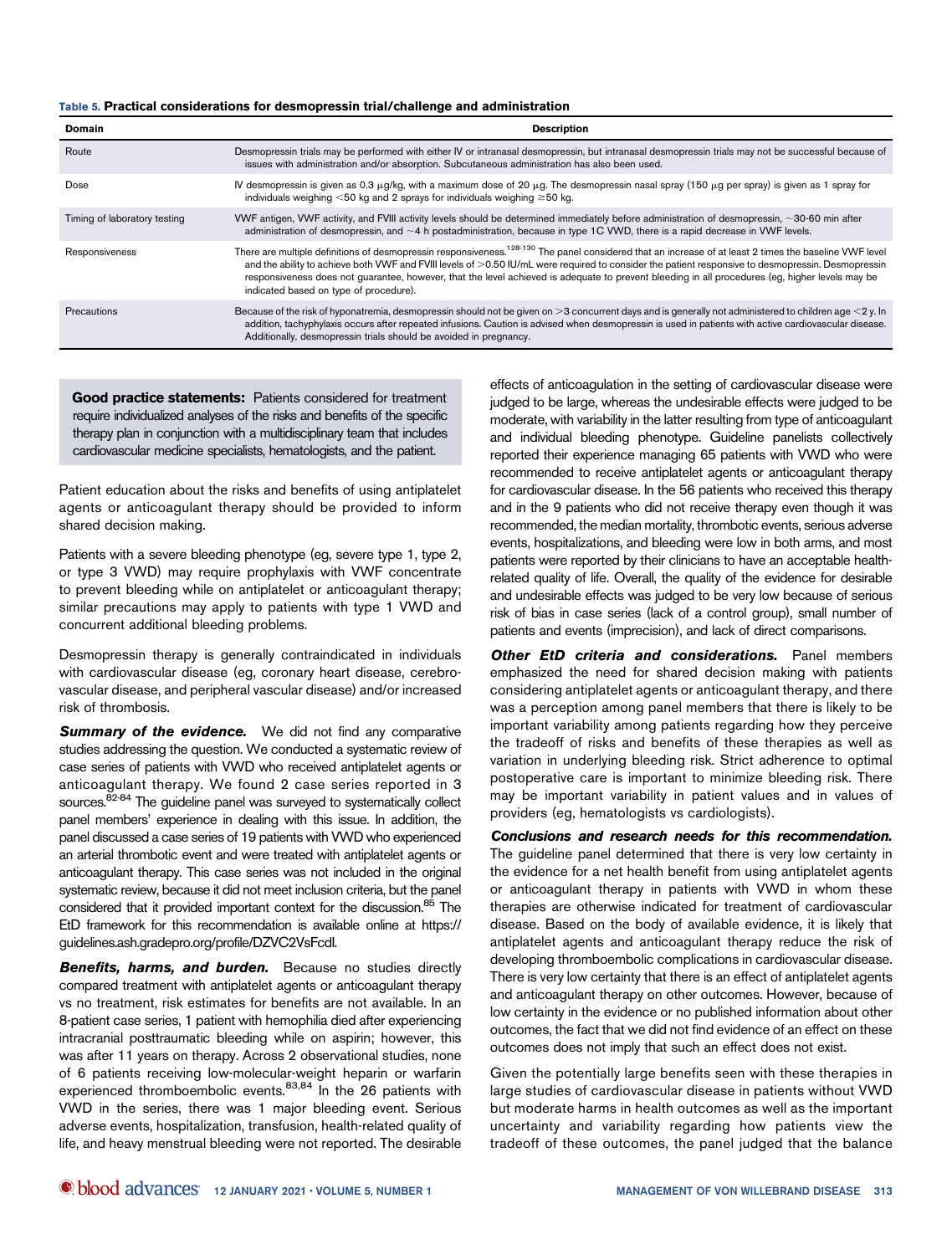<span id="page-13-0"></span>of effects probably favors the use of antiplatelet agents or anticoagulants. It is important to understand that the disease course for patients is dynamic, and the risk of complications for patients with cardiovascular disease increases over time. The panel highlighted the importance of the cardioprotective effects of therapy with antiplatelet agents and anticoagulant therapy, if otherwise indicated, and noted that a personalized treatment plan (eg, administration of VWF concentrate for prophylaxis) should be developed, along with patient education.

Consideration should be given to use of interventions that would limit the length of antiplatelet or anticoagulant therapy required (eg, non–drug-eluting stents). It should also be noted that bleeding is more of a risk in type 2 or type 3 VWD patients, as well as those with type 1 VWD in addition to another condition, such as FXI deficiency or a platelet function defect. Prophylaxis with VWF concentrate or addition of tranexamic acid may be required in patients with a severe bleeding phenotype to minimize bleeding.

The panel identified the following research priorities: (1) studies on the use of prophylaxis in VWD patients receiving antiplatelet agents or anticoagulant therapy; (2) studies on the incidence of cardiovascular disease in patients with VWD; and (3) in the setting of coronary artery stent placement, studies on the risks and benefits of a bare metal stent with a shorter course of antiplatelet therapy vs a drug-eluting stent and a longer course of antiplatelet therapy.

### Major surgery

In patients with VWD undergoing major surgery, should the FVIII level be kept at  $\geq$  0.50 IU/mL for at least 3 days after surgery, or should the VWF activity level be kept at  $\geq$ 0.50 IU/mL for at least 3 days after surgery?

### Recommendation 4a

The panel suggests targeting both FVIII and VWF activity levels of  $\geq$ 0.50 IU/mL for at least 3 days after surgery (conditional recommendation based on very low certainty in the evidence of effects ⊕○○○).

#### Recommendation 4b

The panel suggests against using only FVIII  $\geq$ 0.50 IU/mL as a target level for at least 3 days after surgery (conditional recommendation based on very low certainty in the evidence of effects ⊕ $\cap$ 

# Remarks:

- When it is possible to keep both trough levels at  $\geq$  0.50 IU/mL for at least 3 days or as long as clinically indicated after the surgery (instead of choosing only 1), this should be the preferred option.
- The specific target levels should be individualized based on the patient, type of procedure, and bleeding history as well as availability of VWF and FVIII testing.
- The duration of the intervention can vary for specific types of surgeries.

**Summary of the evidence.** We did not find any comparative studies addressing this question, so we conducted a targeted search for case series in which patients with VWD underwent major surgery, with researchers reporting both FVIII and VWF activity levels on postoperative day  $\geq$ 3. The evidence synthesis contained 7 case series reporting data for patients with a variety of VWD types/subtypes and various procedures, including total hip and knee arthroplasty and vascular, obstetric/gynecologic, abdominal, and minor dental procedures.<sup>37,45,46,86-89</sup> The EtD framework for this recommendation is available online at [https://guidelines.ash.](https://guidelines.ash.gradepro.org/profile/uhLux9nrMLM) [gradepro.org/profile/uhLux9nrMLM.](https://guidelines.ash.gradepro.org/profile/uhLux9nrMLM)

Benefits, harms, and burden. Because of the heterogeneity in reporting, we could not conduct metaanalyses. One series reported a mean FVIII activity level of 1.344 IU/mL and a mean VWF activity of 0.924 IU/mL, for which hemostatic efficacy was excellent in 92%, good in 4%, and poor in 4%.<sup>46</sup> There were no postoperative bleeding complications, adverse events related to therapy, or thrombotic events. Another series reported a median FVIII level of 1.15 IU/mL (IQR, 0.97- 1.34 IU/mL) and a median VWF level of 0.85 IU/mL (IQR, 0.67-1.03 IU/ mL), with hemostatic efficacy in 100% and without any thrombotic events.<sup>45</sup> No other studies reported significant adverse events.

Based on the limited available evidence, the panel could not make a judgment regarding the magnitude of the desirable or undesirable anticipated effects of maintaining a FVIII activity level of  $\geq$ 0.50 IU/mL for at least 3 days after major surgery compared with maintaining a VWF activity level of  $\geq$ 0.50 IU/mL for at least 3 days after major surgery. Overall, the certainty in the available evidence is very low, because there are no comparative studies addressing this question, and only case series were available as indirect evidence.

Other EtD criteria and considerations. The panel discussed the resources required to maintain these target levels. In a survey before the panel met to make recommendations, panelists estimated that the cost of maintaining an FVIII or VWF activity level of  $\geq$ 0.50 IU/mL for 3 days was between US\$5000 and US\$12 000, depending on the weight of the patient. Many panelists were uncertain about the total costs, because they would also need to take into account other factors, such as laboratory monitoring. Because laboratory testing would be necessary in either scenario, the panel judged there to be no important difference in cost between the 2 interventions.

In the survey, panelists noted that some patients may feel uncertainty about maintaining only 1 level  $>0.50$  IU/mL instead of both levels. There was considerable variability in opinion among panel members about whether this would be acceptable. Additionally, panel members highlighted the difference regarding the feasibility of testing across institutions (eg, FVIII activity, VWF/ristocetin cofactor, VWF/glycoprotein Ib, or other activity assays), with poor turnaround times for some laboratory testing options. Local availability of rapid results is critical for managing patients with VWD during the postoperative period, and recommending a test with limited availability at a particular hospital might result in decreased quality of care.

For the purpose of this question, major surgery was considered to include procedures requiring surgical opening into the large body cavities, procedures where severe hemorrhage was possible, interventions involving joints, third-molar extractions, and interventions where the patient's life was at risk. Minor surgery was considered to include procedures involving simple dental extractions and other outpatient procedures not otherwise specified under major surgery.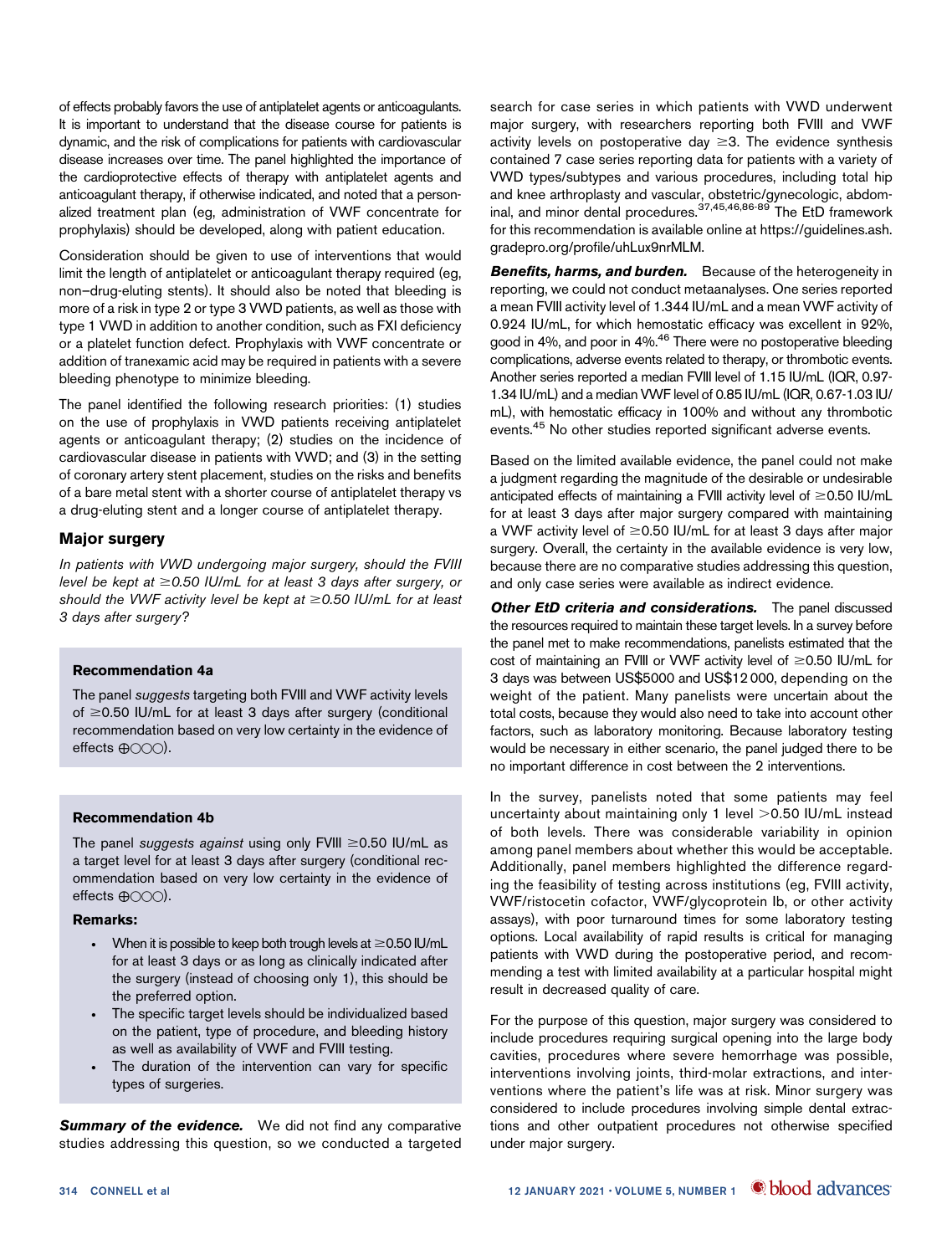<span id="page-14-0"></span>Conclusions and research needs for these recommendations. The guideline panel determined that there is very low certainty in the evidence for a net health harm from maintaining only FVIII activity at  $\geq$  0.50 IU/mL as a target for at least 3 days after major surgery and suggests maintaining both FVIII and VWF activity levels at  $\geq$ 0.50 IU/mL for at least 3 days after major surgery. Even though maintaining only FVIII at  $\geq$ 0.50 IU/mL is likely to be more feasible to implement, there are several threats to feasibility and acceptability that make it unlikely that clinicians would choose only 1 of the options. Although maintaining only the FVIII level  $>$  0.50 IU/mL for at least 3 days after surgery may be logistically easier, especially in centers with long VWF activity level assay turnaround times or limited access to VWF concentrate compared with FVIII preparations, administering only FVIII concentrate will not result in a sufficient increase in FVIII (because VWF serves as the carrier protein for FVIII) and will not address the underlying VWF defect. Maintaining VWF activity levels at  $\geq$ 0.50 IU/mL allows VWF to participate in multiple physiologic roles in hemostasis and in most cases will simultaneously maintain FVIII activity levels at  $\geq$  0.50 IU/mL during the critical time in the perioperative setting. Patients with specific subtypes of VWD, such as type 2 and type 3, may not achieve adequate hemostasis if only FVIII levels are maintained after surgery. Therefore, the panel suggests keeping both the VWF activity level and FVIII activity level  $\geq$  0.50 IU/mL for at least 3 days in patients undergoing major surgery. It should also be noted that local measures during surgery may be helpful, including use of hemostatic gelatin sponges, fibrin glue, and/or local tranexamic acid application.<sup>90</sup> Some institutions have limited testing capacity, with no availability of real-time FVIII or VWF monitoring. In such cases, patient safety should be considered, and elective highrisk procedures may require alternate arrangements, such as moving the procedure to a different facility. Alternatively, a pharmacokinetic study using the planned preoperative dose can be performed in advance to determine the optimal dose at the time of the surgery.<sup>91</sup>

The panel identified the following additional research need: a randomized clinical trial to determine whether maintaining either the FVIII or VWF activity level at  $>0.50$  IU/mL for at least 3 days after surgery leads to different outcomes, with particular attention to and stratification by type of procedure and associated bleeding risk. Furthermore, standardized definitions of major vs minor surgery and outcomes (eg, major and minor bleeding) as they apply to VWD patients will be critical to future research studies.

# Minor surgery/invasive procedures

In patients with VWD undergoing minor surgery or minor invasive procedures, should the VWF level be increased to  $\geq$ 0.50 IU/mL (with use of either VWF concentrate or desmopressin), should tranexamic acid monotherapy be used, or should combination therapy by increasing the VWF level to  $\geq$ 0.50 IU/mL (with use of either VWF concentrate or desmopressin) in conjunction with tranexamic acid be used?

# Recommendation 5a

In patients undergoing minor surgery or minor invasive procedures, the panel suggests increasing VWF activity levels to  $\geq$ 0.50 IU/mL with desmopressin or factor concentrate with the addition of tranexamic acid over raising VWF levels to  $\geq$ 0.50 IU/mL with desmopressin or factor concentrate alone (conditional recommendation based on very low certainty in the evidence of effects ⊕○○○).

### Recommendation 5b

The panel suggests giving tranexamic acid alone over increasing VWF activity levels to  $\geq$ 0.50 IU/mL with any intervention in patients with type 1 VWD with baseline VWF activity levels of >0.30 IU/mL and a mild bleeding phenotype undergoing minor mucosal procedures (conditional recommendation based on very low certainty in the evidence of effects ⊕○○○).

### Remarks:

- <sup>c</sup> Individualized therapy plans should consider the variation in bleeding risk for the specific procedure in question. Individualized therapy plans are especially important for patients who may be overtreated when VWF activity is increased to  $\geq$ 0.50 IU/mL by any therapy and addition of tranexamic acid (eg, those undergoing cutaneous procedures, such as superficial skin biopsy).
- Patients with type 3 VWD will require VWF concentrate to achieve any significant increase in VWF activity levels. Use of desmopressin is contraindicated in this population because of lack of efficacy.
- Many patients with type 2 VWD (including patients with type 2B VWD) will also require treatment with VWF concentrate rather than desmopressin.
- For patients at higher risk of thrombosis, it may be desirable to avoid the combination of extended increased VWF and FVIII levels  $(>1.50$  IU/mL) and extended use of tranexamic acid.
- Dental proceduralists may consider use of local hemostatic measures (eg, gelatin sponges or fibrin glue, tranexamic acid rinse) as part of an individualized procedural plan.

**Summary of the evidence.** We found 2 randomized clinical trials comparing the use of factor concentrate with tranexamic acid vs factor concentrate alone and no randomized clinical trials or comparative observational studies addressing the other 2 comparisons of interest.<sup>92,93</sup> Although these 2 studies were performed in patients with hemophilia, the panel considered the studies as indirect evidence to assess benefits, harms, and risks of antifibrinolytic therapies in patients with a bleeding disorder. In addition, we found 8 case series in which patients received factor replacement therapy alone<sup>94-102</sup> and 4 case series in which patients received tranexamic acid alone.<sup>103-106</sup> Outcomes evaluated included major bleeding, need for additional hemostatic agents, need for additional surgical procedures, serious adverse events, mortality, hospitalization, transfusion, and inability to perform the surgery. The EtD framework for this recommendation is available online at [https://guidelines.ash.gradepro.org/profile/MQUjqirt10c.](https://guidelines.ash.gradepro.org/profile/MQUjqirt10c)

Benefits, harms, and burden. Using factor concentrate or desmopressin alone to increase VWF levels to  $\geq$ 0.50 IU/mL was associated with significantly higher risk of postoperative bleeding  $(n = 59; RR, 6.29; 95% CI, 2.12-18.65)$  compared with combination therapy consisting of tranexamic acid with either of these therapies.<sup>92,93</sup> The relative effect for major bleeding and adverse effects related to the treatment were not estimable. Mean operative blood loss was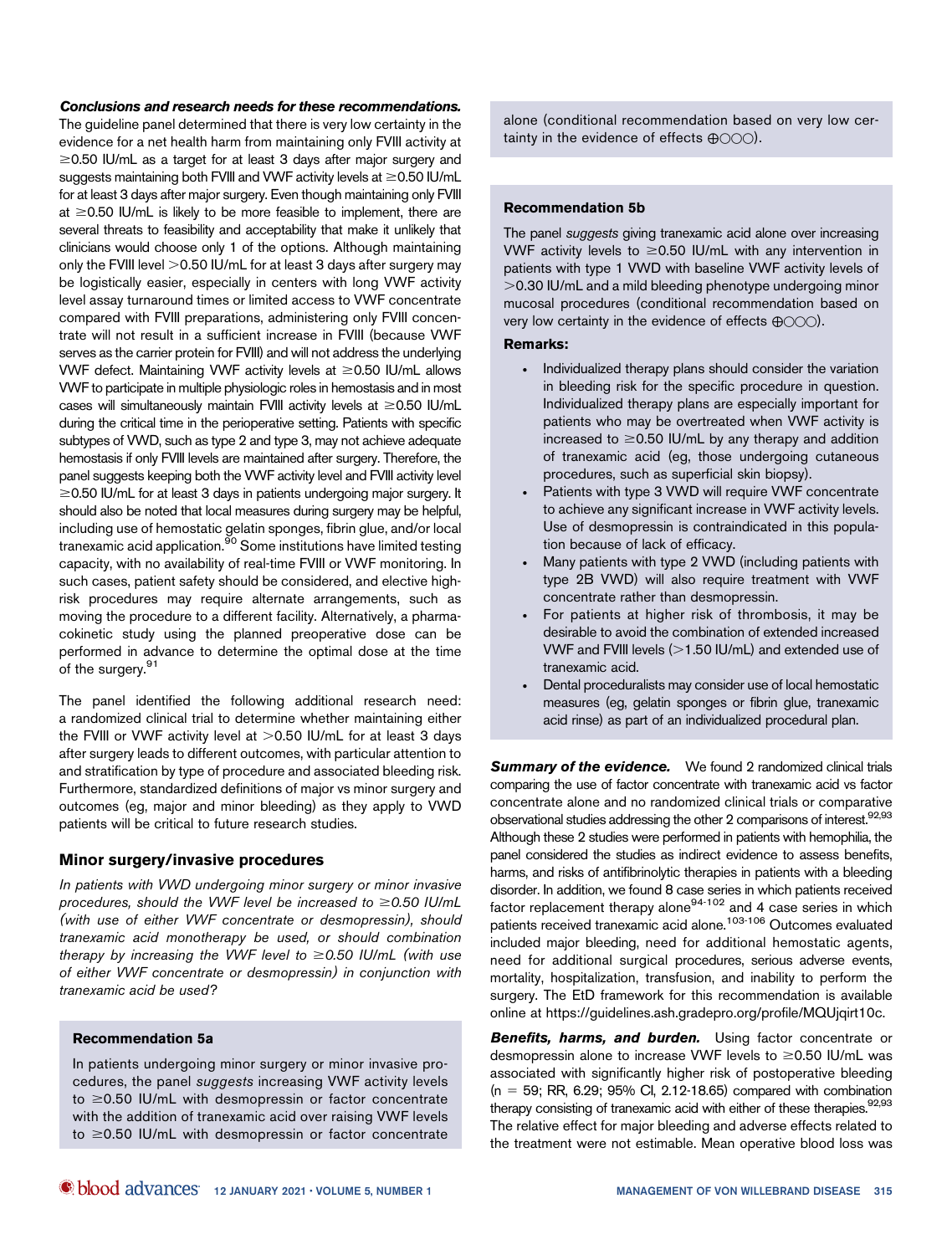<span id="page-15-0"></span>84.1 mL (range, 4-323 mL) in those with an increase in FVIII activity to  $\geq$  0.50 IU/mL (n = 14) and 61.2 mL (range, 1-749 mL) in those with an increase in FVIII activity to  $\geq$  0.50 IU/mL in conjunction with tranexamic acid (n = 14;  $P = .02$ ).

Evaluation of the strategy of increasing VWF levels to at least 0.50 IU/mL by any therapy without the use of tranexamic acid showed that bleeding complications occurred in 11% of 281 surgeries (95% Cl, 6%-19%).<sup>95,96,98,100-102</sup> Hemostasis was judged by providers to be appropriate in 98% of procedures (95% CI, 91%-99%),<sup>97,99,102</sup> and the proportion of participants who required factor replacement postoperatively was 54% (7 of 13).<sup>101</sup> No thrombotic events were reported in the 3 studies that assessed for this outcome.95,97,102 Approximately 2% of patients developed factor inhibitors (95% CI, 0%-21%).<sup>98,99</sup> Four studies reporting adverse events reported no allergic reactions, wound infections, or other adverse events, except for in a single patient with a vasovagal episode that required hospitalization for observation.95,99,100,102

For tranexamic acid alone, the pooled analysis demonstrated bleeding in 14% of surgeries (95% CI, 9%-20%), with a mean hospital stay of 4 days.<sup>103-106</sup>

Overall, the certainty of these estimated effects is very low because of risk of bias, indirect comparisons in the studies, and imprecision of the estimates (evidence profile provided in supplemental Data 5).

Other EtD criteria and considerations. The panel discussion reflected variability in how patients and clinicians view the tradeoff between potential adverse effects and benefits. The patients on the guideline panel placed a high value on avoiding adverse effects, whereas clinicians placed a high value on avoiding bleeding complications. Based on the likelihood of desirable effects on hemostasis and the potential for adverse effects, the panel ranked 2 interventions (increasing VWF level to at least 0.50 IU/mL with any intervention and tranexamic acid and increasing the VWF level to 0.50 IU/mL with any intervention) as having the best balance of effects.

When making the judgment of which treatment strategy would be most effective, the panel specifically considered patients with severe bleeding phenotypes. However, the panel noted that not all patients require an increase in VWF level to 0.50 IU/mL in conjunction with tranexamic acid to have good outcomes. The panel agreed that tranexamic acid has the least harmful undesirable effects in comparison with therapies used to increase VWF levels, which have the potential to induce inhibitor formation or hypersensitivity reactions during infusion.

The panel also discussed the possibility that when 2 interventions are prescribed, there may be an additive effect with regard to adverse effects. This led the panel to judge increasing the VWF level to 0.50 IU/mL with any intervention in conjunction with tranexamic acid as most harmful. However, the panel noted that none of the 3 treatment options are likely to result in frequent and important harms.

Although tranexamic acid was the primary antifibrinolytic considered by the panel, we recognize that  $\varepsilon$  aminocaproic acid is a reasonable alternative, particularly when used as an oral rinse in dental procedures or as a liquid administration in the pediatric population.

#### Conclusions and research needs for these recommendations.

Based on the body of available evidence, it is likely that tranexamic acid combined with achieving VWF levels of at least 0.50 IU/mL with desmopressin or factor concentrate reduces the risk of postoperative bleeding. There is very low certainty that there is an effect of this strategy on major bleeding or adverse effects related to treatment. However, because of low certainty in the evidence or no published information about other outcomes, the fact that we did not find evidence of an effect on these outcomes does not imply that such an effect does not exist.

The evidence suggests that achieving VWF levels of at least 0.50 IU/mL by any therapy in conjunction with tranexamic acid would provide the most desirable effects with regard to hemostasis. Given that they have similar balances of effects, the recommendation for increasing VWF levels to  $>0.50$  IU/mL with desmopressin or factor concentrate with the addition of tranexamic acid over raising VWF levels to  $>0.50$  IU/mL with desmopressin or factor concentrate alone places a high value on the synergistic effects of both VWF concentrate and tranexamic acid together, given the different mechanisms of action as well as the minimal adverse effect profile of tranexamic acid.

The recommendation for giving tranexamic acid alone vs increasing VWF levels to  $>0.50$  IU/mL with any intervention in patients with type 1 VWD with levels of  $>0.30$  IU/mL and a mild bleeding phenotype undergoing a minor mucosal procedure places a high value on the small amount of resources required, the feasibility of prescribing tranexamic acid in a scenario in which the likelihood of bleeding episodes is low, and the avoidance of the burden and costs associated with administering factor concentrate in these patients.

The panel identified the following additional research needs: (1) studies on the use of tranexamic acid vs no tranexamic acid in specific procedures and (2) studies to determine whether there are differences in outcome by procedure, anatomic site, tranexamic acid formulation, or VWD subtype.

#### Gynecology: heavy menstrual bleeding

In women with VWD with heavy menstrual bleeding, should tranexamic acid, hormonal therapy (ie, levonorgestrel-releasing intrauterine system or hormonal contraceptives), or desmopressin be prescribed?

### Recommendation 6a

The panel suggests using either hormonal therapy (CHC or levonorgestrel-releasing intrauterine system) or tranexamic acid over desmopressin to treat women with VWD with heavy menstrual bleeding who do not wish to conceive (conditional recommendation based on very low certainty in the evidence of effects ⊕◯◯◯).

#### Recommendation 6b

The panel *suggests* using tranexamic acid over desmopressin to treat women with VWD and heavy menstrual bleeding who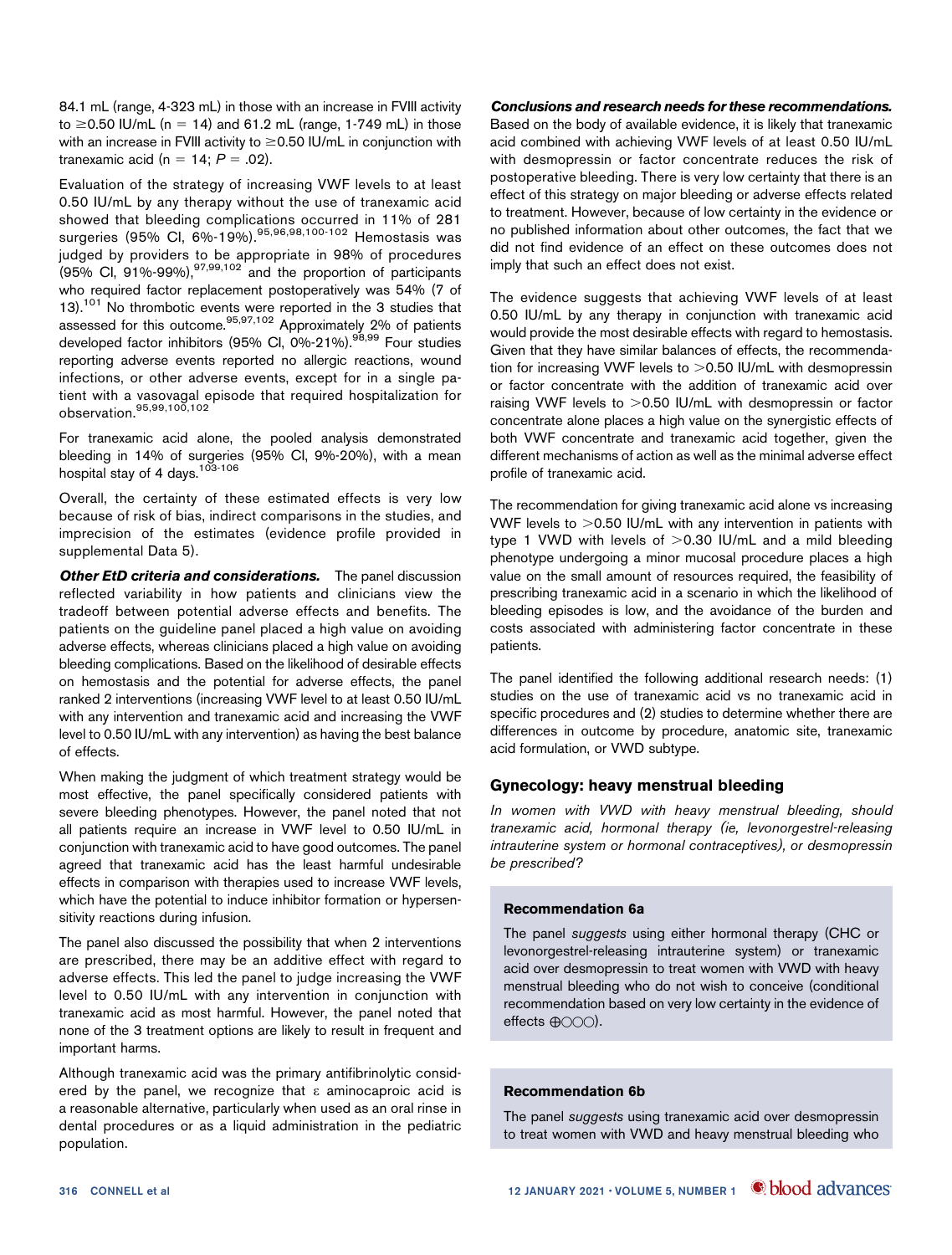wish to conceive (conditional recommendation based on very low certainty in the evidence ⊕◯◯◯).

#### Remarks:

- This recommendation does not imply that the interventions considered can be prescribed only as monotherapy. In some cases, multiple options can be combined, especially if control of heavy menstrual bleeding is less than optimal with the initial therapy.
- Desmopressin is not effective in type 3 and many type 2 VWD patients and is contraindicated in type 2B VWD.
- Women may require additional treatment directed at bleeding symptoms for the first several menstrual cycles after placement of a levonorgestrel-releasing intrauterine system.

Good practice statements: When feasible, the panel encourages the development of multidisciplinary clinics in which gynecologists and hematologists see patients jointly to facilitate the management of heavy menstrual bleeding for patients with bleeding disorders.

Decisions regarding the use of a levonorgestrel-releasing intrauterine system should be made in the setting of shared decision making with multidisciplinary input (eg, gynecology professionals, hematology professionals, and patients).

For some patients, there may be other benefits with use of hormonal therapy, such as treatment of menstrual pain and management of endometriosis- and polycystic ovary syndrome–related symptoms.

Both iron deficiency and anemia resulting from iron deficiency are associated with adverse outcomes, including diminished healthrelated quality of life. Patients with heavy menstrual bleeding should be regularly assessed and treated for iron deficiency and/or anemia.

Women with known bleeding disorders and heavy menstrual bleeding should undergo a standard gynecologic assessment that is recommended for women with heavy menstrual bleeding in the general population to rule out common pelvic pathologies, such as fibroids and polyps, especially those not responding to first-line treatment.

Special consideration is required in terms of adverse effects of therapy for those who are at high risk of endometrial hyperplasia/ malignancies, such as women age  $>35$  years and those with polycystic ovaries, high body mass index, and comorbidities, such as diabetes and hypertension.

Summary of the evidence. We found 2 comparative studies: 1 randomized clinical trial comparing tranexamic acid with desmopressin<sup>107</sup> and 1 observational study comparing hormonal therapy with desmopressin.<sup>74</sup> In addition, we found 5 case series about a levonorgestrel-releasing intrauterine system.108-112 We also surveyed panel members to gather data on their experience. The EtD framework for this recommendation is available online at [https://](https://guidelines.ash.gradepro.org/profile/2xCXJKkZZBI) [guidelines.ash.gradepro.org/profile/2xCXJKkZZBI.](https://guidelines.ash.gradepro.org/profile/2xCXJKkZZBI) This discussion centers on first-line treatment of heavy menstrual bleeding.

Benefits, harms, and burden. There were no comparative data for evaluating tranexamic acid vs hormonal therapy. A comparison of tranexamic acid and desmopressin showed that the mean difference in menstrual blood loss as measured by PBAC was 41.6 points higher with desmopressin than with tranexamic acid (19.6 vs  $63.6$ ).<sup>107</sup> Quality of life, as assessed through several instruments, was not explicitly compared between the groups. Although both quality-of-life domain and instrument scores went up with both interventions, this was not statistically significant. Comparative adverse effects were not estimable between tranexamic acid and desmopressin.

There was no difference between desmopressin and hormonal therapy as assessed by alleviation of symptoms (RR, 0.90; 95% CI, 0.66-1.23).<sup>74</sup> Menstrual flow as assessed by PBAC was 0.9 points higher in the desmopressin group than in the hormonal therapy group (95% CI, 9.89 lower to 11.69 higher). There were no adverse events reported.

Noncomparative data regarding a levonorgestrel-releasing intrauterine system suggested control of heavy menstrual bleeding as assessed by PBAC score, improved health-related quality of life, improvement in hemoglobin values, and shortened duration of menstruation.110,111 The expulsion rate for a levonorgestrelreleasing intrauterine system was 15%, and the malposition rate was 10%.

Overall, the certainty of these estimated effects is very low because of risk of bias and indirect comparisons in the studies and imprecision of the estimates (evidence profile provided in supplemental Data 5).

Other EtD criteria and considerations. In a survey of panel members before the meeting, responses varied as to whether women with heavy menstrual bleeding would find all treatment options acceptable. Personal values and beliefs regarding hormonal therapy may make these more or less acceptable to some women. Adverse effects of desmopressin would lower its acceptability. The panel also discussed how early experiences with and potential adverse effects of hormonal contraception may affect acceptability. Quality of life may be most improved with hormonal contraception or a levonorgestrel-releasing intrauterine system. Many physicians are familiar with oral contraceptive pills and tranexamic acid but may be less familiar with a levonorgestrel-releasing intrauterine system. The panel discussed the possibility that the acceptability of tranexamic acid would be the greatest because it has the fewest adverse effects among the treatment options. However, in patients who bleed for a prolonged number of days or who have irregular bleeding, tranexamic acid may not be as desirable. In transgender patients, specific hormonal therapies may be less acceptable or contraindicated as part of their gender-affirming therapy plan. The potential for spotting with the etonogestrel implant, particularly in the setting of an underlying bleeding disorder, limited enthusiasm for this option. Specific recommendations regarding use of VWF concentrate for prophylaxis are addressed in "Prophylaxis."

Conclusions and research needs for these recommendations. The guideline panel determined that there is very low certainty in the evidence for a net health benefit of using either hormonal therapy (CHCs or levonorgestrel-releasing intrauterine system) or tranexamic acid to reduce heavy menstrual bleeding in women with VWD. Based on the body of available evidence, it is likely that either hormonal therapy (CHC or levonorgestrel-releasing intrauterine system) or tranexamic acid improves health-related quality of life, hemoglobin levels, menstruation duration, and absence from school, work, or other required activities. However, because of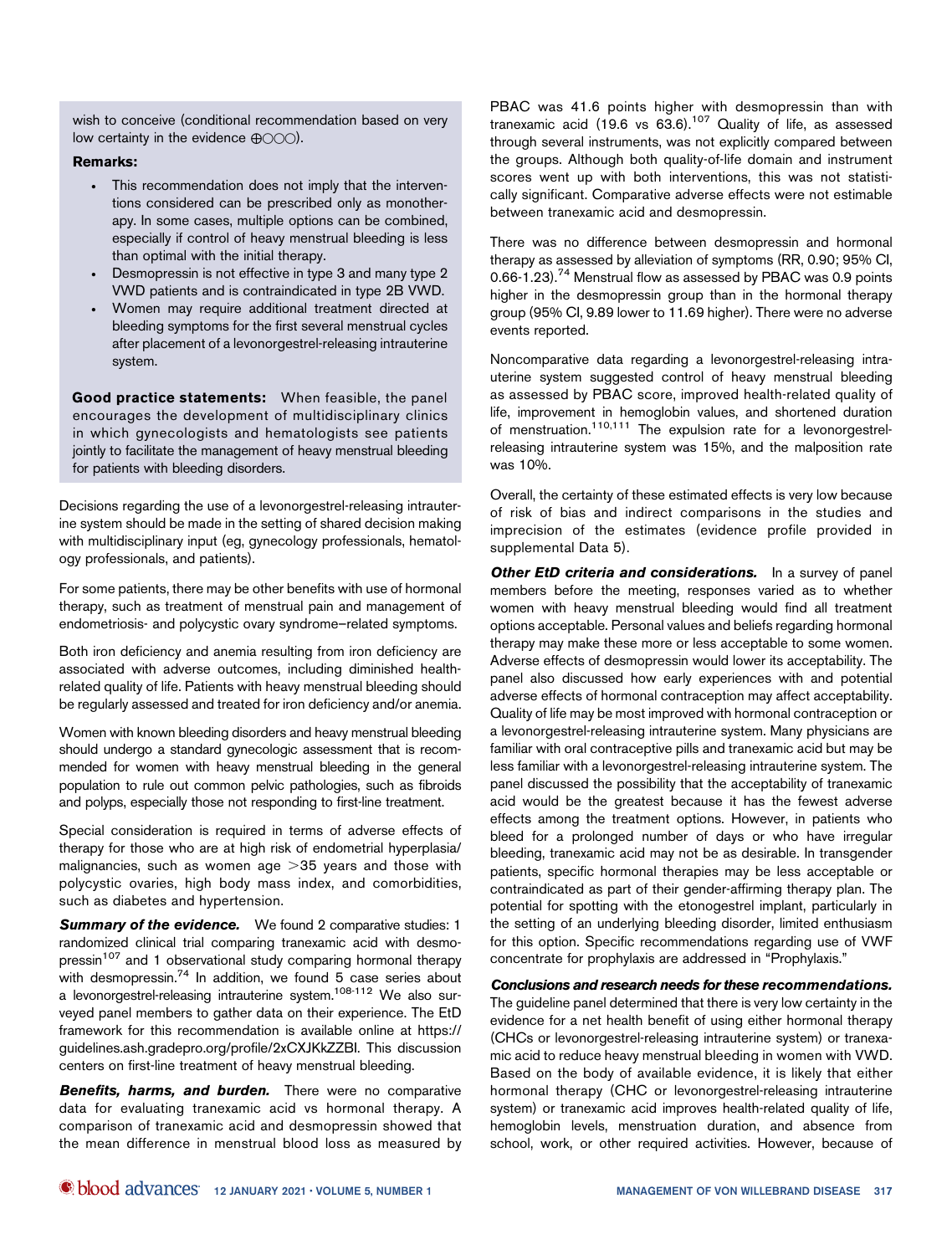<span id="page-17-0"></span>low certainty in the evidence or no published information about other outcomes, the fact that we did not find evidence of an effect on these outcomes does not imply that such an effect does not exist.

The panel judged tranexamic acid as having the least harmful undesirable effects in comparison with hormonal therapy and desmopressin. Based on the evidence and their experience, the panel agreed that an intrauterine device (IUD) and CHC are similar. IUDs are less likely to result in systemic adverse effects than CHC; however, IUDs require insertion, which might result in complications. When compared with those of tranexamic acid and desmopressin, the potential harms of an IUD and CHC were judged as intermediate. Even when it is properly positioned, expulsion of a levonorgestrel-releasing intrauterine system may occur more frequently in women with bleeding disorders, possibly because of increased menstrual bleeding during the first few periods after insertion. The evidence, however, suggests that the rate of expulsion is low. A potential adverse effect of hormonal IUDs is an increase in the risk of simple ovarian cysts, which are generally asymptomatic and self-limited, although some patients may require modification of therapy. CHC also reduces the risk of ovarian hemorrhage by suppressing ovulation. The panel discussed the fact that that even though the studies included are the only evidence available that may be relevant to inform this recommendation, they are indirect.

The recommendation for women who wish to conceive (Recommendation 6b) derives from the previous recommendation (Recommendation 6a), given that hormonal therapy is not an option for these women.

For patients with frequent and severe bleeding events, we refer to the evidence and recommendations in "Prophylaxis" as to whether prophylaxis should be considered part of an individualized therapy plan.

The panel identified the following additional research needs: (1) studies on the use of combined therapy vs single therapy (efficacy and safety of the combination of hormonal therapy with tranexamic acid), (2) studies assessing patients' values and preferences regarding the benefits and harms of various contraceptive methods, and (3) a prospective study of a levonorgestrel-releasing intrauterine system in terms of acceptability rates, spotting rate, and risk of expulsion or malposition.

### Obstetrics: neuraxial anesthesia

In women with VWD who require or desire neuraxial anesthesia during labor, should VWF concentrate be administered to achieve a VWF activity level of 0.50 to 1.50 IU/mL or  $>$  1.50 IU/mL?

#### Recommendation 7

In women with VWD for whom neuraxial anesthesia during labor is deemed suitable, the panel suggests targeting a VWF activity level of 0.50 to 1.50 IU/mL over targeting an activity level of  $>$ 1.50 IU/mL to allow neuraxial anesthesia (conditional recommendation based on very low certainty in the evidence of effects ⊕○○○).

#### Remarks:

• Neuraxial anesthesia refers to spinal, epidural, or combined spinal-epidural procedures performed for surgical anesthesia for operative deliveries or pain relief during labor.

- This recommendation focused on the outcomes of the anesthesia procedure itself and not on the effects of the VWF levels on PPH, in which VWF activity levels of  $>$ 1.50 IU/mL may be advised in some situations.
- Individual risk assessment should be performed, taking into account patient diagnosis and history, and for this reason, the panel advocates a third-trimester visit where VWF and FVIII activity levels can be checked and a prospective plan formed for anesthesia and delivery.
- This recommendation is intended for women who desire or require neuraxial anesthesia and does not address suitability of neuraxial anesthesia itself.
- VWF activity levels should be maintained at  $>$ 0.50 IU/mL while the epidural is in place and for at least 6 hours after removal.
- The assessment of whether neuraxial anesthesia is appropriate for an individual patient is a complex decision that includes assessment of factors outside the scope of these guidelines. The ultimate decision about whether it is appropriate for an individual patient to undergo these procedures lies with the obstetric anesthesiologist or other clinician performing the procedure. Decisions regarding anesthesia and delivery should be made in the context of a multidisciplinary discussion with input from anesthesia, hematology, and obstetrics and shared decision making with the patient. These discussions should take place well in advance of the patient's due date.
- Patients should also be assessed for thrombotic risk postdelivery, and prophylaxis (eg, compression stockings or low-molecular-weight heparin) should be provided when needed.

**Summary of the evidence.** We did not find any comparative studies addressing this question. We included evidence from 5 case series.<sup>113-117</sup> In addition, we systematically collected the experience of panel members when facing this clinical scenario. The EtD framework for this recommendation is available online at [https://](https://guidelines.ash.gradepro.org/profile/YAaXuhNm_Ac) [guidelines.ash.gradepro.org/profile/YAaXuhNm\\_Ac.](https://guidelines.ash.gradepro.org/profile/YAaXuhNm_Ac)

All studies reported the effect of neuraxial anesthesia on development of complications, including hypotension, dural puncture, inadequate analgesia, bloody tap, or failed block. No studies reported the risk of major bleeding, adverse events, spinal hematoma, thrombosis, or mortality.

Benefits, harms, and burden. The pooled proportion of complications of the epidural procedure was 6% (5 of 83 deliveries). In 4 studies, the types of complications were not reported. In 1 study, reported complications included hypotension, accidental dural puncture, inadequate analgesia, bloody tap with no additional complications, and failed block requiring general anesthesia. In the only series to report failed procedures, the rate was 2.4% (1 of 41 deliveries). Guideline panelists reported their collective experience with 110 women whose VWF levels were increased to 0.50 to 1.50 IU/mL and 34 women whose levels were increased to  $>1.50$  IU/mL. In both groups, 100% of women were able to receive the epidural procedure. Compared with women achieving levels of  $>1.50$  IU/mL, women who achieved levels of 0.50 to 1.50 IU/mL were more likely to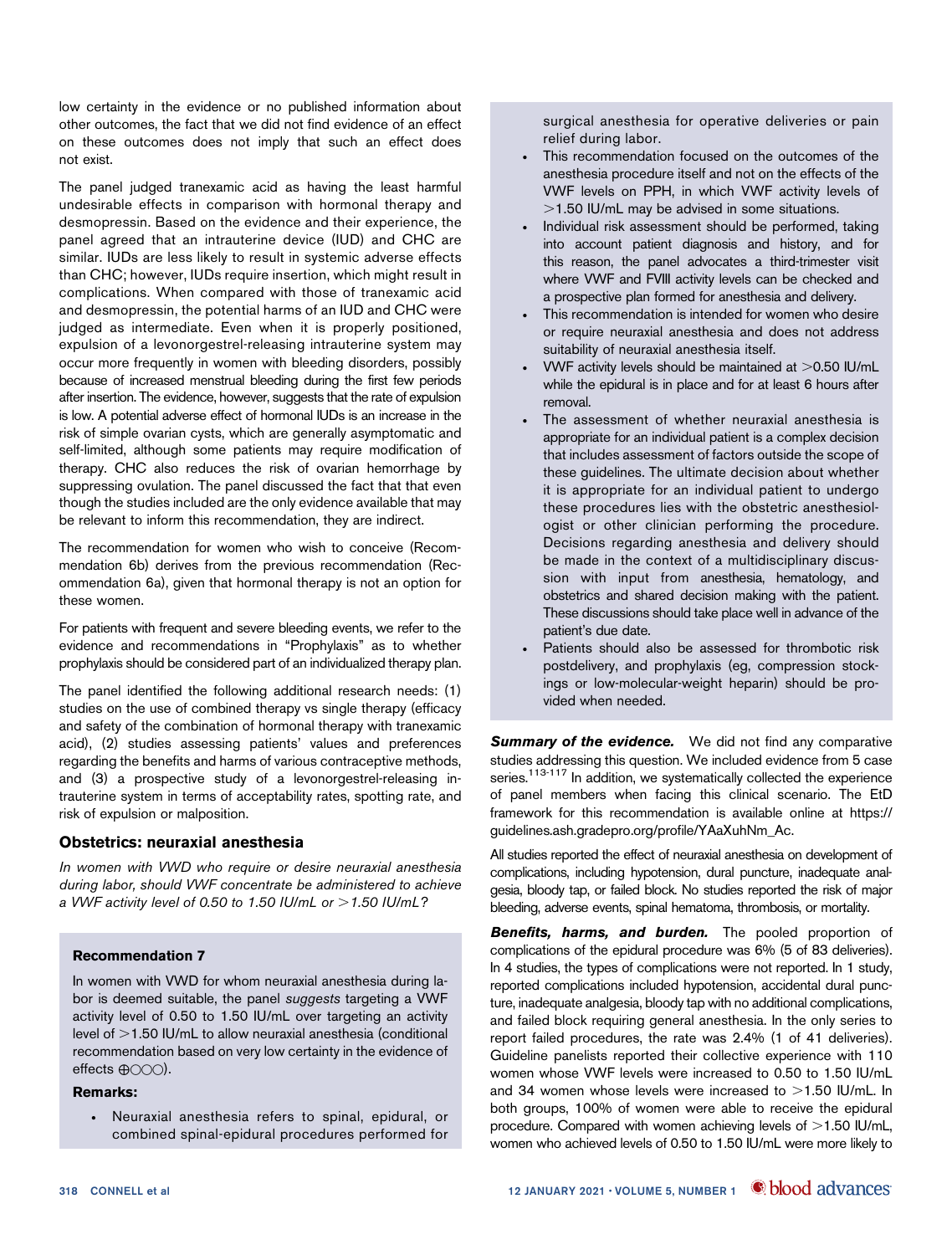<span id="page-18-0"></span>have major bleeding (2.7% vs 0%), serious adverse events in the mother (2.7% vs 0%), and postpartum hemorrhage (17% vs 5.9%) and to receive transfusion (10% vs 0%). There were no spinal hematomas, maternal deaths, or adverse events in the child reported in either group. Although the survey of guideline panelists' experience suggested better outcomes with a higher target VWF level, the panel did not feel it was substantial enough to justify recommending the higher target, given the lack of adequate published evidence available to make judgments about how the desirable effects and harms of the options compare (evidence profile provided in supplemental Data 5).

Other EtD criteria and considerations. The panel judged that there is possibly important uncertainty or variability in patient values and preferences, with some individuals placing a high value on avoiding bleeding and others a higher value on avoiding thrombotic complications. The panel also discussed the fact that values may vary in patients with more significant bleeding phenotypes and certain VWD subtypes, particularly types 2 and 3. Targeting a higher level would increase costs of therapy and result in potential delays if a specific VWF level were required before the procedure.

Conclusions and research needs for this recommendation. The guideline panel determined that there is very low certainty in the evidence for a net health benefit for targeting VWF levels of 0.50 to 1.50 IU/mL in women with VWD for whom neuraxial anesthesia is deemed suitable during labor. Based on the body of available evidence, there is very low certainty that there is an effect of targeting VWF levels of 0.50 to 1.50 IU/mL on outcomes, such as major bleeding and spinal hematoma. However, because of low certainty in the evidence or no published information about other outcomes, the fact that we did not find evidence of an effect on these outcomes does not imply that such an effect does not exist.

Given that there is no evidence to support a judgment on how the options compare with regard to their effects on epidural health outcomes, the recommendation for targeting VWF levels of 0.50 to 1.50 IU/mL over targeting a level of  $>1.50$  IU/mL in women with VWD in labor who require or desire epidural treatment places a high value on increasing health equity and the lower cost of targeting levels of 0.50 to 1.50 IU/mL. Recent research suggests that targeting higher VWF levels may be beneficial in preventing PPH.<sup>118</sup> Moreover, although higher factor levels may reduce PPH, some indirect data suggest correlation between the presence of an epidural itself and higher risk of PPH. Women who have neuraxial anesthesia are more likely to have a longer second stage of labor, increased need for oxytocin, and higher rate of instrumental deliveries. There may be a larger potential risk of thrombosis when VWF levels are  $>$ 1.50 IU/mL than when they are 0.50 to 1.50 IU/mL.

The panel identified the following additional research needs: (1) studies evaluating whether patients with type 2 or 3 VWD completely correct defects in hemostasis and whether there are differences in this correction between plasma-derived and recombinant VWF replacement therapies; (2) studies to determine the role of platelet-derived VWF in hemostasis during pregnancy, particularly in the settings of labor, delivery, and postpartum hemorrhage; (3) development and evaluation of clinical testing to ensure adequate primary hemostasis and determine whether therapy can be guided by these tests to improve outcomes; and (4) studies to directly compare delivery and neurologic outcomes in women with VWD who are treated to achieve different target VWF and FVIII

levels, specifically evaluating the difference between a target level of  $\geq$ 0.50 IU/mL and a target level of  $\geq$ 1.50 IU/mL.

### Obstetrics: postpartum management

In women with VWD, should tranexamic acid be prescribed (or not) during the postpartum period?

#### Recommendation 8

The guideline panel suggests the use of tranexamic acid over not using it in women with type 1 VWD or low VWF levels (and this may also apply to types 2 and 3 VWD) during the postpartum period) (conditional recommendation based on low certainty in the evidence of effects ⊕⊕◯◯).

Good practice statements: Tranexamic acid may be given systemically via the oral or IV route. The oral dose is 25 mg/kg (typically 1000-1300 mg) 3 times per day for 10 to 14 days or longer if blood loss remains heavy.

Patients who intend to breastfeed should be provided education about the safety of tranexamic acid during breastfeeding in conjunction with its benefits in reducing bleeding.

Summary of the evidence. We found 2 studies that addressed this question, both retrospective cohorts.<sup>118,119</sup> Outcomes evaluated included vaginal hematoma, thrombotic complications, and blood loss. No studies evaluated the risk of major bleeding, need for other medical procedures, or mortality. The EtD framework for this recommendation is available online at [https://guidelines.ash.](https://guidelines.ash.gradepro.org/profile/Z0HQ-0k8FJE) [gradepro.org/profile/Z0HQ-0k8FJE](https://guidelines.ash.gradepro.org/profile/Z0HQ-0k8FJE).

Benefits, harms, and burden. Tranexamic acid reduced the risk of secondary postpartum hemorrhage (RR, 0.42; 95% CI, 0.20-0.91). Tranexamic acid may also reduce the risk of primary postpartum hemorrhage (RR, 0.25; 95% CI, 0.04-1.75), severe primary postpartum hemorrhage (RR, 0.36; 95% CI, 0.05-2.59), need for blood transfusion (RR, 0.24; 95% CI, 0.01-4.23), and vaginal hematoma (RR, 0.34; 95% CI, 0.02-6.39), but the estimates were imprecise, and CIs did not exclude the absence of an effect. Adverse events in the mother, such as thrombosis, were not estimable; however, given the available evidence, the guideline panel considered the risk of adverse effects to be most likely small.

Overall, the certainty of these estimated effects is very low because of risk of bias and inconsistency in the studies' findings and imprecision of the estimates (evidence profile provided in supplemental Data 5).

Other EtD criteria and considerations. In a survey of panel members before the meeting, all of them said they believed tranexamic acid is a treatment that patients would accept. It was judged that no important uncertainty existed around values. They noted that some women, however, may be concerned about potential adverse effects of tranexamic acid while breastfeeding as a major threat to acceptability and that patients need to be reassured that tranexamic acid is safe in this situation.<sup>120,121</sup>

Conclusions and research needs for this recommendation. The guideline panel determined that there is low certainty in the evidence for a net health benefit from using tranexamic acid. Based on the body of available evidence, it is likely that tranexamic acid reduces the risk of developing secondary postpartum hemorrhage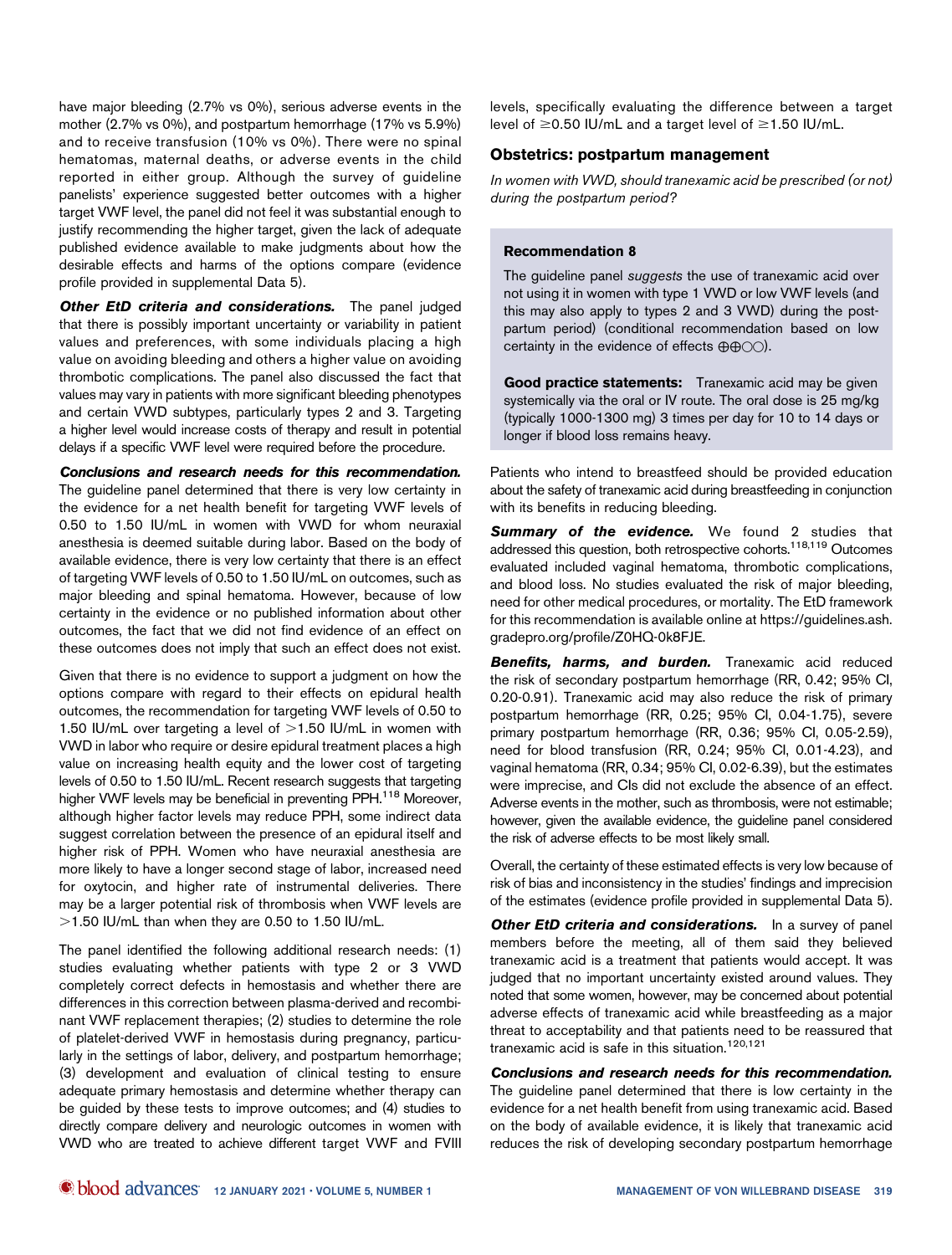and possibly also the risks of developing primary postpartum hemorrhage, severe primary postpartum hemorrhage, and vaginal hematoma, and of requiring blood transfusion. There is very low certainty that there is an effect of tranexamic acid on other outcomes. However, because of low certainty in the evidence or no published information about other outcomes, the fact that we did not find evidence of an effect on these outcomes does not imply that such an effect does not exist.

The recommendation for using tranexamic acid in women with VWD during the postpartum period places a high value on the benefits of prevention and treatment during significant life-threatening hemorrhages and the small harms of the intervention. The intervention is not costly, and it is acceptable to key stakeholders and feasible to implement.

The panel deliberated as to whether this recommendation should be a strong recommendation, given the possibility of preventing lifethreatening bleeding in the setting of very minimal risk. However, a majority could not agree on a strong recommendation because of the lack of high-certainty evidence.

As noted in "Obstetrics: neuraxial anesthesia," the ideal VWF activity level to prevent postpartum hemorrhage is not known, but it is important to note that women who do not have VWD often achieve VWF activity levels of  $>1.50$  IU/mL by the time of delivery, which raises the question of whether women with VWD are at greater risk of postpartum hemorrhage if they do not achieve these same physiologic levels.

The panel identified the following additional research needs: (1) research on the efficacy of tranexamic acid in the prevention and treatment of PPH in women with VWD, including the optimal duration of therapy (and assessing the benefit of tranexamic acid in relation to the prepartum bleeding phenotype); (2) a clinical trial on prevention of PPH; and (3) basic science research on understanding fibrinolysis in women during the postpartum period.

# What are others saying, and what is new in these guidelines?

The VWD guidelines discussed here are similar to previously published guidelines, with an emphasis on the treatment of bleeding in VWD. Specific recommendations about the diagnosis of VWD, including diagnostic thresholds, are provided in the concurrently published guidelines.<sup>18</sup>

The 2014 UK guidelines for diagnosis and management of VWD have many similar recommendations to those stated here.<sup>122</sup> These include use of prophylaxis for all patients with significant bleeding, a desmopressin trial for patients with type 1 (or type 2A, 2B, or 2N) VWD, hormonal management for heavy menstrual bleeding, and use of neuraxial anesthesia with a VWF level of  $>0.50$  IU/mL. In those guidelines, type 1 VWD was defined as a VWF level of <0.30 IU/mL. Desmopressin with or without tranexamic acid was recommended for minor surgery, such as dental work with an inferior dental block. FVIII levels of  $\geq$ 0.50 IU/mL were recommended for the postoperative period and VWF activity levels of  $\geq$ 0.50 IU/mL in the perioperative setting. The discussion in the UK guidelines highlights evidence for 6 days and for 7 to 10 days but does not ultimately comment on the specific number of days required. This may vary by type of surgery and requires attention to a specific patient's surgical and bleeding history.

The 2008 US National Heart, Lung, and Blood Institute guidelines also recommended desmopressin trials, hormonal management for heavy menses, and VWF levels of  $>0.50$  IU/mL for neuraxial anesthesia.<sup>123</sup> Antifibrinolytics combined with desmopressin were recommended for oral surgery. After major surgery, it was recommended to keep both FVIII and VWF activity levels  $>$  0.50 IU/mL for 7 to 10 days.

Our guidelines do differ from the UK and National Heart, Lung, and Blood Institute guidelines somewhat in that the strength of the evidence is discussed, and for many recommendations, choices are offered to include patient and family preferences when a clearly optimal treatment choice is lacking. This empowers patients and their providers to make decisions based on individual bleeding history, preferences, and values with the best information available at present.

These guidelines focus on the most common inherited forms of VWD; however, we would like to highlight the recently published guidelines on the diagnosis and management of platelet-type VWD from the ISTH Platelet Physiology Subcommittee<sup>124</sup> and several recent reviews on acquired von Willebrand syndrome.<sup>125,126</sup>

# Limitations of these guidelines

The limitations of these guidelines are inherent in the low or very low certainty in the evidence we identified for many of the questions.

# Revision or adaptation of the guidelines

# Plans for updating these guidelines

After publication of these guidelines, the collaborating organizations will maintain them through surveillance for new evidence, ongoing review by experts, and regular revisions based on literature searches.

# Updating or adapting recommendations locally

Adaptation of these guidelines will be necessary in many circumstances. These adaptations should be based on the associated EtD frameworks.<sup>127</sup>

# Acknowledgments

The authors acknowledge:

William L. Nichols Jr, who served as chair of the National Heart, Lung, and Blood Institute von Willebrand Disease Expert Panel and the 2007 publication, "The Diagnosis, Evaluation, and Management of von Willebrand Disease," for advice and guidance during the early stages of the development of these guidelines.

Jenny Castano, Emily Senerth, and Rob Kunkle from ASH, Cary Clark from ISTH; Ellen Riker and Mark Skinner from NHF; and Fiona Robinson from WFH for organizational support.

The ASH ISTH NHF WFH von Willebrand Disease Guideline Scoping Group:

Paula D. James, Chair Nathan T. Connell, Vice-chair Jeroen Eikenboom, ISTH representative Magdy El Ekiaby, WFH representative Veronica H. Flood, NHF representative Jessica Graham, NHF patient representative Susan Halimeh, WFH patient representative Barbara Konkle, NHF representative Frank W. G. Leebeek, ISTH representative William L. Nichols Jr, ASH representative Flora Peyvandi, WFH representative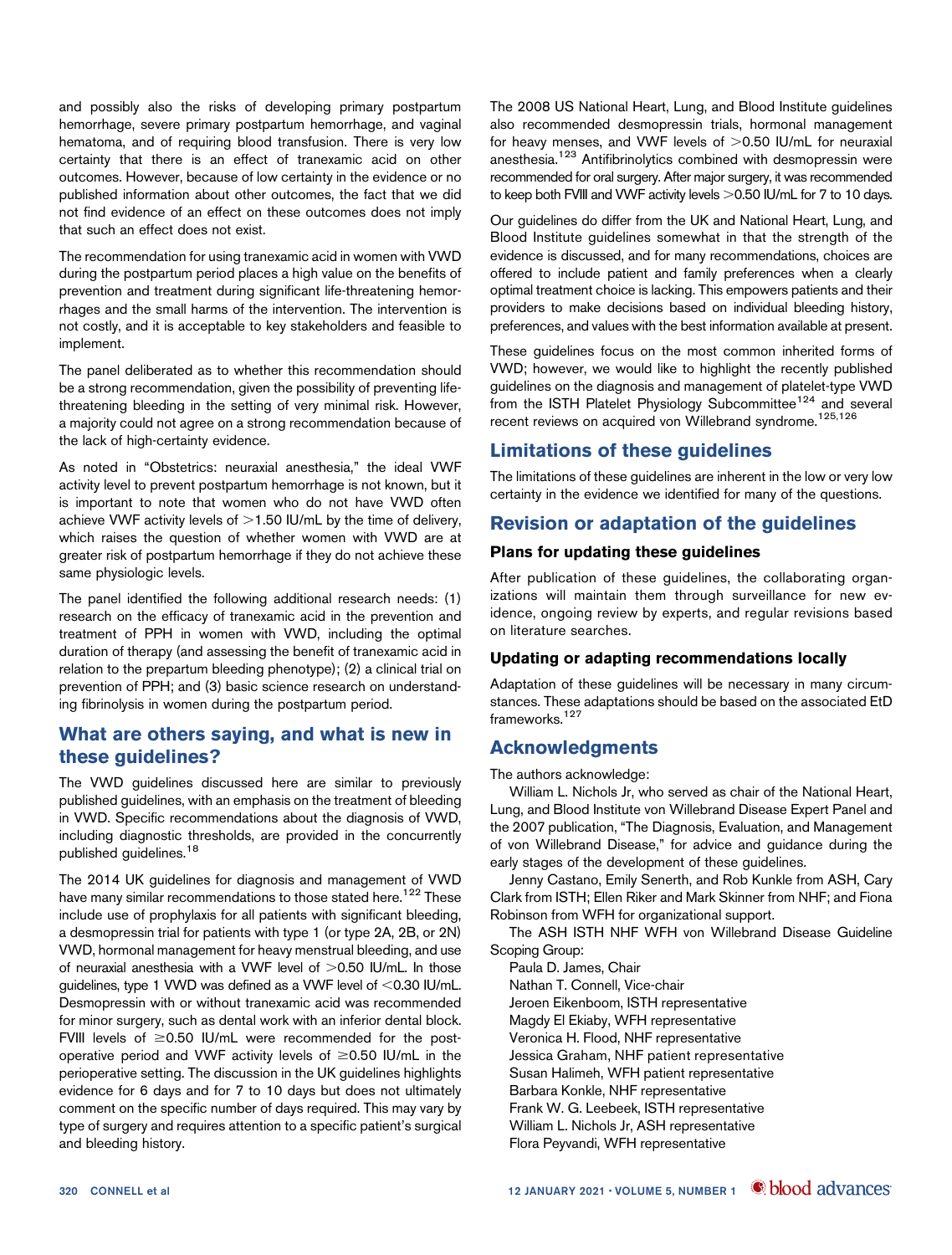Abdalla Alayli, Omar Abughanimeh, Ahmad Dimassi, Bader Madoukh, Hani Turkmani, Yazan Al Jabirii, Alec Britt, Hussein El-Khechen, Shaneela Shahid, John Roller, and Shahrzad Motaghi for their work on the systematic review team.

These guidelines are dedicated to J. Evan Sadler, who was a member of the VWD management guideline panel and died in December 2018. The panel is grateful for his advice and contributions to the early guideline efforts and for his lifetime of scholarship and service to the bleeding disorders community.

# Authorship

Contribution: N.T.C. and V.H.F. wrote the first draft of the manuscript and revised the manuscript based on authors' suggestions; guideline panel members R.A.-K., A.A., S.C., J.M.G., P.K., M. Laffan, M. Lavin, F.W.G.L., S.H.O., M.C.O., A.T., and A.C.W. critically reviewed the manuscript and provided suggestions for improvement; knowledge synthesis team members R.B.-P., M.A.K., N.H., and R.A.M. contributed evidence summaries to the guidelines, critically reviewed the manuscript, and provided suggestions for improvement; V.H.F., R.A.M., and N.T.C. were the cochairs of the panel and led panel meetings; P.D.J. chaired the concurrent guideline panel on diagnosis of von Willebrand disease, critically reviewed the

manuscript, and provided suggestions for improvement; and all authors approved the content.

Conflict-of-interest disclosure; and all authors were members of the guideline panel or members of the systematic review team or both. As such, they completed a disclosure-of-interest form, which was reviewed by ASH and is available as supplemental Files 2 and 3.

ORCID profiles: N.T.C., [0000-0003-4100-7826;](https://orcid.org/0000-0003-4100-7826) V.H.F., [0000-](https://orcid.org/0000-0001-8998-6838) [0001-8998-6838;](https://orcid.org/0000-0001-8998-6838) R.B.-P., [0000-0002-6010-9900](https://orcid.org/0000-0002-6010-9900); R.A.-K., [0000-](https://orcid.org/0000-0002-2684-1006) [0002-2684-1006;](https://orcid.org/0000-0002-2684-1006) P.K., [0000-0002-3857-8313](https://orcid.org/0000-0002-3857-8313); M. Laffan, [0000-](https://orcid.org/0000-0002-8268-3268) [0002-8268-3268;](https://orcid.org/0000-0002-8268-3268) M.L., [0000-0003-2999-4216](https://orcid.org/0000-0003-2999-4216); F.W.G.L., [0000-](https://orcid.org/0000-0001-5677-1371) [0001-5677-1371;](https://orcid.org/0000-0001-5677-1371) S.H.O., [0000-0001-8855-9746](https://orcid.org/0000-0001-8855-9746); M.C.O., [0000-](https://orcid.org/0000-0001-5938-0675) [0001-5938-0675;](https://orcid.org/0000-0001-5938-0675) A.T., [0000-0002-0119-5204;](https://orcid.org/0000-0002-0119-5204) A.C.W., [0000-](https://orcid.org/0000-0003-2595-8541) [0003-2595-8541;](https://orcid.org/0000-0003-2595-8541) P.D.J., [0000-0003-4649-9014;](https://orcid.org/0000-0003-4649-9014) M.A.K., [0000-](https://orcid.org/0000-0002-6581-4561) [0002-6581-4561;](https://orcid.org/0000-0002-6581-4561) N.H., [0000-0002-9638-2992;](https://orcid.org/0000-0002-9638-2992) R.A.M., [0000-](https://orcid.org/0000-0002-2091-0875) [0002-2091-0875.](https://orcid.org/0000-0002-2091-0875)

Correspondence: Nathan T. Connell, Brigham and Women's Hospital, 75 Francis St, SR322, Boston, MA 02115; e-mail: [ntconnell@bwh.harvard.edu.](mailto:ntconnell@bwh.harvard.edu)

# **References**

- 1. Institute of Medicine. Clinical Practice Guidelines We Can Trust. Washington, DC: National Academies Press; 2011.
- 2. Qaseem A, Forland F, Macbeth F, Ollenschlager G, Phillips S, van der Wees P; Board of Trustees of the Guidelines International Network. Guidelines ¨ International Network: toward international standards for clinical practice guidelines. Ann Intern Med. 2012;156(7):525-531.
- 3. Schünemann HJ, Al-Ansary LA, Forland F, et al; Board of Trustees of the Guidelines International Network. Guidelines International Network: principles for disclosure of interests and management of conflicts in guidelines. Ann Intern Med. 2015;163(7):548-553.
- 4. Alonso-Coello P, Schünemann HJ, Moberg J, et al; GRADE Working Group. GRADE Evidence to Decision (EtD) frameworks: a systematic and transparent approach to making well informed healthcare choices. 1: Introduction. BMJ. 2016;353:i2016.
- 5. Alonso-Coello P, Oxman AD, Moberg J, et al; GRADE Working Group. GRADE Evidence to Decision (EtD) frameworks: a systematic and transparent approach to making well informed healthcare choices. 2: Clinical practice guidelines. BMJ. 2016;353:i2089.
- 6. Atkins D, Eccles M, Flottorp S, et al; GRADE Working Group. Systems for grading the quality of evidence and the strength of recommendations I: critical appraisal of existing approaches The GRADE Working Group. BMC Health Serv Res. 2004;4(1):38.
- 7. Guyatt GH, Oxman AD, Vist GE, et al; GRADE Working Group. GRADE: an emerging consensus on rating quality of evidence and strength of recommendations. BMJ. 2008;336(7650):924-926.
- 8. Guyatt G, Oxman AD, Akl EA, et al. GRADE guidelines: 1. Introduction-GRADE evidence profiles and summary of findings tables. J Clin Epidemiol. 2011; 64(4):383-394.
- 9. Schünemann HJ, Best D, Vist G, Oxman AD; GRADE Working Group. Letters, numbers, symbols and words: how to communicate grades of evidence and recommendations. CMAJ. 2003;169(7):677-680.
- 10. Schünemann HJ, Mustafa R, Brozek J, et al; GRADE Working Group. GRADE quidelines: 16. GRADE evidence to decision frameworks for tests in clinical practice and public health. J Clin Epidemiol. 2016;76:89-98.
- 11. Leebeek FW, Eikenboom JC. Von Willebrand's disease. N Engl J Med. 2016;375(21):2067-2080.
- 12. Guyatt GH, Alonso-Coello P, Schunemann HJ, et al. Guideline panels should seldom make good practice statements: guidance from the GRADE ¨ Working Group. J Clin Epidemiol. 2016;80:3-7.
- 13. von Willebrand E. Hereditär pseudohemofili [Hereditary pseudohemophilia]. Fin Lakaresallsk Handl. 1926;68:87-112.
- 14. Bowman M, Hopman WM, Rapson D, Lillicrap D, James P. The prevalence of symptomatic von Willebrand disease in primary care practice. J Thromb Haemost. 2010;8(1):213-216.
- 15. Weiss HJ, Sussman II, Hoyer LW. Stabilization of factor VIII in plasma by the von Willebrand factor. Studies on posttransfusion and dissociated factor VIII and in patients with von Willebrand's disease. J Clin Invest. 1977;60(2):390-404.
- 16. Gralnick HR, Williams S, McKeown L, et al. A monomeric von Willebrand factor fragment, Leu-504–Lys-728, inhibits von Willebrand factor interaction with glycoprotein Ib-IX [published correction appears in Proc Natl Acad Sci U S A. 1993;90(7):3118]. Proc Natl Acad Sci USA. 1992;89(17):7880-7884.
- 17. Sadler JE, Budde U, Eikenboom JC, et al; Working Party on von Willebrand Disease Classification. Update on the pathophysiology and classification of von Willebrand disease: a report of the Subcommittee on von Willebrand Factor. J Thromb Haemost. 2006;4(10):2103-2114.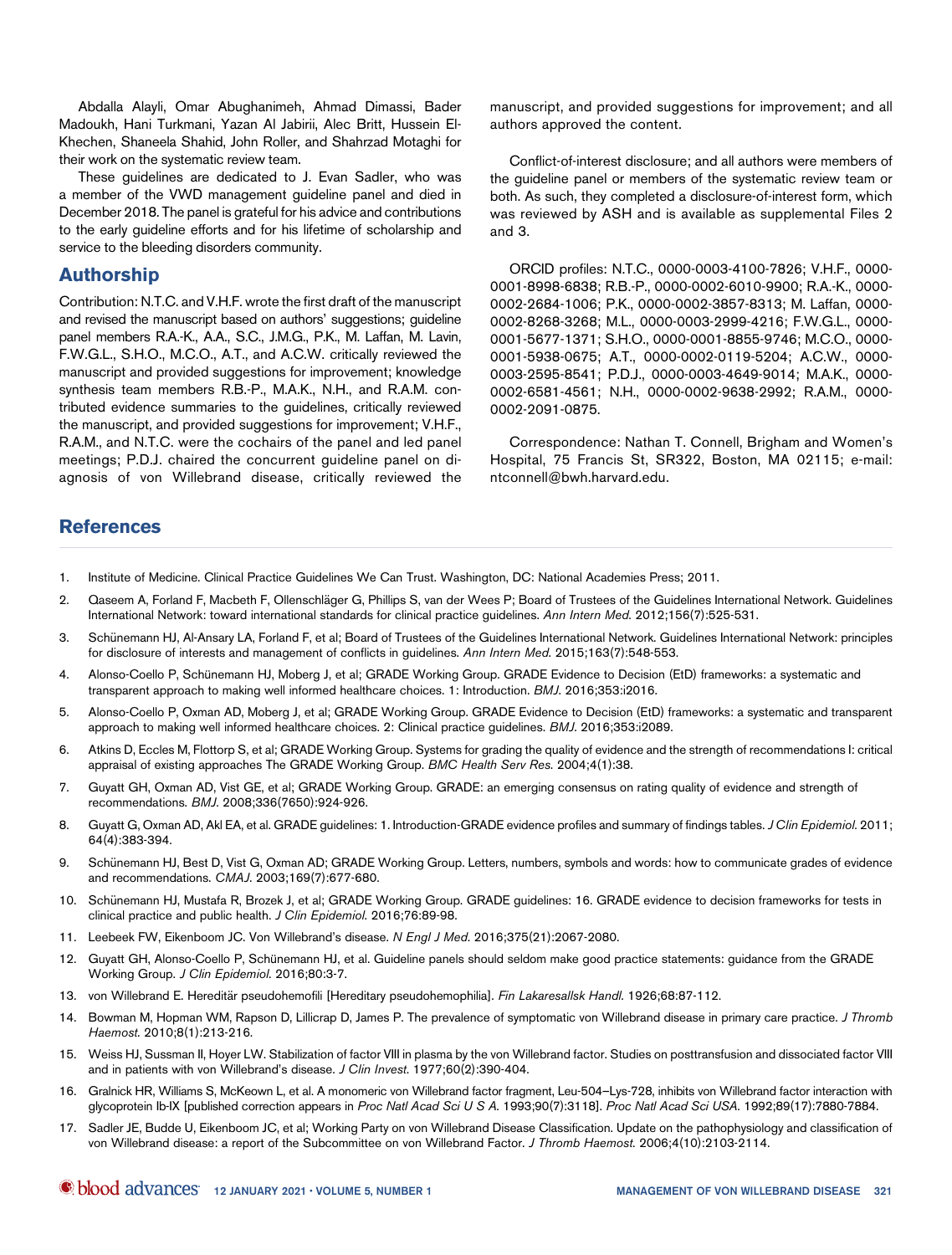- 18. James PD, Connell NT, Ameer B, et al. ASH ISTH NHF WFH 2021 guidelines on the diagnosis of von Willebrand disease. Blood Adv. 2021;5(1): 280-300.
- 19. Sharma R, Haberichter SL. New advances in the diagnosis of von Willebrand disease. Hematology Am Soc Hematol Educ Program. 2019;2019(1): 596-600.
- 20. Ruggeri ZM, Pareti FI, Mannucci PM, Ciavarella N, Zimmerman TS. Heightened interaction between platelets and factor VIII/von Willebrand factor in a new subtype of von Willebrand's disease. N Engl J Med. 1980;302(19):1047-1051.
- 21. Tosetto A, Badiee Z, Baghaipour MR, et al. Bleeding symptoms in patients diagnosed as type 3 von Willebrand disease: results from 3WINTERS-IPS, an international and collaborative cross-sectional study. J Thromb Haemost. 2020;18(9):2145-2154.
- 22. Byams VR, Kouides PA, Kulkarni R, et al; Haemophilia Treatment Centres Network Investigators. Surveillance of female patients with inherited bleeding disorders in United States haemophilia treatment centres. Haemophilia. 2011;17(suppl 1):6-13.
- 23. De Wee EM, Knol HM, Mauser-Bunschoten EP, et al; WiN study group. Gynaecological and obstetric bleeding in moderate and severe von Willebrand disease. Thromb Haemost. 2011;106(5):885-892.
- 24. Lavin M, Aguila S, Dalton N, et al. Significant gynecological bleeding in women with low von Willebrand factor levels. Blood Adv. 2018;2(14):1784-1791.
- 25. Abdul-Kadir R, McLintock C, Ducloy AS, et al. Evaluation and management of postpartum hemorrhage: consensus from an international expert panel. Transfusion. 2014;54(7):1756-1768.
- 26. James AH, Konkle BA, Kouides P, et al. Postpartum von Willebrand factor levels in women with and without von Willebrand disease and implications for prophylaxis. Haemophilia. 2015;21(1):81-87.
- 27. Kalot MA, Al-Khatib M, Connell NT, et al; VWD working group. An international survey to inform priorities for new guidelines on von Willebrand disease. Haemophilia. 2020;26(1):106-116.
- 28. McMaster GRADE Centre. GIN-McMaster guideline development checklist. Available at:<http://cebgrade.mcmaster.ca/guidecheck.html>. Accessed 4 May 2020.
- 29. Schünemann HJ, Wiercioch W, Etxeandia I, et al. Guidelines 2.0: systematic development of a comprehensive checklist for a successful guideline enterprise. CMAJ. 2014;186(3):E123-E142.
- 30. Institute of Medicine. Conflict of Interest in Medical Research, Education, and Practice. Washington, DC: National Academies Press; 2009.
- 31. Akl EA, El-Hachem P, Abou-Haidar H, Neumann I, Schunemann HJ, Guyatt GH. Considering intellectual, in addition to financial, conflicts of interest ¨ proved important in a clinical practice guideline: a descriptive study. J Clin Epidemiol. 2014;67(11):1222-1228.
- 32. Guyatt G, Akl EA, Hirsh J, et al. The vexing problem of guidelines and conflict of interest: a potential solution. Ann Intern Med. 2010;152(11):738-741.
- 33. Schünemann HJ, Osborne M, Moss J, et al; ATS Ethics and Conflict of Interest Committee and the Documents Development and Implementation Committee. An official American Thoracic Society Policy statement: managing conflict of interest in professional societies. Am J Respir Crit Care Med. 2009;180(6):564-580.
- 34. Peyvandi F, Castaman G, Gresele P, et al. A phase III study comparing secondary long-term prophylaxis versus on-demand treatment with vWF/FVIII concentrates in severe inherited von Willebrand disease. Blood Transfus. 2019;17(5):391-398.
- 35. Berntorp E, Petrini P. Long-term prophylaxis in von Willebrand disease. Blood Coagul Fibrinolysis. 2005;16(suppl 1):S23-S26.
- 36. Berntorp E, Windyga J; European Wilate Study Group. Treatment and prevention of acute bleedings in von Willebrand disease–efficacy and safety of Wilate, a new generation von Willebrand factor/factor VIII concentrate. Haemophilia. 2009;15(1):122-130.
- 37. Borel-Derlon A, Federici AB, Roussel-Robert V, et al. Treatment of severe von Willebrand disease with a high-purity von Willebrand factor concentrate (Wilfactin): a prospective study of 50 patients. J Thromb Haemost. 2007;5(6):1115-1124.
- Federici AB, Barillari G, Zanon E, et al. Efficacy and safety of highly purified, doubly virus-inactivated VWF/FVIII concentrates in inherited von Willebrand's disease: results of an Italian cohort study on 120 patients characterized by bleeding severity score. Haemophilia. 2010;16(1):101-110.
- 39. Holm E, Abshire TC, Bowen J, et al. Changes in bleeding patterns in von Willebrand disease after institution of long-term replacement therapy: results from the von Willebrand Disease Prophylaxis Network. Blood Coagul Fibrinolysis. 2015;26(4):383-388.
- 40. Abshire T, Cox-Gill J, Kempton CL, et al. Prophylaxis escalation in severe von Willebrand disease: a prospective study from the von Willebrand Disease Prophylaxis Network. J Thromb Haemost. 2015;13(9):1585-1589.
- 41. Abshire TC, Federici AB, Alvárez MT, et al; VWD PN. Prophylaxis in severe forms of von Willebrand's disease: results from the von Willebrand Disease Prophylaxis Network (VWD PN). Haemophilia. 2013;19(1):76-81.
- 42. Holm E, Carlsson KS, Lövdahl S, Lail AE, Abshire TC, Berntorp E. Bleeding-related hospitalization in patients with von Willebrand disease and the impact of prophylaxis: Results from national registers in Sweden compared with normal controls and participants in the von Willebrand Disease Prophylaxis Network. Haemophilia. 2018;24(4):628-633.
- 43. Federici AB. Highly purified VWF/FVIII concentrates in the treatment and prophylaxis of von Willebrand disease: the PRO. WILL study. Haemophilia. 2007;13(suppl 5):15-24.
- 44. Castaman G, Coppola A, Zanon E, et al. Efficacy and safety during formulation switch of a pasteurized VWF/FVIII concentrate: results from an Italian prospective observational study in patients with von Willebrand disease. Haemophilia. 2013;19(1):82-88.
- 45. Dunkley S, Baker RI, Pidcock M, et al. Clinical efficacy and safety of the factor VIII/von Willebrand factor concentrate BIOSTATE in patients with von Willebrand's disease: a prospective multi-centre study. Haemophilia. 2010;16(4):615-624.
- 46. Khair K, Batty P, Riat R, et al. Wilate use in 47 children with von Willebrand disease: the North London paediatric haemophilia network experience. Haemophilia. 2015;21(1):e44-e50.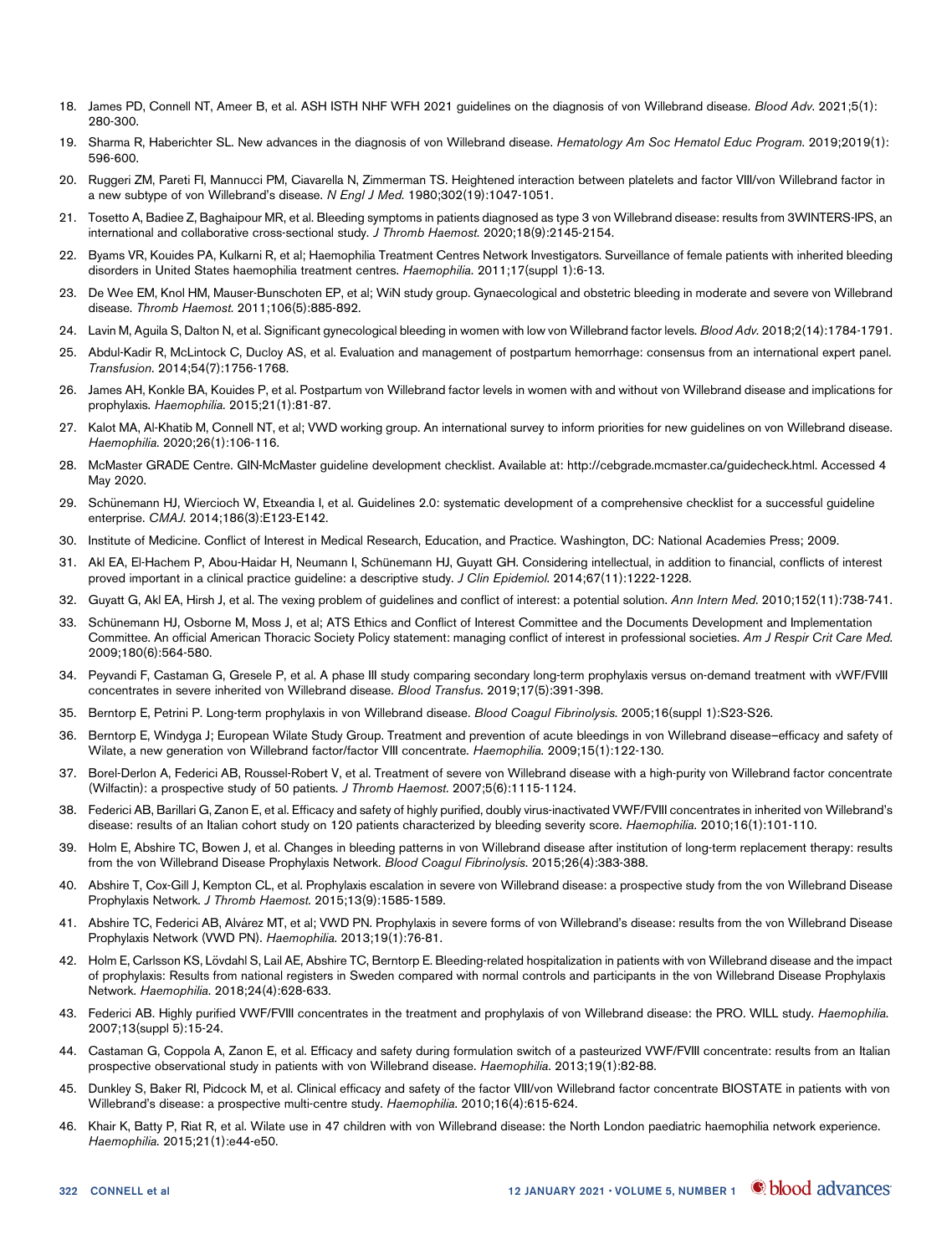- 47. Lillicrap D, Poon MC, Walker I, Xie F, Schwartz BA; Association of Hemophilia Clinic Directors of Canada. Efficacy and safety of the factor VIII/von Willebrand factor concentrate, haemate-P/humate-P: ristocetin cofactor unit dosing in patients with von Willebrand disease. Thromb Haemost. 2002; 87(2):224-230.
- 48. Nowak-Göttl U, Krümpel A, Russo A, Jansen M. Efficacy and safety of Wilate in paediatric VWD patients under 6 years of age results of a prospective multicentre clinical study including recovery information. Haemophilia. 2013;19(6):887-892.
- 49. Khair K, Efford J, Mathias M, Liesner R. Use of double virally inactivated FVII/vWF in 30 children and young people with von Willebrands disease-a single centre experience [abstract]. J Thromb Haemost. 2013;2(suppl 2). Abstract 678.
- 50. Federici AB. Prophylaxis of bleeding episodes in patients with von Willebrand's disease. Blood Transfus. 2008;6(suppl 2):s26-s32.
- 51. Federici AB, Castaman G, Franchini M, et al. Clinical use of Haemate P in inherited von Willebrand's disease: a cohort study on 100 Italian patients. Haematologica. 2007;92(7):944-951.
- 52. Berntorp E, Abshire TC, Federici AB. Regular replacement therapy as prophylaxis in severe forms of von willebrand disease: initial results from the Von Willebrand Disease Prophylaxis Network (VWD PN) study group [abstract]. Blood. 2010;116(21). Abstract 236.
- 53. Makris M, Federici AB, Mannucci PM, et al. The natural history of occult or angiodysplastic gastrointestinal bleeding in von Willebrand disease. Haemophilia. 2015;21(3):338-342.
- 54. van Galen KPM, Timmer M, de Kleijn P, et al; WiN Studygroup. Long-term outcome after joint bleeds in von Willebrand disease compared to haemophilia A: a post hoc analysis. Thromb Haemost. 2018;118(10):1690-1700.
- 55. Atiq F, Mauser-Bunschoten EP, Eikenboom J, et al; WiN study group. Sports participation and physical activity in patients with von Willebrand disease. Haemophilia. 2019;25(1):101-108.
- 56. Federici AB, Mannucci PM, Castaman G, et al. Clinical and molecular predictors of thrombocytopenia and risk of bleeding in patients with von Willebrand disease type 2B: a cohort study of 67 patients. Blood. 2009;113(3):526-534.
- 57. Ray JG. DDAVP use during pregnancy: an analysis of its safety for mother and child. Obstet Gynecol Surv. 1998;53(7):450-455.
- 58. Karanth L, Barua A, Kanagasabai S, Nair NS. Desmopressin acetate (DDAVP) for preventing and treating acute bleeds during pregnancy in women with congenital bleeding disorders. Cochrane Database Syst Rev. 2019;2:CD009824.
- 59. Bertholini DM, Butler CS. Severe hyponatraemia secondary to desmopressin therapy in von Willebrand's disease. Anaesth Intensive Care. 2000;28(2): 199-201.
- 60. Bonduel M, Frontroth JP, Hepner M, Sciuccati G, Feliu-Torres A, Pieroni G. Von Willebrand disease in children: diagnosis and management of a pediatric cohort in one single center in Argentina. Semin Thromb Hemost. 2011;37(5):560-567.
- 61. Federici AB, Sacco R, Stabile F, Carpenedo M, Zingaro E, Mannucci PM. Optimising local therapy during oral surgery in patients with von Willebrand disease: effective results from a retrospective analysis of 63 cases. Haemophilia. 2000;6(2):71-77.
- 62. Jiménez-Yuste V, Prim MP, De Diego Jl, et al. Otolaryngologic surgery in children with von Willebrand disease. Arch Otolaryngol Head Neck Surg. 2002; 128(12):1365-1368.
- 63. Nitu-Whalley IC, Griffioen A, Harrington C, Lee CA. Retrospective review of the management of elective surgery with desmopressin and clotting factor concentrates in patients with von Willebrand disease. Am J Hematol. 2001;66(4):280-284.
- 64. Piot B, Sigaud-Fiks M, Huet P, Fressinaud E, Trossaërt M, Mercier J. Management of dental extractions in patients with bleeding disorders. Oral Surg Oral Med Oral Pathol Oral Radiol Endod. 2002;93(3):247-250.
- 65. Sanchez-Luceros A, Meschengieser SS, Woods AI, et al. Biological and clinical response to desmopressin (DDAVP) in a retrospective cohort study of ´ children with low von Willebrand factor levels and bleeding history. Thromb Haemost. 2010;104(5):984-989.
- 66. Weston H, Just S, Williams B, Rowell J, Kennedy GA. PFA-100 testing for pretherapeutic assessment of response to DDAVP in patients with von Willebrand's disease. Haemophilia. 2009;15(1):372-373.
- 67. Witmer CM, Elden L, Butler RB, Manno CS, Raffini LJ. Incidence of bleeding complications in pediatric patients with type 1 von Willebrand disease undergoing adenotonsillar procedures. J Pediatr. 2009;155(1):68-72.
- 68. Eghbali A, Melikof L, Taherahmadi H, Bagheri B. Efficacy of tranexamic acid for the prevention of bleeding in patients with von Willebrand disease and Glanzmann thrombasthenia: a controlled, before and after trial. Haemophilia. 2016;22(5):e423-e426.
- 69. Federici AB, Baudo F, Caracciolo C, et al. Clinical efficacy of highly purified, doubly virus-inactivated factor VIII/von Willebrand factor concentrate (Fanhdi) in the treatment of von Willebrand disease: a retrospective clinical study. Haemophilia. 2002;8(6):761-767.
- 70. Gill JC, Shapiro A, Valentino LA, et al. Von Willebrand factor/factor VIII concentrate (Humate-P) for management of elective surgery in adults and children with von Willebrand disease. Haemophilia. 2011;17(6):895-905.
- 71. Seaman CD, Ragni MV. Periprocedural management of von Willebrand disease: an institutional experience. Haemophilia. 2019;25(3): e199-e203.
- 72. Zulfikar B, Koc B, Ak G, et al. Surgery in patients with von Willebrand disease. Blood Coagul Fibrinolysis. 2016;27(7):812-816.
- 73. Tagliaferri A, Castaman G, Di Perna C, et al. Cancers in patients with von Willebrand disease: a survey from the Italian association of hemophilia centres. Semin Thromb Hemost. 2016;42(1):36-41.
- 74. Amesse LS, Pfaff-Amesse T, Leonardi R, Uddin D, French JA 2nd. Oral contraceptives and DDAVP nasal spray: patterns of use in managing vWD-associated menorrhagia: a single-institution study. J Pediatr Hematol Oncol. 2005;27(7):357-363.
- Davidson HC, Stapleton AL, Casselbrant ML, Kitsko DJ. Perioperative incidence and management of hyponatremia in vWD patients undergoing adenotonsillectomy. Laryngoscope. 2011;121(7):1399-1403.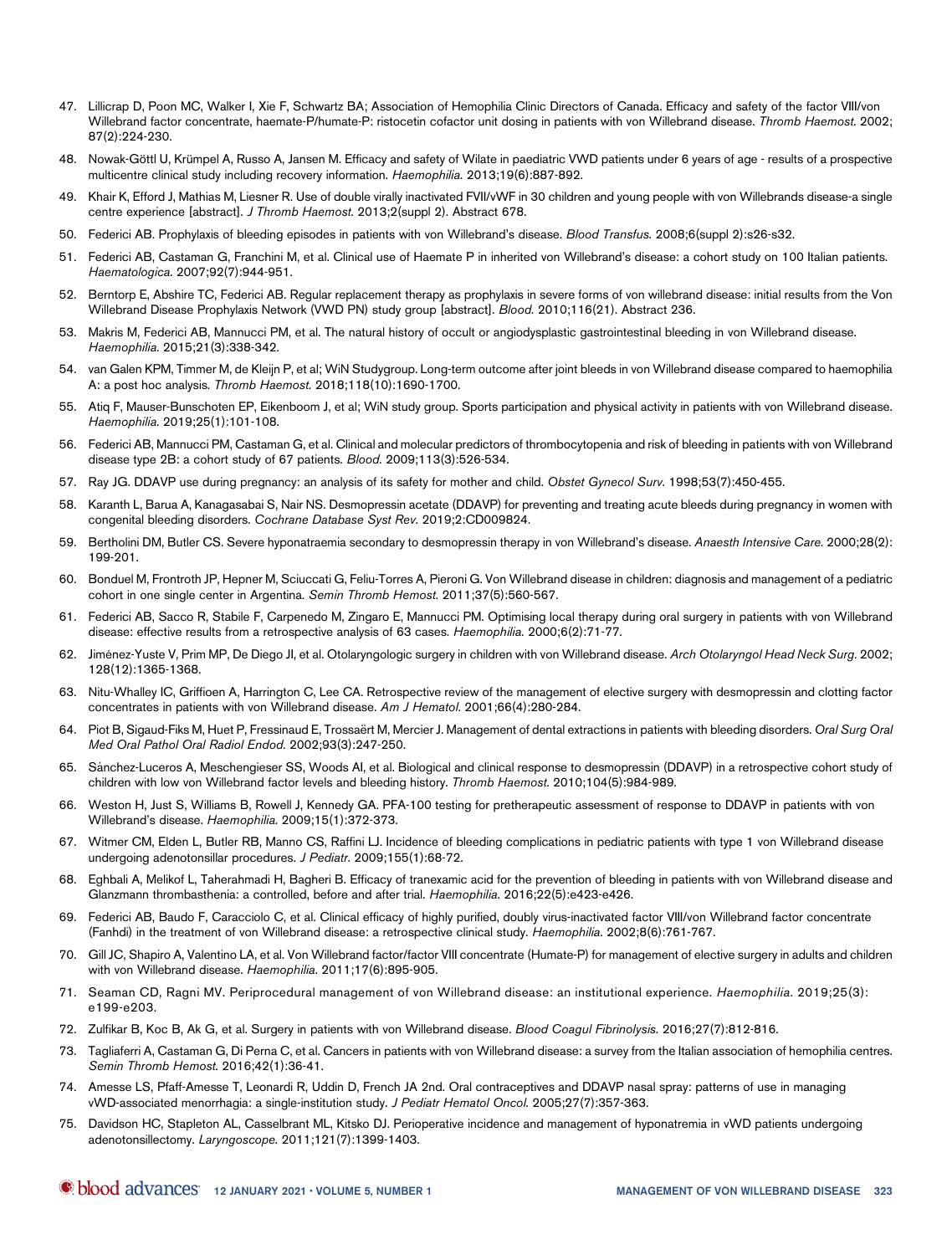- 76. Gorzelnik A, Jablonska-Jesionowska M, Zawadzka-Glos L, Klukowska A. Perioperative management of children with von Willebrand disease and tonsillar hypertrophy in ent department of children hospital in Warsaw Medical University. New Medicine. 2012;2012(4):99-101.
- 77. Leissinger C, Becton D, Cornell C Jr, Cox Gill J. High-dose DDAVP intranasal spray (Stimate) for the prevention and treatment of bleeding in patients with mild haemophilia A, mild or moderate type 1 von Willebrand disease and symptomatic carriers of haemophilia A. Haemophilia. 2001;7(3):258-266.
- 78. Sharma R, Stein D. Hyponatremia after desmopressin (DDAVP) use in pediatric patients with bleeding disorders undergoing surgeries. J Pediatr Hematol Oncol. 2014;36(6):e371-e375.
- 79. Stoof SCM, Cnossen MH, de Maat MPM, Leebeek FWG, Kruip MJHA. Side effects of desmopressin in patients with bleeding disorders. Haemophilia. 2016;22(1):39-45.
- 80. Trigg DE, Stergiotou I, Peitsidis P, Kadir RA. A systematic review: The use of desmopressin for treatment and prophylaxis of bleeding disorders in pregnancy. Haemophilia. 2012;18(1):25-33.
- 81. Sánchez-Luceros A, Meschengieser SS, Turdó K, et al. Evaluation of the clinical safety of desmopressin during pregnancy in women with a low plasmatic von Willebrand factor level and bleeding history. Thromb Res. 2007;120(3):387-390.
- 82. Alesci SR, Krekeler S, Miesbach W. Aspirin or clopidogrel therapy in patients with bleeding disorders (hemophilia and von Willebrand disease). Hamostaseologie. 2010;30(1):A58.
- 83. Alesci S, Krekeler S, Seifried E, Miesbach W. Platelet inhibition and bleeding complications in patients with haemophilia/von Willebrand's disease and coronary artery disease. Haemophilia. 2012;18(5):e364-e365.
- 84. Piel-Julian ML, Thiercelin-Legrand MF, Moulis G, Voisin S, Claeyssens S, Sailler L. Antithrombotic therapy management in patients with inherited bleeding disorders and coronary artery disease: a single-centre experience. Haemophilia. 2020;26(2):e34-e37.
- 85. Sanders YV, Eikenboom J, de Wee EM, et al; WiN Study Group. Reduced prevalence of arterial thrombosis in von Willebrand disease. J Thromb Haemost. 2013;11(5):845-854.
- 86. Hazendonk HCAM, Heijdra JM, de Jager NCB, et al; "OPTI-CLOT" and "WIN" study group. Analysis of current perioperative management with Haemate<sup>®</sup> P/Humate P® in von Willebrand disease: Identifying the need for personalized treatment. *Haemophilia*. 2018;24(3):460-470.
- 87. Rugeri L, Ashrani AA, Nichols WL, Trousdale RT, Pruthi RK. A single-centre study of haemostatic outcomes of joint replacement in von Willebrand disease and control patients and an analysis of the literature. Haemophilia. 2016;22(6):934-942.
- 88. Srivastava A, Serban M, Werner S, Schwartz BA, Kessler CM; Wonders Study Investigators. Efficacy and safety of a VWF/FVIII concentrate (wilate®) in inherited von Willebrand disease patients undergoing surgical procedures. Haemophilia. 2017;23(2):264-272.
- 89. Windyga J, von Depka-Prondzinski M; European Wilate® Study Group. Efficacy and safety of a new generation von Willebrand factor/factor VIII concentrate (Wilate®) in the management of perioperative haemostasis in von Willebrand disease patients undergoing surgery. Thromb Haemost. 2011; 105(6):1072-1079.
- 90. De Padua V, Romeo U, Santoro C, et al. Dental invasive procedures in von Willebrand disease outpatients treated with high purity FVIII/VWF complex concentrate (Fanhdi®): experience of a single center. Heliyon. 2020;6(2):e03426.
- 91. Di Paola J, Lethagen S, Gill J, et al. Presurgical pharmacokinetic analysis of a von Willebrand factor/factor VIII (VWF/FVIII) concentrate in patients with von Willebrand's disease (VWD) has limited value in dosing for surgery. Haemophilia. 2011;17(5):752-758.
- 92. Forbes CD, Barr RD, Reid G, et al. Tranexamic acid in control of haemorrhage after dental extraction in haemophilia and Christmas disease. BMJ. 1972; 2(5809):311-313.
- 93. Walsh PN, Rizza CR, Matthews JM, et al. Epsilon-Aminocaproic acid therapy for dental extractions in haemophilia and Christmas disease: a double blind controlled trial. Br J Haematol. 1971;20(5):463-475.
- 94. Andoljsek D, Zupan IP. Surgery in adults with congenital coagulation deficiencies: how do we do it? Zdr Vestn. 2012;81(suppl 2):133-137.
- 95. Franchi M, Mella R, Bortolini S, Calura G. Hemostasis in patients at high hemorrhagic risk [in Italian]. Minerva Stomatol. 1995;44(5):235-240.
- 96. Mansouritorghabeh H, Banihashem A, Modaresi A, Manavifar L. Circumcision in males with bleeding disorders. Mediterr J Hematol Infect Dis. 2013;5(1): e2013004.
- 97. Rivard GE, Aledort L; Alphanate Surgical Investigators. Efficacy of factor VIII/von Willebrand factor concentrate Alphanate in preventing excessive bleeding during surgery in subjects with von Willebrand disease. Haemophilia. 2008;14(2):271-275.
- 98. Rodriguez V, Titapiwatanakun R, Moir C, Schmidt KA, Pruthi RK. To circumcise or not to circumcise? Circumcision in patients with bleeding disorders. Haemophilia. 2010;16(2):272-276.
- 99. Scharrer I, Vigh T, Aygören-Pürsün E. Experience with Haemate P in von Willebrand's disease in adults. Haemostasis. 1994;24(5):298-303.
- 100. Shin JL, Teitel J, Swain MG, et al; Virology and Immunology Committee of the Association of Hemophilia Clinic Directors of Canada. A Canadian multicenter retrospective study evaluating transjugular liver biopsy in patients with congenital bleeding disorders and hepatitis C: is it safe and useful? Am J Hematol. 2005;78(2):85-93.
- 101. Venkataramani A, Behling C, Rond R, Glass C, Lyche K. Liver biopsies in adult hemophiliacs with hepatitis C: a United States center's experience. Am J Gastroenterol. 2000;95(9):2374-2376.
- 102. Viswabandya A, Mathews V, George B, et al. Successful surgical haemostasis in patients with von Willebrand disease with Koate DVI. Haemophilia. 2008;14(4):763-767.
- 103. Davis A, Walsh M, McCarthy P, et al. Tranexamic acid without prophylactic factor replacement for prevention of bleeding in hereditary bleeding disorder patients undergoing endoscopy: a pilot study. Haemophilia. 2013;19(4):583-589.
- 104. Hewson I, Makhmalbaf P, Street A, McCarthy P, Walsh M. Dental surgery with minimal factor support in the inherited bleeding disorder population at the Alfred Hospital. Haemophilia. 2011;17(1):e185-e188.